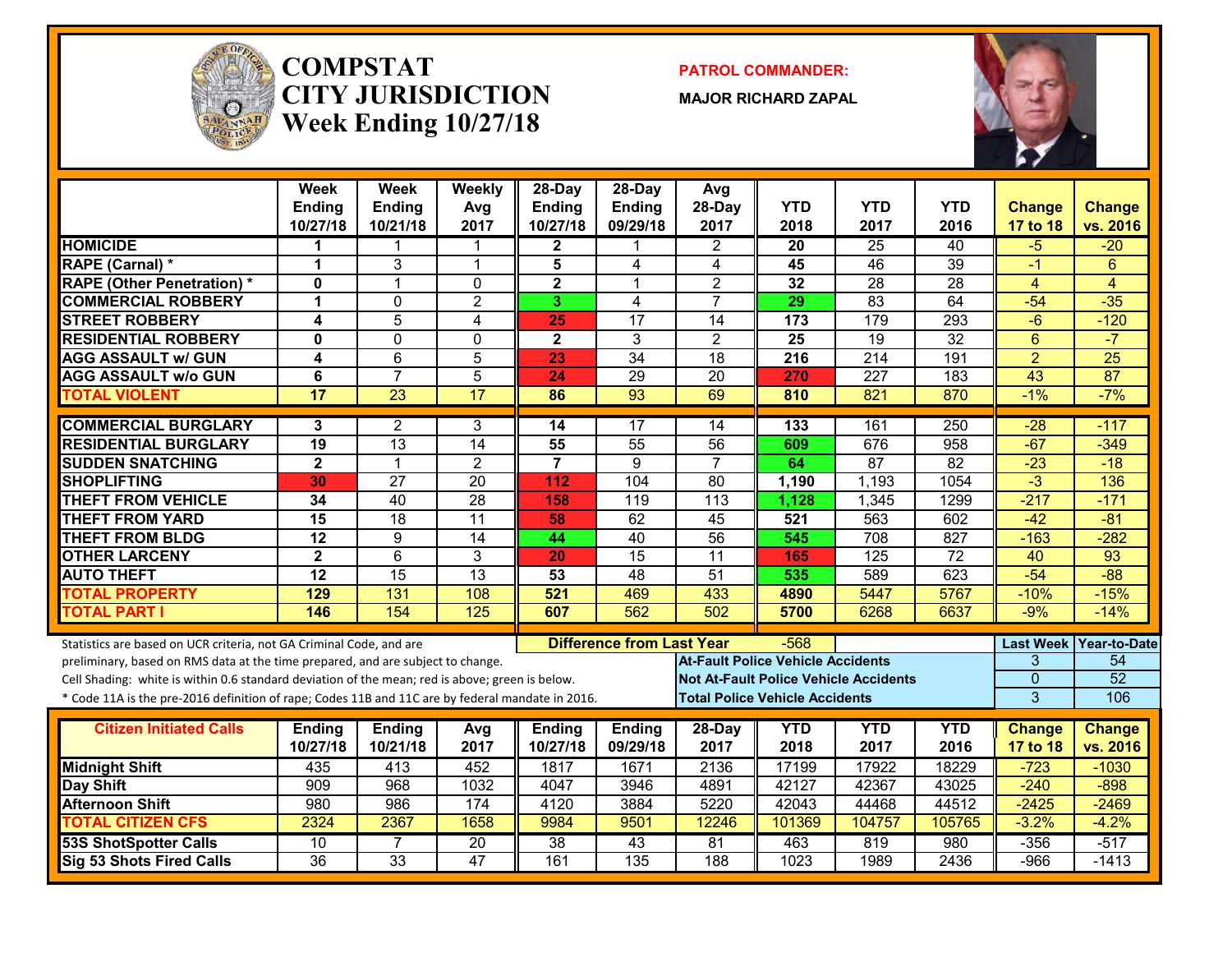

#### **COMPSTATNORTH PRECINCTWeek Ending 10/27/18**

**PRECINCT COMMANDER:**

**CAPT. CARY HILL**



|                                                                                                  | <b>Week</b>      | <b>Week</b>     | Weekly          | 28-Day                  | 28-Day                           | Avg                                      |                                       |                                              |                 |                  |                     |
|--------------------------------------------------------------------------------------------------|------------------|-----------------|-----------------|-------------------------|----------------------------------|------------------------------------------|---------------------------------------|----------------------------------------------|-----------------|------------------|---------------------|
|                                                                                                  | Ending           | <b>Ending</b>   | Avg             | Ending                  | <b>Ending</b>                    | 28-Day                                   | <b>YTD</b>                            | <b>YTD</b>                                   | <b>YTD</b>      | <b>Change</b>    | <b>Change</b>       |
|                                                                                                  | 10/27/18         | 10/21/18        | 2017            | 10/27/18                | 9/29/18                          | 2017                                     | 2018                                  | 2017                                         | 2016            | 17 to 18         | vs. 2016            |
| <b>HOMICIDE</b>                                                                                  | 0                |                 | 0               | 1                       | 0                                | $\Omega$                                 | 5                                     | 3                                            | 3               | $\overline{2}$   | 2                   |
| <b>RAPE (Carnal) *</b>                                                                           | 1                | 1               | $\Omega$        | 3                       | 1                                | $\overline{1}$                           | $\overline{12}$                       | 17                                           | 12              | $-5$             | $\Omega$            |
| <b>RAPE (Other Penetration) *</b>                                                                | $\bf{0}$         | $\mathbf{1}$    | 0               | 4                       | $\mathbf 1$                      | $\mathbf{0}$                             | 6                                     | 5                                            | $\overline{7}$  | $\overline{1}$   | $-1$                |
| <b>COMMERCIAL ROBBERY</b>                                                                        | 0                | $\mathbf{0}$    | $\mathbf 0$     | 0                       | $\mathbf{1}$                     | $\overline{1}$                           | 5 <sup>1</sup>                        | $\overline{13}$                              | $\overline{7}$  | $-8$             | $-2$                |
| <b>STREET ROBBERY</b>                                                                            | 3                | 1               | $\mathbf 1$     | 11                      | 5                                | $\overline{4}$                           | $\overline{57}$                       | 65                                           | 125             | $-\sqrt{8}$      | $-68$               |
| <b>RESIDENTIAL ROBBERY</b>                                                                       | 0                | $\mathbf 0$     | $\mathbf 0$     | 0                       | $\mathbf 0$                      | $\Omega$                                 | 5                                     | 1                                            | 6               | 4                | $-1$                |
| <b>AGG ASSAULT w/ GUN</b>                                                                        | $\overline{2}$   | 1               | $\overline{1}$  | 6                       | $\overline{6}$                   | $\overline{4}$                           | $\overline{51}$                       | 46                                           | 39              | $\overline{5}$   | $\overline{12}$     |
| <b>AGG ASSAULT w/o GUN</b>                                                                       | 3                | 3               | $\overline{2}$  | 9                       | 9                                | 6                                        | 85                                    | 62                                           | 59              | $\overline{23}$  | $\overline{26}$     |
| <b>TOTAL VIOLENT</b>                                                                             | 9                | $\overline{8}$  | 4               | 31                      | 23                               | 17                                       | 226                                   | 212                                          | 258             | 7%               | $-12%$              |
| <b>COMMERCIAL BURGLARY</b>                                                                       | 1                | 0               | 1               | 4                       | 5                                | 4                                        | 31                                    | 44                                           | 52              | $-13$            | $-21$               |
| <b>RESIDENTIAL BURGLARY</b>                                                                      | 0                | $\mathbf 1$     | $\overline{2}$  | $\overline{\mathbf{2}}$ | $\overline{7}$                   | $\overline{7}$                           | 66                                    | 79                                           | 103             | $-13$            | $-37$               |
| <b>SUDDEN SNATCHING</b>                                                                          | 1                | $\mathbf 1$     | $\mathbf{1}$    | 3                       | $\overline{2}$                   | 3                                        | 28                                    | 41                                           | $\overline{47}$ | $-13$            | $-19$               |
| <b>SHOPLIFTING</b>                                                                               |                  | 3               | 3               | 9                       | $\overline{18}$                  | $\overline{12}$                          | 203                                   | 164                                          | 167             | 39               | $\overline{36}$     |
| <b>THEFT FROM VEHICLE</b>                                                                        | 8                | 5               | $6\phantom{1}$  | 30                      | $\overline{32}$                  | 24                                       | 233                                   | 329                                          | 433             | $-96$            | $-200$              |
| <b>THEFT FROM YARD</b>                                                                           | 3                | 4               | 3               | 17                      | $\overline{22}$                  | $\overline{11}$                          | 142                                   | 173                                          | 185             | $-31$            | $-43$               |
| <b>THEFT FROM BLDG</b>                                                                           | 3                | 3               | 4               | 13                      | 11                               | 15                                       | 151                                   | 196                                          | 251             | $-45$            | $-100$              |
| <b>OTHER LARCENY</b>                                                                             | 1                | $\overline{2}$  | $\mathbf{1}$    | $\overline{7}$          | $\overline{4}$                   | 2                                        | 45                                    | 34                                           | 23              | 11               | $\overline{22}$     |
| <b>AUTO THEFT</b>                                                                                | 1                | 5               | 3               | 16                      | 12                               | $\overline{12}$                          | 117                                   | 149                                          | 176             | $-32$            | $-59$               |
| <b>TOTAL PROPERTY</b>                                                                            | $\overline{19}$  | 24              | $\overline{22}$ | 101                     | $\overline{113}$                 | $\overline{90}$                          | 1016                                  | 1209                                         | 1437            | $-16%$           | $-29%$              |
| <b>TOTAL PART I</b>                                                                              | 28               | $\overline{32}$ | $\overline{27}$ | 132                     | 136                              | 107                                      | 1242                                  | 1421                                         | 1695            | $-13%$           | $-27%$              |
| Statistics are based on UCR criteria, not GA Criminal Code, and are                              |                  |                 |                 |                         | <b>Difference from Last Year</b> |                                          | $-179$                                |                                              |                 | <b>Last Week</b> | <b>Year-to-Date</b> |
| preliminary, based on RMS data at the time prepared, and are subject to change.                  |                  |                 |                 |                         |                                  | <b>At-Fault Police Vehicle Accidents</b> |                                       |                                              |                 |                  | 11                  |
| Cell Shading: white is within 0.6 standard deviation of the mean; red is above; green is below.  |                  |                 |                 |                         |                                  |                                          |                                       | <b>Not At-Fault Police Vehicle Accidents</b> |                 | $\mathbf{0}$     | $\overline{11}$     |
| * Code 11A is the pre-2016 definition of rape; Codes 11B and 11C are by federal mandate in 2016. |                  |                 |                 |                         |                                  |                                          | <b>Total Police Vehicle Accidents</b> |                                              |                 | $\overline{1}$   | 22                  |
|                                                                                                  |                  |                 |                 |                         |                                  |                                          |                                       |                                              |                 |                  |                     |
|                                                                                                  | Week             | <b>Week</b>     | Weekly          | 28-Day                  | $28$ -Day                        | Avg                                      |                                       |                                              |                 |                  |                     |
| <b>Citizen Initiated Calls</b>                                                                   | <b>Ending</b>    | <b>Ending</b>   | Avg             | <b>Ending</b>           | <b>Ending</b>                    | 28-Day                                   | <b>YTD</b>                            | <b>YTD</b>                                   | <b>YTD</b>      | <b>Change</b>    | <b>Change</b>       |
|                                                                                                  | 10/27/18         | 10/21/18        | 2017            | 10/21/18                | 09/29/18                         | 2017                                     | 2018                                  | 2017                                         | 2016            | 17 to 18         | vs. 2016            |
| <b>Midnight Shift</b>                                                                            | 135              | 142             | 121             | 597                     | 508                              | 484                                      | 5134                                  | 5066                                         | 5187            | 68               | $-53$               |
| <b>Day Shift</b>                                                                                 | 213              | 272             | 233             | 1062                    | 1002                             | 931                                      | 10588                                 | 9911                                         | 10326           | 677              | 262                 |
| <b>Afternoon Shift</b>                                                                           | $\overline{265}$ | 268             | 40              | 1104                    | $\overline{916}$                 | 1010                                     | 10286                                 | 10415                                        | 10576           | $-129$           | $-290$              |
| <b>TOTAL CITIZEN CFS</b>                                                                         | 613              | 682             | 394             | 2763                    | 2426                             | 2425                                     | 26008                                 | 25392                                        | 26088           | 2.4%             | $-0.3%$             |
| <b>53S ShotSpotter Calls</b>                                                                     | 3                | $\mathbf{0}$    | 3               | 9                       | 4                                | $\overline{12}$                          | 65                                    | 125                                          | 155             | $-60$            | $-90$               |
| Sig 53 Shots Fired Calls                                                                         | 8                | $\overline{2}$  | $\overline{7}$  | $\overline{25}$         | $\overline{24}$                  | 29                                       | 269                                   | 299                                          | 387             | $-30$            | $-118$              |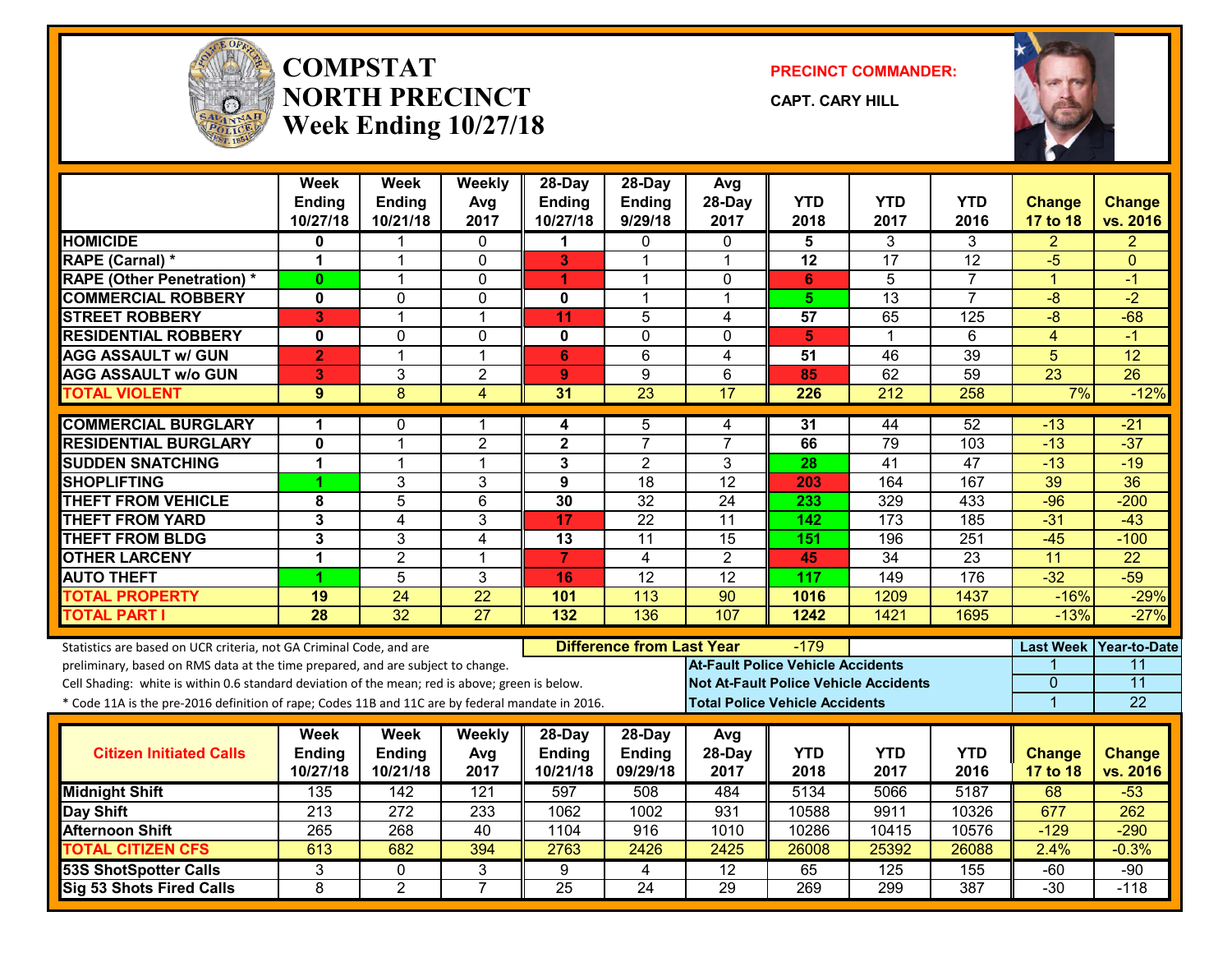# **BEAT 21 North Precinct Week Ending 10/27/18**

|                                   |                |                | <b>Last 4 Weeks</b> |               | 28 Days        | 28 Day  |                |                |                |                |                      |
|-----------------------------------|----------------|----------------|---------------------|---------------|----------------|---------|----------------|----------------|----------------|----------------|----------------------|
|                                   | <b>Ending</b>  | <b>Ending</b>  | <b>Ending</b>       | <b>Ending</b> | <b>Ending</b>  | Average | <b>YTD</b>     | <b>YTD</b>     | <b>YTD</b>     | <b>Change</b>  | <b>Change</b>        |
|                                   | 10/06/18       | 10/13/18       | 10/20/18            | 10/27/18      | 10/27/18       | 2017    | 2018           | 2017           | 2016           | 17 to 18       | vs. 2016             |
| <b>HOMICIDE</b>                   | $\Omega$       | 0              | $\Omega$            | 0             | $\Omega$       | 0.0     | $\Omega$       | $\Omega$       | $\Omega$       | $\mathbf{0}$   | $\mathbf{0}$         |
| RAPE (Carnal) *                   | 0              | 0              | $\mathbf{0}$        | 0             | $\Omega$       | 0.1     | $\mathbf{0}$   | $\mathbf{1}$   | $\mathbf{1}$   | $-1$           | $-1$                 |
| <b>RAPE (Other Penetration) *</b> | $\Omega$       | 0              | $\mathbf{0}$        | $\Omega$      | $\Omega$       | 0.0     | $\mathbf{1}$   | $\Omega$       | $\Omega$       | $\mathbf{1}$   | $\blacktriangleleft$ |
| <b>COMMERCIAL ROBBERY</b>         | 0              | 0              | 0                   | 0             | $\Omega$       | 0.1     | $\mathbf{0}$   | $\mathbf{1}$   | $\mathbf{1}$   | $-1$           | $-1$                 |
| <b>STREET ROBBERY</b>             | $\Omega$       | 0              | $\mathbf 0$         | 0             | 0              | 0.2     | $\mathbf 0$    | $\overline{2}$ | 0              | $-2$           | $\mathbf{0}$         |
| <b>RESIDENTIAL ROBBERY</b>        | $\Omega$       | $\Omega$       | $\mathbf 0$         | $\Omega$      | 0              | 0.0     | $\mathbf 0$    | $\Omega$       | $\Omega$       | $\mathbf{0}$   | $\overline{0}$       |
| <b>AGG ASSAULT w/ GUN</b>         | $\Omega$       | 0              | $\mathbf 0$         | $\Omega$      | 0              | 0.2     | $\overline{2}$ | $\mathbf{1}$   | 0              | $\mathbf{1}$   | $\overline{2}$       |
| <b>AGG ASSAULT w/o GUN</b>        | 0              | 0              | $\mathbf 0$         | 0             | 0              | 0.2     | 3              | $\mathbf{1}$   | 4              | $\overline{2}$ | $-1$                 |
| <b>TOTAL VIOLENT</b>              | $\mathbf{0}$   | $\overline{0}$ | $\mathbf{O}$        | $\mathbf{0}$  | $\mathbf{0}$   | 0.7     | $6\phantom{1}$ | 6              | 6              | 0%             | 0%                   |
| <b>COMMERCIAL BURGLARY</b>        | $\mathbf{1}$   | 1              | $\mathbf{0}$        | $\Omega$      | $\overline{2}$ | 0.2     | 5              | $\overline{2}$ | $\overline{2}$ | 3              | 3                    |
| <b>RESIDENTIAL BURGLARY</b>       | 0              | 0              | $\mathbf 0$         | 0             | 0              | 1.1     | 12             | 12             | 6              | $\mathbf{0}$   | 6                    |
| <b>SUDDEN SNATCHING</b>           | 0              | 0              | $\mathbf 0$         | 0             | 0              | 0.1     | $\mathbf 0$    | $\mathbf{1}$   | 0              | $-1$           | $\mathbf{0}$         |
| <b>SHOPLIFTING</b>                | $\Omega$       | 0              | $\mathbf 0$         | 0             | 0              | 0.2     | $\overline{2}$ | $\overline{2}$ | $\Omega$       | $\overline{0}$ | $\overline{2}$       |
| <b>THEFT FROM VEHICLE</b>         | $\Omega$       | 3              | 3                   | $\mathbf{1}$  | $\overline{7}$ | 2.8     | 35             | 29             | 17             | $6\phantom{1}$ | 18                   |
| <b>THEFT FROM YARD</b>            | 0              | $\mathbf{1}$   | $\mathbf 0$         | 0             | $\mathbf{1}$   | 1.2     | 14             | 13             | 18             | $\mathbf{1}$   | $-4$                 |
| <b>THEFT FROM BLDG</b>            | 0              | 0              | 1                   | 0             | $\mathbf{1}$   | 3.0     | 13             | 38             | 25             | $-25$          | $-12$                |
| <b>OTHER LARCENY</b>              | 0              | 1              | $\mathbf 0$         | 0             | $\mathbf{1}$   | 0.2     | 12             | 3              | 4              | $9^{\circ}$    | 8                    |
| <b>AUTO THEFT</b>                 | $\overline{2}$ | 0              | $\overline{2}$      | 0             | 4              | 1.1     | 18             | 12             | 15             | $6^{\circ}$    | 3 <sup>1</sup>       |
| <b>TOTAL PROPERTY</b>             | $\overline{3}$ | 6              | 6                   | $\mathbf{1}$  | 16             | 9.7     | 111            | 112            | 87             | $-1%$          | 28%                  |
| <b>TOTAL PART I</b>               | $\overline{3}$ | 6              | 6                   | $\mathbf{1}$  | 16             | 10.4    | 117            | 118            | 93             | $-1%$          | 26%                  |
|                                   |                |                |                     |               |                |         |                |                |                |                |                      |

 **Difference from Last Year**r -1

Statistics are based on UCR criteria, not GA Criminal Code.

\* Rape Code 11A is the historical definition of rape (aka Legacy Rape); Rape Codes 11B and 11C are those moved from Part II to Part I in 2017.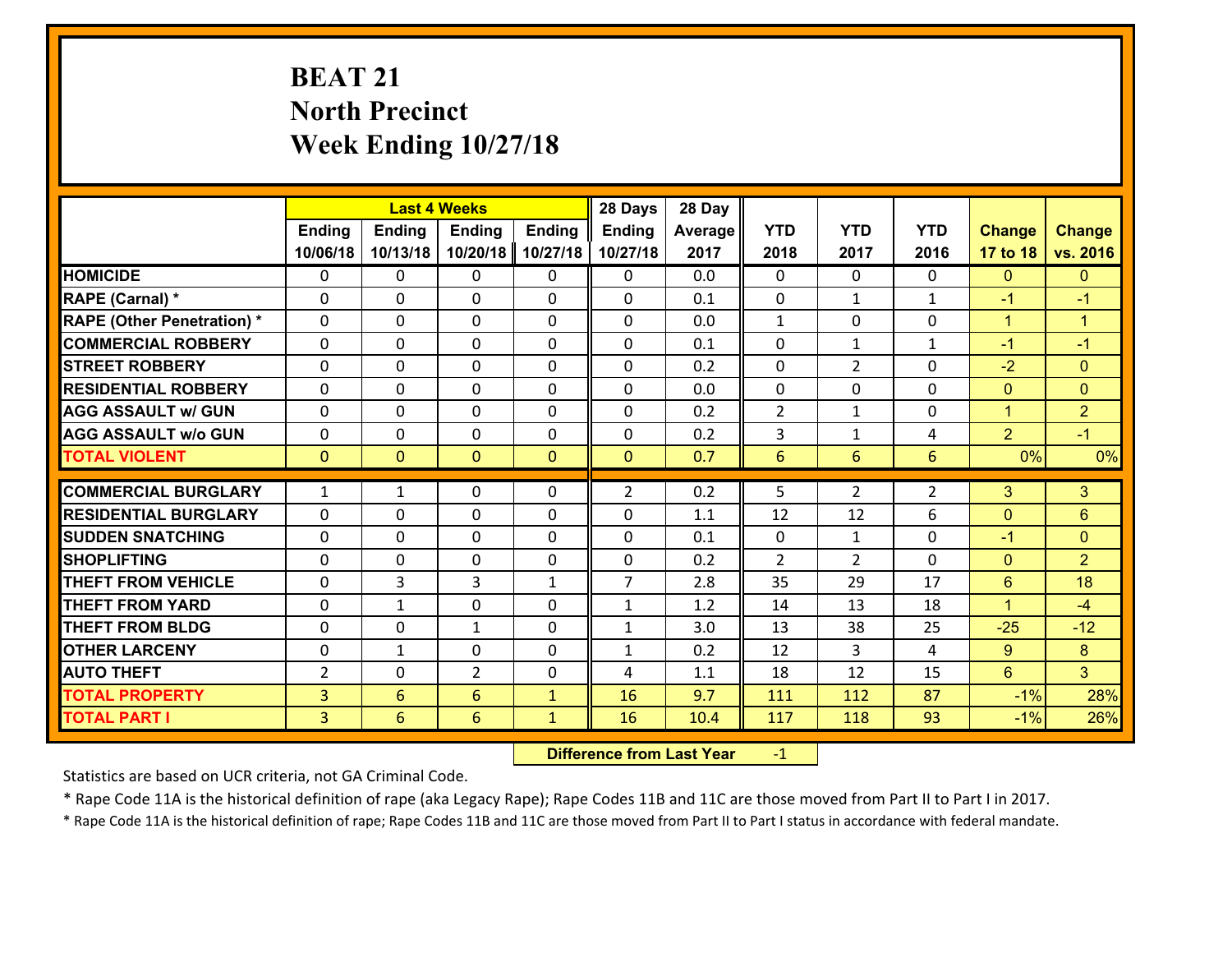# **BEAT 22 North Precinct Week Ending 10/27/18**

|                                               |                |                | <b>Last 4 Weeks</b> |                | 28 Days                        | 28 Day     |                |                    |                    |                     |                |
|-----------------------------------------------|----------------|----------------|---------------------|----------------|--------------------------------|------------|----------------|--------------------|--------------------|---------------------|----------------|
|                                               | <b>Ending</b>  | <b>Ending</b>  | <b>Ending</b>       | <b>Ending</b>  | <b>Ending</b>                  | Average    | <b>YTD</b>     | <b>YTD</b>         | <b>YTD</b>         | <b>Change</b>       | <b>Change</b>  |
|                                               | 10/06/18       | 10/13/18       | 10/20/18            | 10/27/18       | 10/27/18                       | 2017       | 2018           | 2017               | 2016               | 17 to 18            | vs. 2016       |
| <b>HOMICIDE</b>                               | $\Omega$       | 0              | 1                   | 0              | $\mathbf{1}$                   | 0.0        | 4              | $\Omega$           | $\mathcal{L}$      | $\overline{4}$      | 2 <sup>1</sup> |
| RAPE (Carnal) *                               | 0              | 0              | $\mathbf{0}$        | 0              | $\Omega$                       | 0.2        | 3              | $\overline{2}$     | $\mathbf{1}$       | $\mathbf{1}$        | $\overline{2}$ |
| <b>RAPE (Other Penetration) *</b>             | $\Omega$       | 0              | $\mathbf{0}$        | $\Omega$       | $\Omega$                       | 0.1        | $\mathbf{1}$   | $\overline{2}$     | $\mathbf{1}$       | $-1$                | $\mathbf{0}$   |
| <b>COMMERCIAL ROBBERY</b>                     | 0              | 0              | 0                   | 0              | $\Omega$                       | 0.2        | $\overline{2}$ | $\overline{2}$     | 4                  | $\mathbf{0}$        | $-2$           |
| <b>STREET ROBBERY</b>                         | $\overline{2}$ | 0              | $\mathbf 0$         | $\overline{2}$ | 4                              | 0.8        | 12             | 8                  | 9                  | $\overline{4}$      | 3              |
| <b>RESIDENTIAL ROBBERY</b>                    | $\Omega$       | $\Omega$       | $\mathbf 0$         | $\Omega$       | 0                              | 0.0        | $\Omega$       | $\Omega$           | $\overline{2}$     | $\mathbf{0}$        | $-2$           |
| <b>AGG ASSAULT w/ GUN</b>                     | 0              | $\mathbf{1}$   | $\mathbf{1}$        | $\overline{2}$ | 4                              | 2.2        | 13             | 22                 | 11                 | $-9$                | $\overline{2}$ |
| <b>AGG ASSAULT w/o GUN</b>                    | 0              | $\overline{2}$ | $\overline{2}$      | 0              | 4                              | 1.8        | 20             | 16                 | 16                 | $\overline{4}$      | $\overline{4}$ |
| <b>TOTAL VIOLENT</b>                          | 2 <sup>1</sup> | $\overline{3}$ | 4                   | $\overline{4}$ | 13                             | 5.2        | 55             | 52                 | 46                 | 6%                  | 20%            |
| <b>COMMERCIAL BURGLARY</b>                    | $\Omega$       | 0              | $\mathbf{0}$        | $\Omega$       | $\Omega$                       | 1.0        | 5              | $\overline{7}$     | 8                  | $-2$                | $-3$           |
|                                               |                |                |                     |                |                                |            |                |                    |                    |                     | $-7$           |
| <b>RESIDENTIAL BURGLARY</b>                   | 0              | 0              | $\mathbf 0$         | 0              | 0                              | 2.2        | 19             | 24                 | 26                 | $-5$                |                |
| <b>SUDDEN SNATCHING</b><br><b>SHOPLIFTING</b> | 0              | 0              | $\mathbf 0$         | $\mathbf{1}$   | $\mathbf{1}$<br>$\overline{2}$ | 0.1<br>2.7 | 4              | $\mathbf{1}$<br>32 | $\mathbf{1}$<br>19 | 3<br>$\overline{2}$ | 3<br>15        |
|                                               | $\mathbf{1}$   | 0              | 1                   | 0              |                                |            | 34             |                    |                    |                     |                |
| <b>THEFT FROM VEHICLE</b>                     | $\overline{3}$ | 0              | 1                   | 0              | 4                              | 2.8        | 31             | 27                 | 36                 | $\overline{4}$      | $-5$           |
| <b>THEFT FROM YARD</b>                        | $\mathbf{1}$   | $\mathbf{1}$   | 1                   | $\mathbf{1}$   | 4                              | 1.2        | 20             | 13                 | 21                 | $\overline{7}$      | $-1$           |
| <b>THEFT FROM BLDG</b>                        | $\overline{2}$ | 1              | $\mathbf 0$         | 0              | 3                              | 2.1        | 16             | 26                 | 28                 | $-10$               | $-12$          |
| <b>OTHER LARCENY</b>                          | 0              | 0              | $\mathbf 0$         | 0              | 0                              | 0.4        | $\mathbf{1}$   | 3                  | 3                  | $-2$                | $-2$           |
| <b>AUTO THEFT</b>                             | $\mathbf{1}$   | 1              | $\mathbf{0}$        | 0              | $\overline{2}$                 | 2.6        | 23             | 28                 | 31                 | $-5$                | $-8$           |
| <b>TOTAL PROPERTY</b>                         | 8              | 3              | $\overline{3}$      | $\overline{2}$ | 16                             | 15.1       | 153            | 161                | 173                | $-5%$               | $-12%$         |
| <b>TOTAL PART I</b>                           | 10             | 6              | $\overline{7}$      | 6              | 29                             | 20.3       | 208            | 213                | 219                | $-2%$               | $-5%$          |

 **Difference from Last Year**‐5

Statistics are based on UCR criteria, not GA Criminal Code.

\* Rape Code 11A is the historical definition of rape (aka Legacy Rape); Rape Codes 11B and 11C are those moved from Part II to Part I in 2017.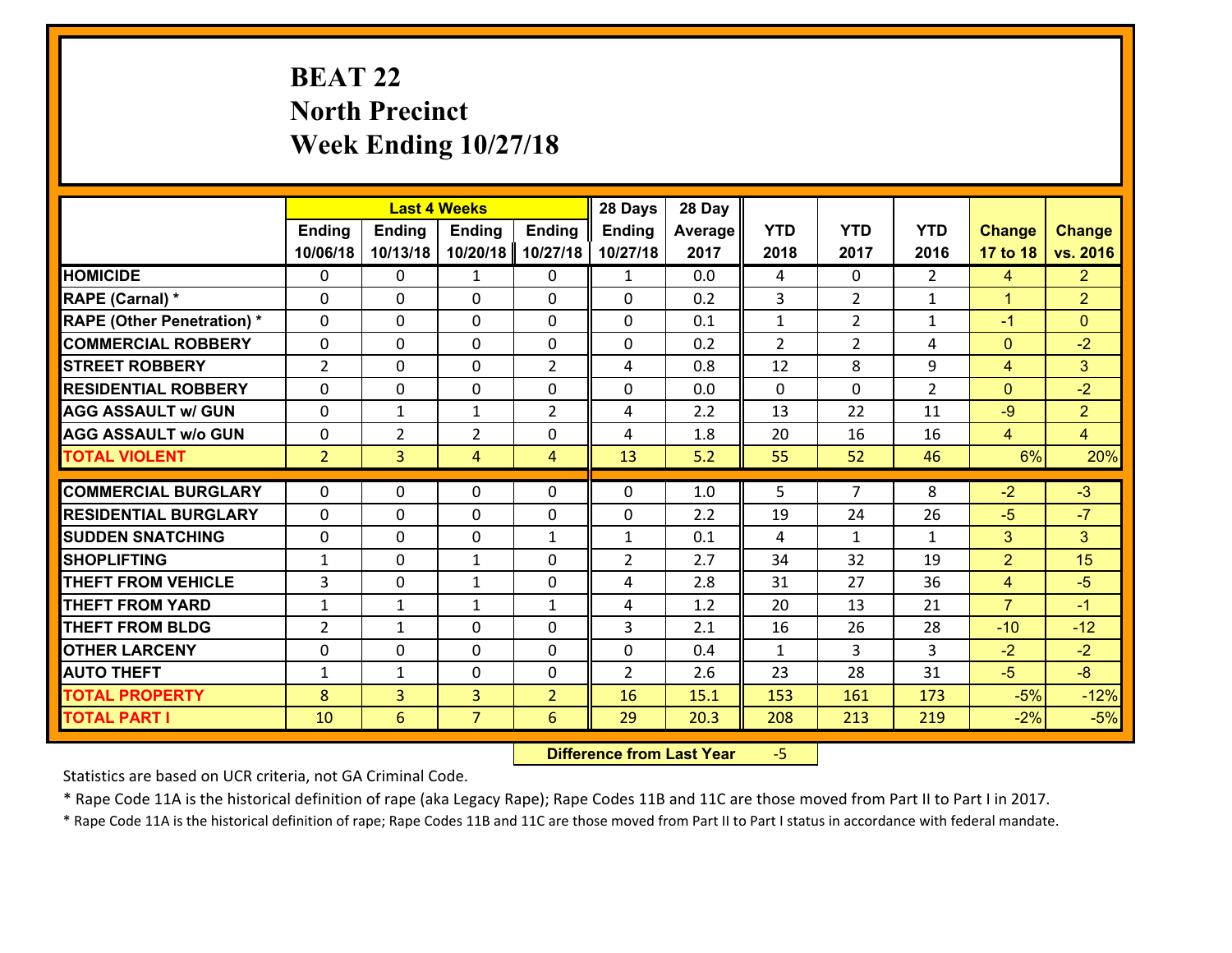# **BEAT 23 North Precinct Week Ending 10/27/18**

|                                   |                | <b>Last 4 Weeks</b> |               |                | 28 Days        | 28 Day  |               |                |                |                |                      |
|-----------------------------------|----------------|---------------------|---------------|----------------|----------------|---------|---------------|----------------|----------------|----------------|----------------------|
|                                   | <b>Ending</b>  | <b>Ending</b>       | <b>Ending</b> | <b>Ending</b>  | Ending         | Average | <b>YTD</b>    | <b>YTD</b>     | <b>YTD</b>     | <b>Change</b>  | <b>Change</b>        |
|                                   | 10/06/18       | 10/13/18            | 10/20/18      | 10/27/18       | 10/27/18       | 2017    | 2018          | 2017           | 2016           | 17 to 18       | vs. 2016             |
| <b>HOMICIDE</b>                   | $\Omega$       | 0                   | $\mathbf{0}$  | $\Omega$       | 0              | 0.1     | 1             | $\mathbf{1}$   | $\Omega$       | $\mathbf{0}$   | $\mathbf{1}$         |
| RAPE (Carnal) *                   | $\Omega$       | $\mathbf{1}$        | $\mathbf{0}$  | 0              | $\mathbf{1}$   | 0.2     | 3             | $\overline{2}$ | 5              | $\mathbf{1}$   | $-2$                 |
| <b>RAPE (Other Penetration) *</b> | 0              | 0                   | $\mathbf 0$   | 0              | 0              | 0.0     | 0             | 0              | $\overline{2}$ | $\overline{0}$ | $-2$                 |
| <b>COMMERCIAL ROBBERY</b>         | 0              | 0                   | 0             | 0              | 0              | 0.2     | $\mathbf{1}$  | $\overline{2}$ | $\Omega$       | $-1$           | $\mathbf{1}$         |
| <b>STREET ROBBERY</b>             | $\mathbf{1}$   | 0                   | $\mathbf 0$   | 0              | $\mathbf{1}$   | 0.5     | 5             | 6              | 16             | $-1$           | $-11$                |
| <b>RESIDENTIAL ROBBERY</b>        | 0              | 0                   | $\mathbf 0$   | 0              | 0              | 0.1     | 3             | $\mathbf{1}$   | $\mathbf{1}$   | $\overline{2}$ | $\overline{2}$       |
| <b>AGG ASSAULT w/ GUN</b>         | 0              | $\mathbf{1}$        | $\mathbf 0$   | 0              | $\mathbf{1}$   | 0.7     | 17            | 8              | 17             | 9              | $\overline{0}$       |
| <b>AGG ASSAULT w/o GUN</b>        | $\mathbf{1}$   | 0                   | $\mathbf 0$   | 0              | $\mathbf{1}$   | 1.2     | 15            | 14             | 11             | $\mathbf{1}$   | $\overline{4}$       |
| <b>TOTAL VIOLENT</b>              | 2 <sup>1</sup> | $\overline{2}$      | $\mathbf{0}$  | $\overline{0}$ | $\overline{4}$ | 2.8     | 45            | 34             | 52             | 32%            | $-13%$               |
| <b>COMMERCIAL BURGLARY</b>        | $\Omega$       | 0                   | $\mathbf{0}$  |                |                | 1.9     | 11            | 16             | 9              | $-5$           | $\overline{2}$       |
|                                   |                |                     |               | $\mathbf{1}$   | $\mathbf{1}$   |         |               |                |                |                |                      |
| <b>RESIDENTIAL BURGLARY</b>       | $\Omega$       | 0                   | $\mathbf{1}$  | 0              | $\mathbf{1}$   | 1.8     | 15            | 18             | 24             | $-3$           | $-9$                 |
| <b>SUDDEN SNATCHING</b>           | 0              | 0                   | $\mathbf{0}$  | $\Omega$       | 0              | 0.3     | $\mathcal{P}$ | 4              | $\mathbf{1}$   | $-2$           | $\blacktriangleleft$ |
| <b>SHOPLIFTING</b>                | $\mathbf{1}$   | $\Omega$            | $\Omega$      | $\Omega$       | $\mathbf{1}$   | 1.0     | 30            | 13             | 14             | 17             | 16                   |
| <b>THEFT FROM VEHICLE</b>         | 0              | $\overline{2}$      | $\mathbf 0$   | 0              | $\overline{2}$ | 3.1     | 29            | 37             | 52             | $-8$           | $-23$                |
| <b>THEFT FROM YARD</b>            | $\mathbf{1}$   | 1                   | 0             | 0              | $\overline{2}$ | 1.9     | 25            | 24             | 20             | $\mathbf{1}$   | $5\phantom{.}$       |
| <b>THEFT FROM BLDG</b>            | $\mathbf{1}$   | 0                   | $\mathbf 0$   | 0              | $\mathbf{1}$   | 1.9     | 21            | 20             | 21             | $\mathbf{1}$   | $\mathbf{0}$         |
| <b>OTHER LARCENY</b>              | 0              | 0                   | $\mathbf 0$   | 0              | 0              | 0.3     | 6             | 4              | $\mathbf{1}$   | $\overline{2}$ | 5                    |
| <b>AUTO THEFT</b>                 | 0              | $\mathbf{1}$        | 0             | 0              | $\mathbf{1}$   | 3.1     | 14            | 34             | 26             | $-20$          | $-12$                |
| <b>TOTAL PROPERTY</b>             | $\overline{3}$ | 4                   | $\mathbf{1}$  | $\mathbf{1}$   | 9              | 15.3    | 153           | 170            | 168            | $-10%$         | $-9%$                |
| <b>TOTAL PART I</b>               | 5              | 6                   | $\mathbf{1}$  | $\mathbf{1}$   | 13             | 18.1    | 198           | 204            | 220            | $-3%$          | $-10%$               |

 **Difference from Last Year**‐6

Statistics are based on UCR criteria, not GA Criminal Code.

\* Rape Code 11A is the historical definition of rape (aka Legacy Rape); Rape Codes 11B and 11C are those moved from Part II to Part I in 2017.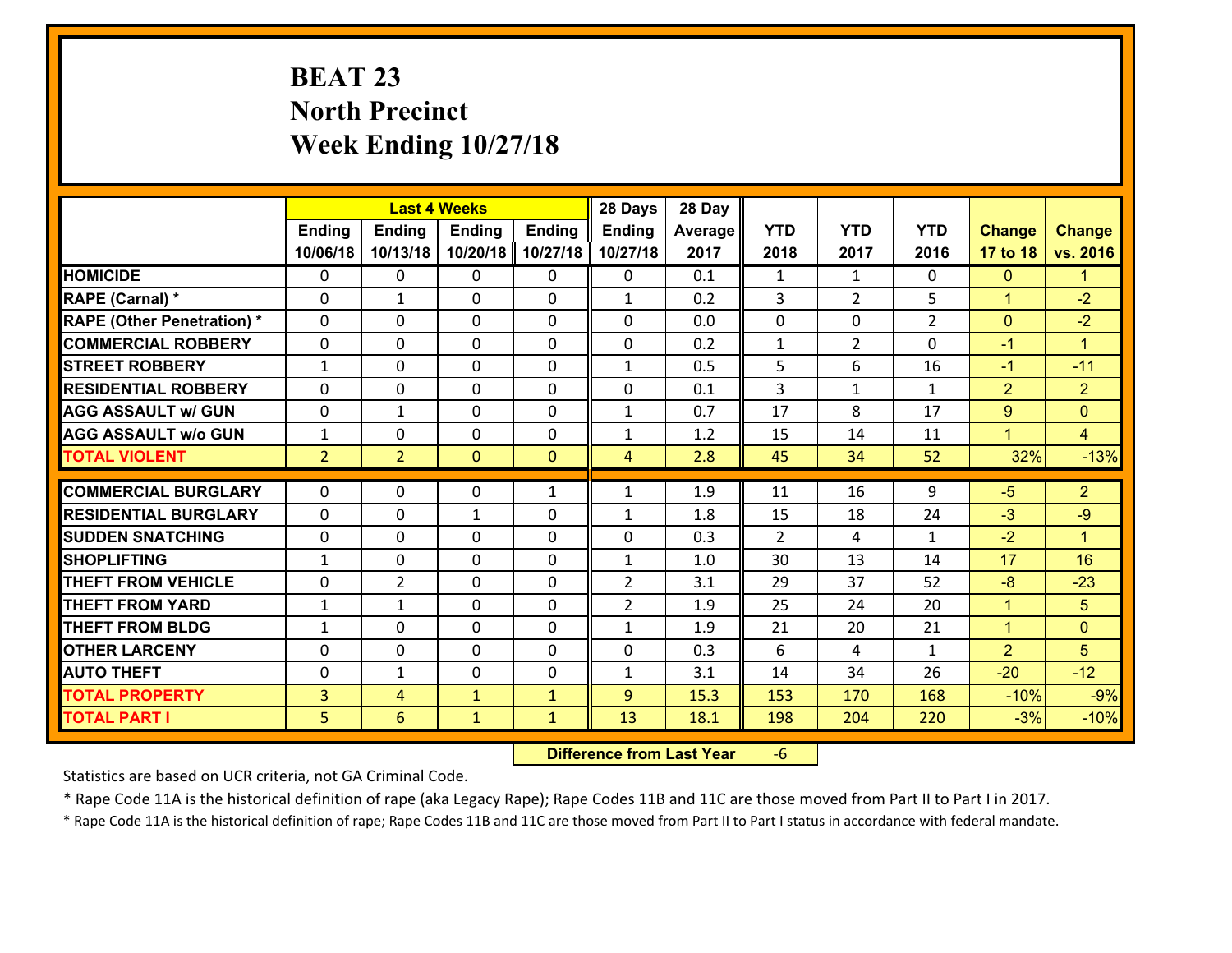# **BEAT 24 North Precinct Week Ending 10/27/18**

|                                   |                | <b>Last 4 Weeks</b> |                 |                | 28 Days        | 28 Day  |                |                |                |                |                |
|-----------------------------------|----------------|---------------------|-----------------|----------------|----------------|---------|----------------|----------------|----------------|----------------|----------------|
|                                   | <b>Ending</b>  | <b>Ending</b>       | <b>Ending</b>   | <b>Ending</b>  | <b>Ending</b>  | Average | <b>YTD</b>     | <b>YTD</b>     | <b>YTD</b>     | <b>Change</b>  | <b>Change</b>  |
|                                   | 10/06/18       | 10/13/18            | 10/20/18        | 10/27/18       | 10/27/18       | 2017    | 2018           | 2017           | 2016           | 17 to 18       | vs. 2016       |
| <b>HOMICIDE</b>                   | $\Omega$       | 0                   | 0               | 0              | 0              | 0.1     | $\Omega$       | $\Omega$       | $\mathbf{1}$   | $\mathbf{0}$   | $-1$           |
| RAPE (Carnal) *                   | $\Omega$       | 0                   | $\mathbf{0}$    | 0              | $\Omega$       | 0.1     | $\Omega$       | $\mathbf{1}$   | $\Omega$       | $-1$           | $\mathbf{0}$   |
| <b>RAPE (Other Penetration) *</b> | 0              | 0                   | $\mathbf 0$     | 0              | 0              | 0.0     | 0              | 0              | 0              | $\mathbf{0}$   | $\mathbf{0}$   |
| <b>COMMERCIAL ROBBERY</b>         | 0              | 0                   | $\mathbf 0$     | 0              | 0              | 0.4     | $\mathbf 0$    | 4              | $\mathbf{1}$   | $-4$           | $-1$           |
| <b>STREET ROBBERY</b>             | 0              | 0                   | $\mathbf{1}$    | 0              | $\mathbf{1}$   | 1.0     | 6              | 13             | 27             | $-7$           | $-21$          |
| <b>RESIDENTIAL ROBBERY</b>        | $\Omega$       | 0                   | $\mathbf 0$     | 0              | 0              | 0.0     | $\mathbf 0$    | $\mathbf{0}$   | $\overline{2}$ | $\mathbf{0}$   | $-2$           |
| <b>AGG ASSAULT w/ GUN</b>         | 0              | 0                   | $\mathbf 0$     | 0              | 0              | 0.4     | $\mathbf 1$    | 4              | $\mathbf{1}$   | $-3$           | $\overline{0}$ |
| <b>AGG ASSAULT w/o GUN</b>        | 0              | 0                   | $\mathbf 0$     | $\mathbf{1}$   | $\mathbf{1}$   | 0.4     | 9              | $\overline{2}$ | 5              | $\overline{7}$ | $\overline{4}$ |
| <b>TOTAL VIOLENT</b>              | $\mathbf{O}$   | $\overline{0}$      | $\mathbf{1}$    | $\mathbf{1}$   | $\overline{2}$ | 2.3     | 16             | 24             | 37             | $-33%$         | $-57%$         |
|                                   | $\Omega$       |                     |                 |                |                |         |                |                |                |                |                |
| <b>COMMERCIAL BURGLARY</b>        |                | 1                   | $\mathbf{0}$    | 0              | $\mathbf{1}$   | 0.3     | 2              | 3              | 11             | $-1$           | $-9$           |
| <b>RESIDENTIAL BURGLARY</b>       | $\Omega$       | 0                   | 0               | 0              | 0              | 1.2     | $\overline{7}$ | 13             | 19             | $-6$           | $-12$          |
| <b>SUDDEN SNATCHING</b>           | 0              | 0                   | 1               | 0              | $\mathbf{1}$   | 0.2     | 4              | 3              | 4              | $\mathbf{1}$   | $\overline{0}$ |
| <b>SHOPLIFTING</b>                | 0              | 0                   | $\mathbf{1}$    | 0              | $\mathbf{1}$   | 4.2     | 59             | 48             | 53             | 11             | $6\phantom{1}$ |
| <b>THEFT FROM VEHICLE</b>         | $\mathbf{1}$   | 0                   | $\mathbf 0$     | 3              | 4              | 7.9     | 38             | 87             | 66             | $-49$          | $-28$          |
| <b>THEFT FROM YARD</b>            | $\mathbf{1}$   | 0                   | $\mathbf{1}$    | $\mathbf{1}$   | 3              | 2.8     | 21             | 30             | 36             | $-9$           | $-15$          |
| <b>THEFT FROM BLDG</b>            | 3              | 0                   | $\mathbf 0$     | $\mathbf{1}$   | 4              | 1.2     | 23             | 11             | 28             | 12             | $-5$           |
| <b>OTHER LARCENY</b>              | $\mathbf{1}$   | 0                   | $\mathbf 0$     | $\mathbf{1}$   | $\overline{2}$ | 0.9     | 5              | 10             | 5              | $-5$           | $\overline{0}$ |
| <b>AUTO THEFT</b>                 | $\mathbf{1}$   | 0                   | $\overline{2}$  | 0              | 3              | 2.4     | 12             | 28             | 36             | $-16$          | $-24$          |
| <b>TOTAL PROPERTY</b>             | $\overline{7}$ | $\mathbf{1}$        | 5               | 6              | 19             | 21.2    | 171            | 233            | 258            | $-27%$         | $-34%$         |
| <b>TOTAL PART I</b>               | $\overline{7}$ | $\mathbf{1}$        | $6\overline{6}$ | $\overline{7}$ | 21             | 23.5    | 187            | 257            | 295            | $-27%$         | $-37%$         |

 **Difference from Last Year**r -70

Statistics are based on UCR criteria, not GA Criminal Code.

\* Rape Code 11A is the historical definition of rape (aka Legacy Rape); Rape Codes 11B and 11C are those moved from Part II to Part I in 2017.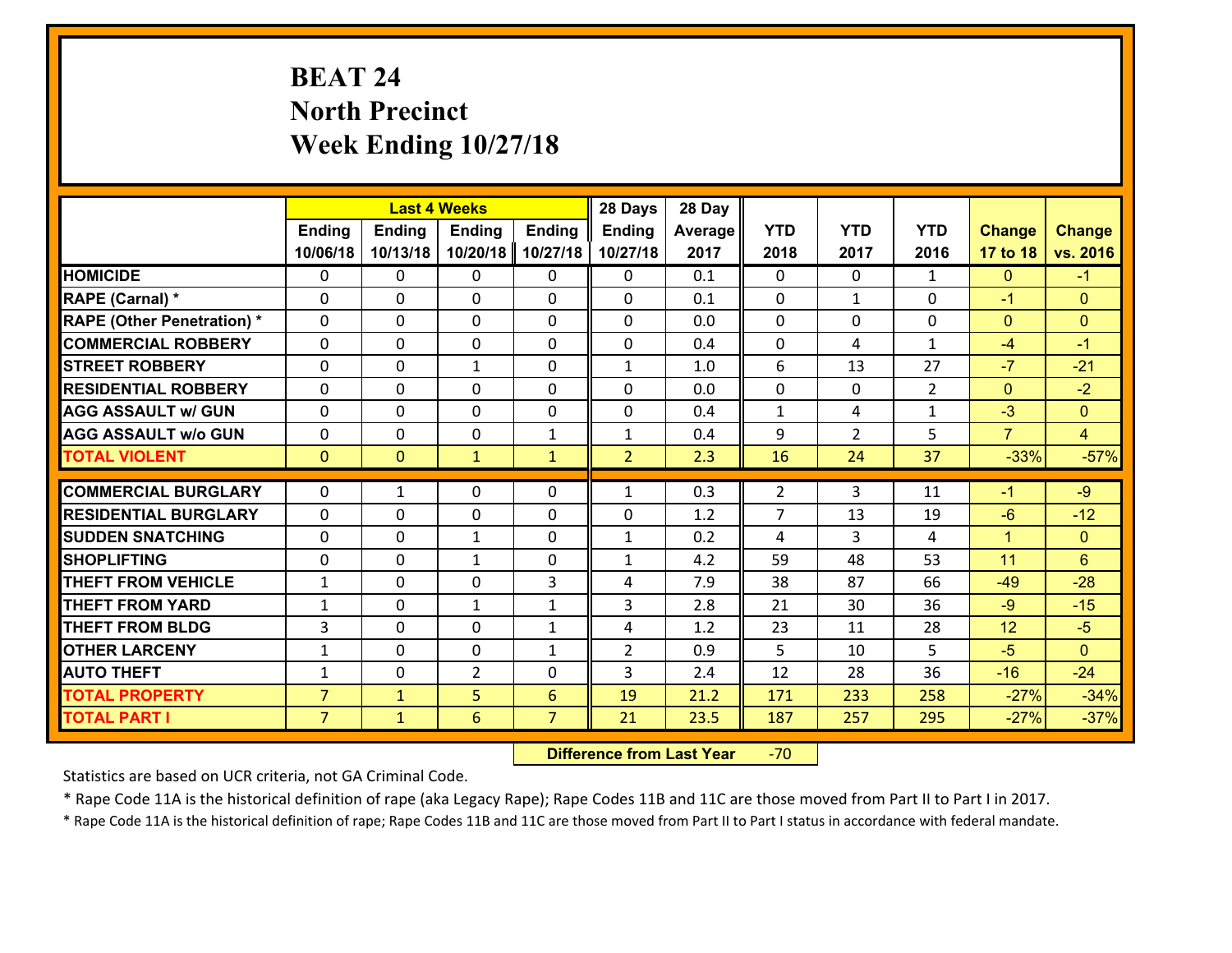# **BEAT 25 North Precinct Week Ending 10/27/18**

|                                   |                |                | <b>Last 4 Weeks</b> |                | 28 Days        | 28 Day  |                |                |                |                |                |
|-----------------------------------|----------------|----------------|---------------------|----------------|----------------|---------|----------------|----------------|----------------|----------------|----------------|
|                                   | Ending         | <b>Ending</b>  | Ending              | <b>Ending</b>  | <b>Ending</b>  | Average | <b>YTD</b>     | <b>YTD</b>     | <b>YTD</b>     | <b>Change</b>  | <b>Change</b>  |
|                                   | 10/06/18       | 10/13/18       | 10/20/18            | 10/27/18       | 10/27/18       | 2017    | 2018           | 2017           | 2016           | 17 to 18       | vs. 2016       |
| <b>HOMICIDE</b>                   | $\Omega$       | 0              | 0                   | 0              | 0              | 0.0     | $\Omega$       | $\Omega$       | 0              | $\mathbf{0}$   | $\mathbf{0}$   |
| RAPE (Carnal) *                   | 0              | 0              | $\mathbf{0}$        | 0              | 0              | 0.0     | $\overline{2}$ | 3              | 0              | $-1$           | $\overline{2}$ |
| <b>RAPE (Other Penetration) *</b> | $\Omega$       | 0              | $\mathbf{0}$        | $\Omega$       | 0              | 0.0     | 0              | $\Omega$       | $\overline{2}$ | $\mathbf{0}$   | $-2$           |
| <b>COMMERCIAL ROBBERY</b>         | 0              | 0              | 0                   | 0              | 0              | 0.0     | $\mathbf{0}$   | $\mathbf{1}$   | $\Omega$       | $-1$           | $\mathbf{0}$   |
| <b>STREET ROBBERY</b>             | 3              | 0              | $\mathbf{0}$        | $\mathbf{1}$   | 4              | 0.0     | 13             | 19             | 25             | $-6$           | $-12$          |
| <b>RESIDENTIAL ROBBERY</b>        | $\Omega$       | $\Omega$       | $\mathbf 0$         | $\Omega$       | 0              | 0.0     | $\mathbf 0$    | $\mathbf{0}$   | 0              | $\mathbf{0}$   | $\mathbf{0}$   |
| <b>AGG ASSAULT w/ GUN</b>         | $\Omega$       | 0              | $\mathbf 0$         | $\Omega$       | 0              | 0.0     | 3              | $\overline{2}$ | 0              | $\mathbf{1}$   | 3              |
| <b>AGG ASSAULT w/o GUN</b>        | 0              | 0              | $\mathbf 0$         | 0              | 0              | 0.0     | 4              | $\overline{3}$ | 3              | $\overline{1}$ | L              |
| <b>TOTAL VIOLENT</b>              | 3 <sup>1</sup> | $\overline{0}$ | $\mathbf{O}$        | $\mathbf{1}$   | $\overline{4}$ | 0.0     | 22             | 28             | 30             | $-21%$         | $-27%$         |
| <b>COMMERCIAL BURGLARY</b>        | $\Omega$       |                |                     |                |                |         |                |                |                |                |                |
|                                   |                | 0              | $\mathbf{0}$        | 0              | 0              | 0.0     | 1              | 3              | 11             | $-2$           | $-10$          |
| <b>RESIDENTIAL BURGLARY</b>       | $\Omega$       | 0              | $\mathbf{0}$        | 0              | $\Omega$       | 0.0     | 3              | 4              | $\overline{7}$ | $-1$           | $-4$           |
| <b>SUDDEN SNATCHING</b>           | $\Omega$       | 0              | 0                   | $\Omega$       | 0              | 0.0     | $\Omega$       | $\mathbf{1}$   | 5              | $-1$           | $-5$           |
| <b>SHOPLIFTING</b>                | $\Omega$       | 1              | $\mathbf 0$         | $\Omega$       | $\mathbf{1}$   | 0.0     | 15             | 26             | 29             | $-11$          | $-14$          |
| <b>THEFT FROM VEHICLE</b>         | 3              | $\overline{2}$ | 1                   | $\mathbf{1}$   | $\overline{7}$ | 0.0     | 48             | 65             | 122            | $-17$          | $-74$          |
| <b>THEFT FROM YARD</b>            | 0              | 0              | $\overline{2}$      | $\Omega$       | $\overline{2}$ | 0.0     | 23             | 49             | 41             | $-26$          | $-18$          |
| <b>THEFT FROM BLDG</b>            | 0              | 0              | $\mathbf 0$         | 0              | 0              | 0.0     | 17             | 29             | 32             | $-12$          | $-15$          |
| <b>OTHER LARCENY</b>              | $\mathbf 0$    | 0              | 1                   | 0              | $\mathbf{1}$   | 0.0     | 8              | 9              | 5              | $-1$           | 3 <sup>1</sup> |
| <b>AUTO THEFT</b>                 | $\mathbf{1}$   | 0              | 0                   | $\mathbf{1}$   | $\overline{2}$ | 0.0     | 15             | 22             | 21             | $-7$           | $-6$           |
| <b>TOTAL PROPERTY</b>             | $\overline{4}$ | 3              | 4                   | $\overline{2}$ | 13             | 0.0     | 130            | 208            | 273            | $-38%$         | $-52%$         |
| <b>TOTAL PART I</b>               | $\overline{7}$ | $\overline{3}$ | 4                   | 3              | 17             | 0.0     | 152            | 236            | 303            | $-36%$         | $-50%$         |

 **Difference from Last Year**r -84

Statistics are based on UCR criteria, not GA Criminal Code.

\* Rape Code 11A is the historical definition of rape (aka Legacy Rape); Rape Codes 11B and 11C are those moved from Part II to Part I in 2017.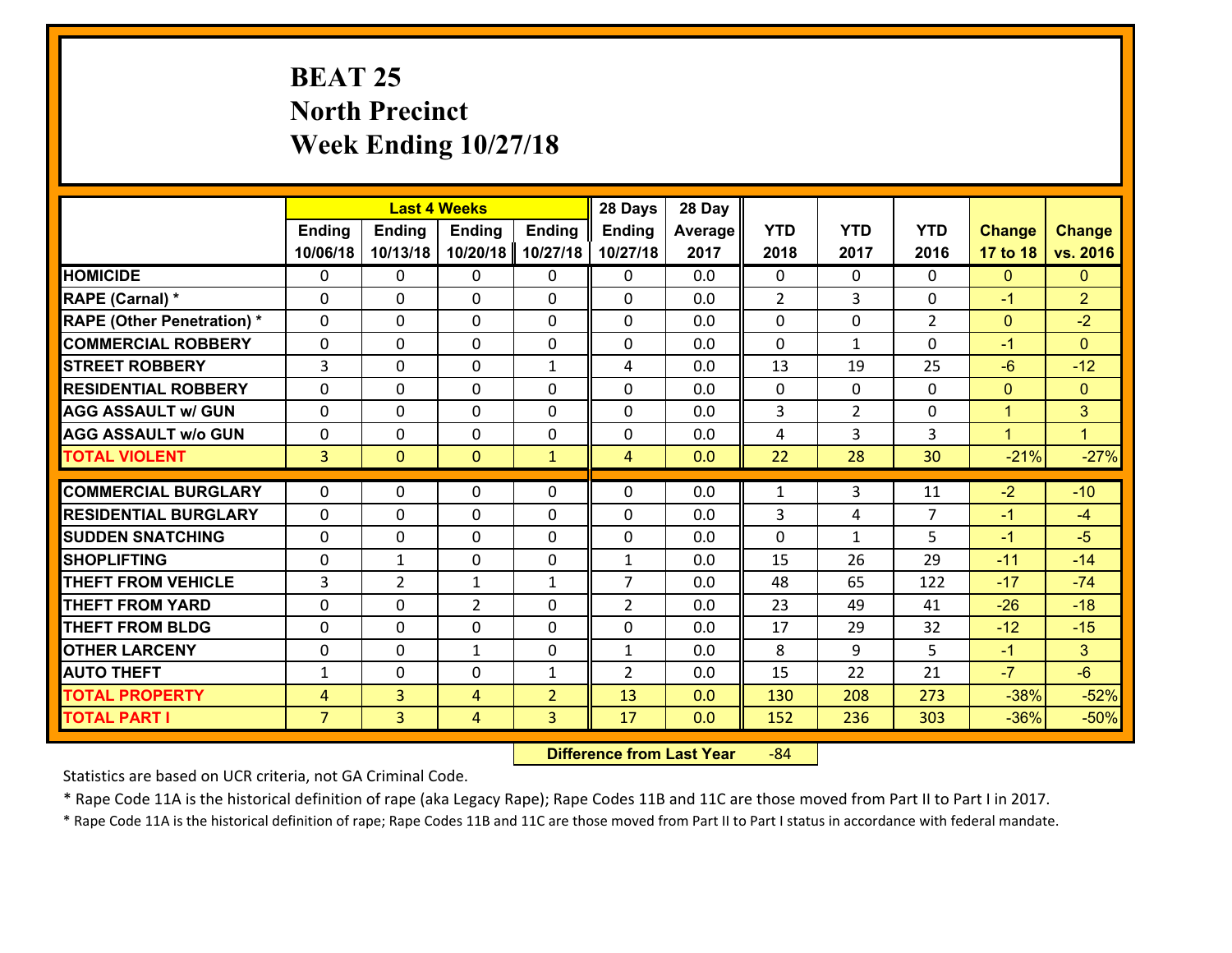# **BEAT 26 North Precinct Week Ending 10/27/18**

|                                   |                |                | <b>Last 4 Weeks</b> |               | 28 Days        | 28 Day  |                |                |                |                |                |
|-----------------------------------|----------------|----------------|---------------------|---------------|----------------|---------|----------------|----------------|----------------|----------------|----------------|
|                                   | Ending         | Ending         | <b>Ending</b>       | <b>Ending</b> | <b>Ending</b>  | Average | <b>YTD</b>     | <b>YTD</b>     | <b>YTD</b>     | <b>Change</b>  | <b>Change</b>  |
|                                   | 10/06/18       | 10/13/18       | 10/20/18            | 10/27/18      | 10/27/18       | 2017    | 2018           | 2017           | 2016           | 17 to 18       | vs. 2016       |
| <b>HOMICIDE</b>                   | $\Omega$       | 0              | 0                   | $\Omega$      | 0              | 0.0     | $\Omega$       | $\Omega$       | 0              | $\mathbf{0}$   | $\mathbf{0}$   |
| RAPE (Carnal) *                   | 0              | 0              | $\mathbf{1}$        | 0             | $\mathbf{1}$   | 0.1     | 3              | $\overline{2}$ | 3              | $\mathbf{1}$   | $\mathbf{0}$   |
| <b>RAPE (Other Penetration) *</b> | $\Omega$       | 0              | $\mathbf{0}$        | $\Omega$      | 0              | 0.1     | $\mathbf{1}$   | $\mathbf{1}$   | $\mathbf{1}$   | $\mathbf{0}$   | $\mathbf{0}$   |
| <b>COMMERCIAL ROBBERY</b>         | 0              | 0              | $\mathbf{0}$        | $\Omega$      | 0              | 0.2     | $\Omega$       | 3              | $\mathbf{1}$   | $-3$           | $-1$           |
| <b>STREET ROBBERY</b>             | $\mathbf{1}$   | 0              | $\mathbf{0}$        | $\Omega$      | $\mathbf{1}$   | 0.6     | 13             | $\overline{7}$ | 25             | 6              | $-12$          |
| <b>RESIDENTIAL ROBBERY</b>        | $\Omega$       | $\Omega$       | $\mathbf 0$         | $\Omega$      | 0              | 0.0     | $\mathbf 0$    | $\mathbf 0$    | 0              | $\mathbf{0}$   | $\overline{0}$ |
| <b>AGG ASSAULT w/ GUN</b>         | $\Omega$       | 0              | $\mathbf 0$         | $\Omega$      | $\mathbf 0$    | 0.2     | $\overline{2}$ | $\overline{3}$ | 3              | $-1$           | $-1$           |
| <b>AGG ASSAULT w/o GUN</b>        | 0              | 0              | $\mathbf 0$         | $\mathbf{1}$  | $\mathbf{1}$   | 0.5     | 23             | 10             | 10             | 13             | 13             |
| <b>TOTAL VIOLENT</b>              | $\mathbf{1}$   | $\overline{0}$ | $\mathbf{1}$        | $\mathbf{1}$  | $\overline{3}$ | 1.6     | 42             | 26             | 43             | 62%            | $-2%$          |
| <b>COMMERCIAL BURGLARY</b>        |                |                |                     |               |                |         |                |                | $\overline{7}$ | $-7$           |                |
|                                   | $\Omega$       | 0              | $\mathbf{0}$        | 0             | 0              | 0.7     | $\overline{2}$ | 9              |                |                | $-5$           |
| <b>RESIDENTIAL BURGLARY</b>       | $\Omega$       | 0              | $\mathbf{0}$        | 0             | 0              | 0.0     | $\mathbf{1}$   | $\mathbf{1}$   | 6              | $\mathbf{0}$   | $-5$           |
| <b>SUDDEN SNATCHING</b>           | $\mathbf{1}$   | 0              | 0                   | $\Omega$      | $\mathbf{1}$   | 0.5     | 11             | 15             | 14             | $-4$           | $-3$           |
| <b>SHOPLIFTING</b>                | $\mathbf{1}$   | $\Omega$       | $\mathbf{1}$        | $\Omega$      | $\overline{2}$ | 2.0     | 26             | 28             | 26             | $-2$           | $\Omega$       |
| <b>THEFT FROM VEHICLE</b>         | $\Omega$       | 1              | $\mathbf 0$         | $\mathbf{1}$  | $\overline{2}$ | 3.3     | 27             | 40             | 88             | $-13$          | $-61$          |
| <b>THEFT FROM YARD</b>            | $\mathbf{1}$   | 3              | $\mathbf 0$         | $\mathbf{1}$  | 5              | 2.2     | 23             | 26             | 28             | $-3$           | $-5$           |
| <b>THEFT FROM BLDG</b>            | 0              | 0              | $\mathbf 0$         | $\mathbf{1}$  | $\mathbf{1}$   | 2.5     | 28             | 40             | 62             | $-12$          | $-34$          |
| <b>OTHER LARCENY</b>              | $\mathbf{1}$   | $\mathbf{1}$   | $\mathbf 0$         | 0             | $\overline{2}$ | 0.3     | 10             | $\overline{3}$ | 3              | $\overline{7}$ | $\overline{7}$ |
| <b>AUTO THEFT</b>                 | 0              | 0              | 1                   | 0             | $\mathbf{1}$   | 1.3     | 19             | 13             | 23             | $6\phantom{1}$ | $-4$           |
| <b>TOTAL PROPERTY</b>             | $\overline{4}$ | 5              | $\overline{2}$      | 3             | 14             | 12.7    | 147            | 175            | 257            | $-16%$         | $-43%$         |
| <b>TOTAL PART I</b>               | 5              | 5              | 3                   | 4             | 17             | 14.3    | 189            | 201            | 300            | $-6%$          | $-37%$         |

 **Difference from Last Year**r -12

Statistics are based on UCR criteria, not GA Criminal Code.

\* Rape Code 11A is the historical definition of rape (aka Legacy Rape); Rape Codes 11B and 11C are those moved from Part II to Part I in 2017.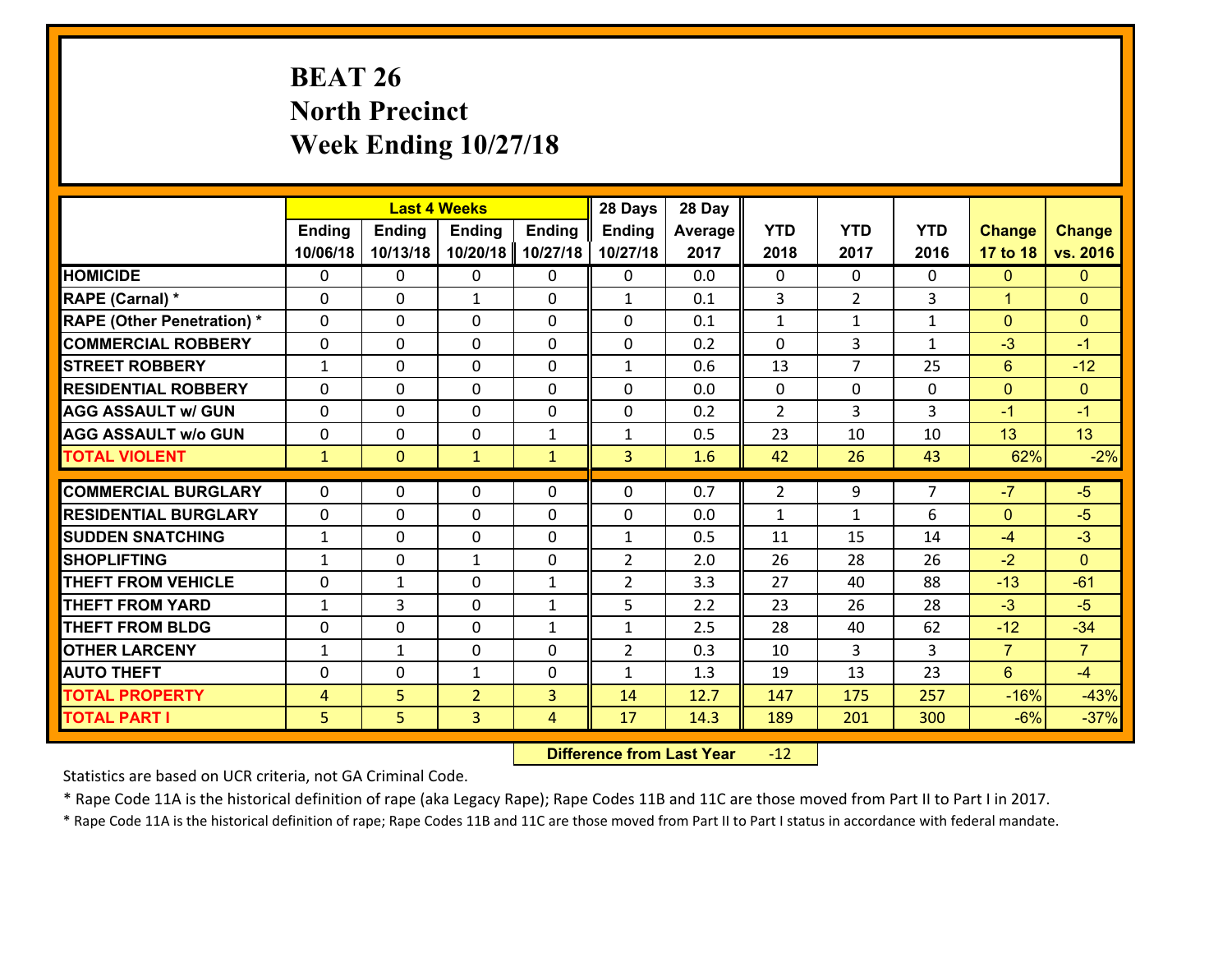# **BEAT 27 North Precinct Week Ending 10/27/18**

|                                   |               | <b>Last 4 Weeks</b> |                |                | 28 Days        | 28 Day  |                |                |                |                |                      |
|-----------------------------------|---------------|---------------------|----------------|----------------|----------------|---------|----------------|----------------|----------------|----------------|----------------------|
|                                   | <b>Ending</b> | <b>Ending</b>       | <b>Ending</b>  | <b>Ending</b>  | <b>Ending</b>  | Average | <b>YTD</b>     | <b>YTD</b>     | <b>YTD</b>     | <b>Change</b>  | <b>Change</b>        |
|                                   | 10/06/18      | 10/13/18            | 10/20/18       | 10/27/18       | 10/27/18       | 2017    | 2018           | 2017           | 2016           | 17 to 18       | vs. 2016             |
| <b>HOMICIDE</b>                   | $\Omega$      | 0                   | $\Omega$       | 0              | 0              | 0.2     | $\Omega$       | $\overline{2}$ | 0              | $-2$           | $\mathbf{0}$         |
| RAPE (Carnal) *                   | 0             | 0                   | $\mathbf{0}$   | $\mathbf{1}$   | $\mathbf{1}$   | 0.6     | $\mathbf{1}$   | 6              | $\overline{2}$ | $-5$           | $-1$                 |
| <b>RAPE (Other Penetration) *</b> | $\Omega$      | 0                   | $\mathbf{1}$   | $\Omega$       | $\mathbf{1}$   | 0.2     | 3              | $\overline{2}$ | $\mathbf{1}$   | $\mathbf{1}$   | $\overline{2}$       |
| <b>COMMERCIAL ROBBERY</b>         | 0             | 0                   | 0              | 0              | 0              | 0.0     | $\overline{2}$ | 0              | $\Omega$       | $\overline{2}$ | $\overline{2}$       |
| <b>STREET ROBBERY</b>             | $\Omega$      | 0                   | $\mathbf 0$    | $\Omega$       | 0              | 1.0     | 8              | 10             | 23             | $-2$           | $-15$                |
| <b>RESIDENTIAL ROBBERY</b>        | $\Omega$      | 0                   | $\mathbf 0$    | $\Omega$       | 0              | 0.0     | $\overline{2}$ | $\mathbf 0$    | $\mathbf{1}$   | $\overline{2}$ | $\blacktriangleleft$ |
| <b>AGG ASSAULT w/ GUN</b>         | 0             | 1                   | $\mathbf 0$    | 0              | $\mathbf{1}$   | 0.5     | 13             | 6              | $\overline{7}$ | $\overline{7}$ | $6\phantom{a}$       |
| <b>AGG ASSAULT w/o GUN</b>        | 0             | 0                   | $\mathbf{1}$   | $\mathbf{1}$   | $\overline{2}$ | 2.1     | 11             | 16             | 10             | $-5$           | $\blacksquare$       |
| <b>TOTAL VIOLENT</b>              | $\mathbf{0}$  | $\mathbf{1}$        | $\overline{2}$ | $\overline{2}$ | 5              | 4.5     | 40             | 42             | 44             | $-5%$          | $-9%$                |
| <b>COMMERCIAL BURGLARY</b>        | $\Omega$      | 0                   | $\mathbf{0}$   | $\Omega$       | $\Omega$       | 0.3     | 5              | 4              | 4              | $\overline{1}$ | $\blacktriangleleft$ |
|                                   |               |                     |                |                |                |         |                | 7              |                |                | $-6$                 |
| <b>RESIDENTIAL BURGLARY</b>       | 0             | 1                   | $\mathbf 0$    | 0              | $\mathbf{1}$   | 0.5     | 9              |                | 15             | $\overline{2}$ |                      |
| <b>SUDDEN SNATCHING</b>           | 0             | 0                   | $\mathbf 0$    | 0              | 0              | 2.2     | $\overline{7}$ | 16             | 22<br>26       | $-9$           | $-15$<br>11          |
| <b>SHOPLIFTING</b>                | 0             | 1                   | $\mathbf 0$    | $\mathbf{1}$   | $\overline{2}$ | 1.6     | 37             | 15             |                | 22             |                      |
| <b>THEFT FROM VEHICLE</b>         | 0             | $\overline{2}$      | $\mathbf 0$    | $\overline{2}$ | 4              | 3.9     | 25             | 44             | 52             | $-19$          | $-27$                |
| <b>THEFT FROM YARD</b>            | 0             | 0                   | $\mathbf 0$    | 0              | 0              | 1.5     | 16             | 18             | 21             | $-2$           | $-5$                 |
| <b>THEFT FROM BLDG</b>            | 0             | 0                   | $\overline{2}$ | $\mathbf{1}$   | 3              | 4.3     | 33             | 32             | 55             | $\mathbf{1}$   | $-22$                |
| <b>OTHER LARCENY</b>              | 0             | 0                   | $\mathbf{1}$   | 0              | $\mathbf{1}$   | 0.2     | 3              | $\overline{2}$ | $\overline{2}$ | $\mathbf{1}$   | $\mathbf{1}$         |
| <b>AUTO THEFT</b>                 | $\mathbf{1}$  | $\overline{2}$      | $\mathbf{0}$   | 0              | 3              | 1.1     | 16             | 12             | 24             | $\overline{4}$ | $-8$                 |
| <b>TOTAL PROPERTY</b>             | $\mathbf{1}$  | 6                   | $\overline{3}$ | 4              | 14             | 15.7    | 151            | 150            | 221            | 1%             | $-32%$               |
| <b>TOTAL PART I</b>               | $\mathbf{1}$  | $\overline{7}$      | 5              | 6              | 19             | 20.3    | 191            | 192            | 265            | $-1%$          | $-28%$               |

 **Difference from Last Year**r -1

Statistics are based on UCR criteria, not GA Criminal Code.

\* Rape Code 11A is the historical definition of rape (aka Legacy Rape); Rape Codes 11B and 11C are those moved from Part II to Part I in 2017.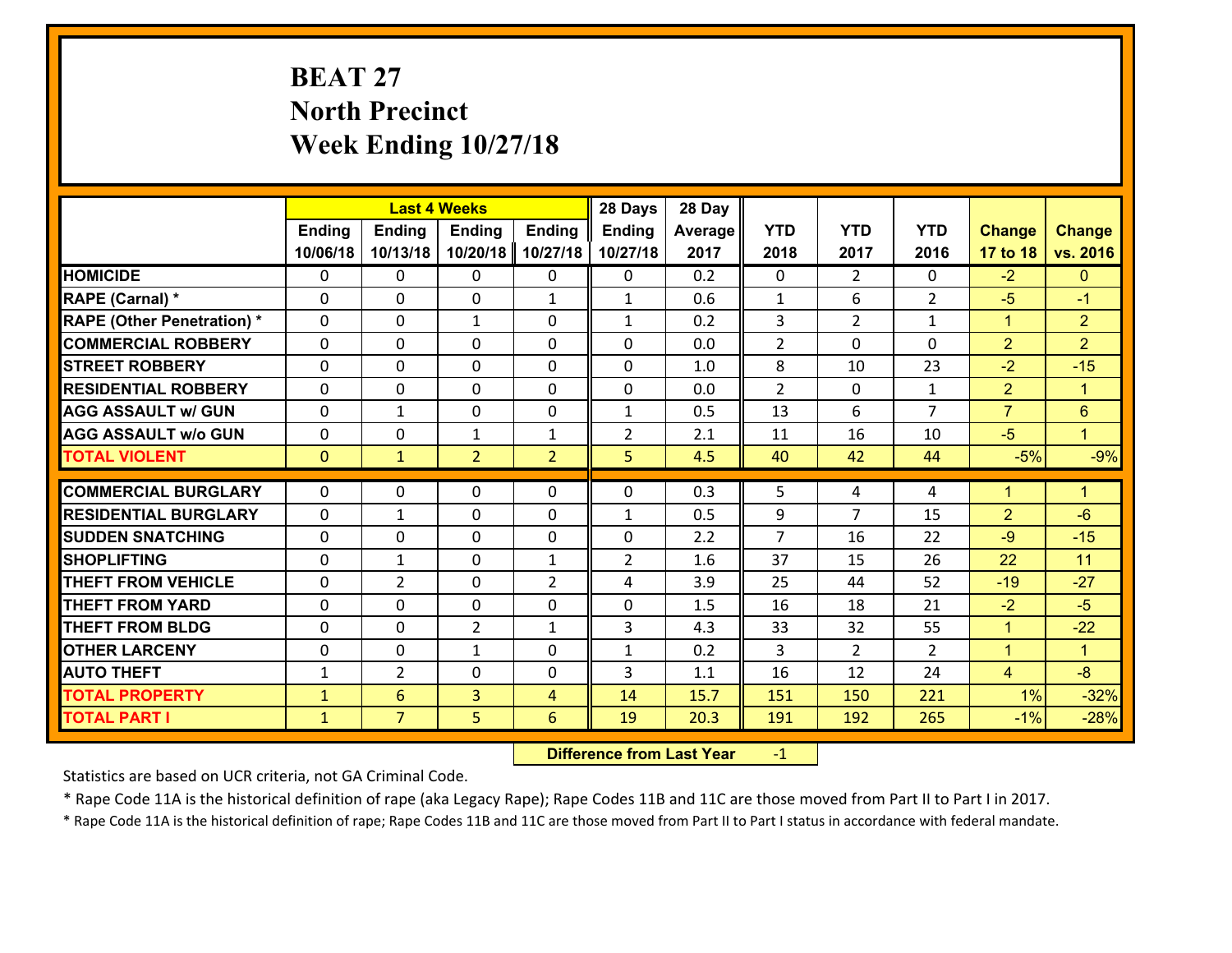

#### **COMPSTATCENTRAL PRECINCTWeek Ending 10/27/18**

**PRECINCT COMMANDER:**

**CAPT. BEN HERRON**



|                                                                                                                                                        | <b>Week</b>             | <b>Week</b>     | Weekly          | 28-Day                  | 28-Day                           | Avg                                      |                 |                                              |                 |                  |                 |
|--------------------------------------------------------------------------------------------------------------------------------------------------------|-------------------------|-----------------|-----------------|-------------------------|----------------------------------|------------------------------------------|-----------------|----------------------------------------------|-----------------|------------------|-----------------|
|                                                                                                                                                        | <b>Ending</b>           | Ending          | Avg             | <b>Ending</b>           | <b>Ending</b>                    | 28-Day                                   | <b>YTD</b>      | <b>YTD</b>                                   | <b>YTD</b>      | <b>Change</b>    | <b>Change</b>   |
|                                                                                                                                                        | 10/27/18                | 10/21/18        | 2017            | 10/27/18                | 09/29/18                         | 2017                                     | 2018            | 2017                                         | 2016            | 17 to 18         | vs. 2016        |
| <b>HOMICIDE</b>                                                                                                                                        | 0                       | 0               | 0               | 0                       |                                  |                                          | 2.              | 7                                            | $\overline{23}$ | -5               | $-21$           |
| <b>RAPE (Carnal) *</b>                                                                                                                                 | $\mathbf 0$             | $\Omega$        | $\mathbf 0$     | $\mathbf 0$             | $\mathbf 0$                      | 1                                        | 11              | 15                                           | 11              | $-4$             | $\Omega$        |
| <b>RAPE (Other Penetration) *</b>                                                                                                                      | 0                       | $\Omega$        | $\mathbf{0}$    | $\mathbf 0$             | $\mathbf 0$                      | 1                                        | $\overline{7}$  | 8                                            | $\overline{7}$  | $-1$             | $\mathbf{0}$    |
| <b>COMMERCIAL ROBBERY</b>                                                                                                                              | $\mathbf{0}$            | 0               | $\Omega$        | $\mathbf{0}$            | $\overline{2}$                   | $\overline{2}$                           | 8               | 18                                           | $\overline{15}$ | $-10$            | $-7$            |
| <b>STREET ROBBERY</b>                                                                                                                                  | $\mathbf{0}$            | $\overline{2}$  | 1               | $\overline{7}$          | 6                                | 5                                        | 50              | 48                                           | 77              | $\overline{a}$   | $-27$           |
| <b>RESIDENTIAL ROBBERY</b>                                                                                                                             | $\mathbf 0$             | 0               | $\mathbf 0$     | $\mathbf 0$             | $\overline{3}$                   | 1                                        | 8               | $\overline{8}$                               | $\overline{8}$  | $\mathbf{0}$     | $\Omega$        |
| <b>AGG ASSAULT w/ GUN</b>                                                                                                                              | $\mathbf{0}$            | $\mathbf{1}$    | $\overline{c}$  | 3                       | $\overline{15}$                  | $\overline{7}$                           | 73              | 80                                           | $\overline{57}$ | $-7$             | 16              |
| <b>AGG ASSAULT w/o GUN</b>                                                                                                                             | 1                       | $\mathbf{1}$    | $\overline{2}$  | $\overline{\mathbf{5}}$ | $\overline{5}$                   | $\overline{6}$                           | 67              | 69                                           | 46              | $-2$             | 21              |
| <b>TOTAL VIOLENT</b>                                                                                                                                   | $\blacktriangleleft$    | $\overline{4}$  | 6               | 15                      | 32                               | 23                                       | 226             | 253                                          | 244             | $-11%$           | $-7%$           |
| <b>COMMERCIAL BURGLARY</b>                                                                                                                             | 0                       | 1               | 1               | 1                       | 4                                | $\overline{4}$                           | 31              | 36                                           | 96              | $-5$             | $-65$           |
| <b>RESIDENTIAL BURGLARY</b>                                                                                                                            | $\overline{\mathbf{3}}$ | 3               | 4               | 15                      | $\overline{13}$                  | $\overline{17}$                          | 170             | 190                                          | 276             | $-20$            | $-106$          |
| <b>SUDDEN SNATCHING</b>                                                                                                                                | 1                       | $\overline{0}$  | $\overline{0}$  | $\overline{2}$          | $\overline{2}$                   | $\overline{2}$                           | $\overline{11}$ | $\overline{21}$                              | 17              | $-10$            | $-6$            |
| <b>SHOPLIFTING</b>                                                                                                                                     | 3                       | $\overline{2}$  | 5               | 24                      | 17                               | 18                                       | 181             | 209                                          | 140             | $-28$            | 41              |
| <b>THEFT FROM VEHICLE</b>                                                                                                                              | 10                      | 19              | 8               | 45                      | $\overline{31}$                  | $\overline{32}$                          | 287             | 333                                          | 358             | $-46$            | $-71$           |
| <b>THEFT FROM YARD</b>                                                                                                                                 | 6                       | $\overline{7}$  | 4               | 21                      | $\overline{17}$                  | 16                                       | 164             | 180                                          | 203             | $-16$            | $-39$           |
| <b>THEFT FROM BLDG</b>                                                                                                                                 | 3                       | $\overline{2}$  | 4               | 8                       | $\overline{12}$                  | 16                                       | 140             | 174                                          | 231             | $-34$            | $-91$           |
| <b>OTHER LARCENY</b>                                                                                                                                   | $\mathbf{0}$            | $\mathbf{1}$    | 1               | $\overline{7}$          | 5                                | 3                                        | 44              | 33                                           | $\overline{17}$ | $\overline{11}$  | $\overline{27}$ |
| <b>AUTO THEFT</b>                                                                                                                                      | 4                       | 3               | 4               | 13                      | $\overline{12}$                  | $\overline{16}$                          | 160             | 172                                          | 175             | $-12$            | $-15$           |
| <b>TOTAL PROPERTY</b>                                                                                                                                  | 30                      | 38              | 31              | 136                     | 113                              | 124                                      | 1188            | 1348                                         | 1513            | $-12%$           | $-21%$          |
| <b>TOTAL PART I</b>                                                                                                                                    | $\overline{31}$         | $\overline{42}$ | $\overline{37}$ | 151                     | $\frac{145}{ }$                  | 147                                      | 1414            | 1601                                         | 1757            | $-12%$           | $-20%$          |
|                                                                                                                                                        |                         |                 |                 |                         | <b>Difference from Last Year</b> |                                          | $-187$          |                                              |                 | <b>Last Week</b> | Year-to-Date    |
| Statistics are based on UCR criteria, not GA Criminal Code, and are<br>preliminary, based on RMS data at the time prepared, and are subject to change. |                         |                 |                 |                         |                                  | <b>At-Fault Police Vehicle Accidents</b> |                 |                                              |                 |                  | $\overline{20}$ |
| Cell Shading: white is within 0.6 standard deviation of the mean; red is above; green is below.                                                        |                         |                 |                 |                         |                                  |                                          |                 | <b>Not At-Fault Police Vehicle Accidents</b> |                 | $\Omega$         | $\overline{13}$ |
| * Code 11A is the pre-2016 definition of rape; Codes 11B and 11C are by federal mandate in 2016.                                                       |                         |                 |                 |                         |                                  | <b>Total Police Vehicle Accidents</b>    |                 |                                              |                 | $\overline{1}$   | 33              |
|                                                                                                                                                        |                         |                 |                 |                         |                                  |                                          |                 |                                              |                 |                  |                 |
|                                                                                                                                                        | Week                    | Week            | <b>Weekly</b>   | 28-Day                  | 28-Day                           | Avg                                      |                 |                                              |                 |                  |                 |
| <b>Citizen Initiated Calls</b>                                                                                                                         | Ending                  | Ending          | Avg             | <b>Ending</b>           | <b>Ending</b>                    | 28-Day                                   | <b>YTD</b>      | <b>YTD</b>                                   | <b>YTD</b>      | Change           | <b>Change</b>   |
|                                                                                                                                                        | 10/27/18                | 10/21/18        | 2017            | 10/27/18                | 09/29/18                         | 2017                                     | 2018            | 2017                                         | 2016            | 17 to 18         | vs. 2016        |
| <b>Midnight Shift</b>                                                                                                                                  | 89                      | 116             | 126             | 424                     | 445                              | 503                                      | 4450            | 4613                                         | 4762            | $-163$           | $-312$          |
| Day Shift                                                                                                                                              | 240                     | 245             | 271             | 1032                    | 1062                             | 1085                                     | 10516           | 10845                                        | 11077           | $-329$           | $-561$          |
| <b>Afternoon Shift</b>                                                                                                                                 | 216                     | 252             | 47              | 1020                    | 1039                             | 1176                                     | 10375           | 11619                                        | 11360           | $-1244$          | $-985$          |
| <b>TOTAL CITIZEN CFS</b>                                                                                                                               | 545                     | 613             | 444             | 2476                    | 2546                             | 2764                                     | 25341           | 27077                                        | 27199           | $-6.4%$          | $-6.8%$         |
| <b>53S ShotSpotter Calls</b>                                                                                                                           | 4                       | 4               | 9               | $\overline{12}$         | $\overline{11}$                  | 37                                       | 158             | 383                                          | 376             | $-225$           | $-218$          |
| Sig 53 Shots Fired Calls                                                                                                                               | 8                       | 8               | $\overline{15}$ | 30                      | $\overline{37}$                  | 62                                       | 399             | 648                                          | 697             | $-249$           | $-298$          |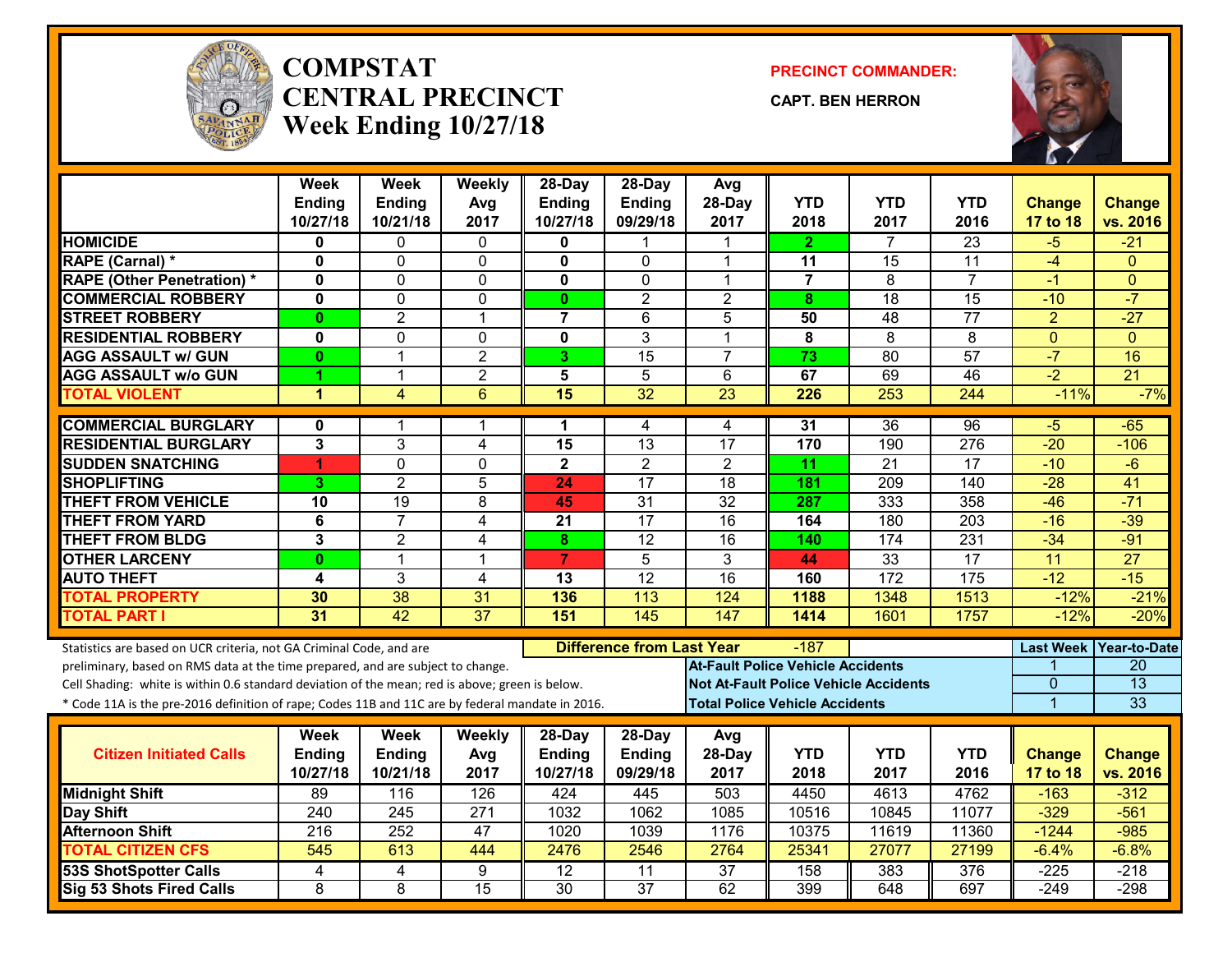# **BEAT 31 Central Precinct Week Ending 10/27/18**

|                                   |                 | <b>Last 4 Weeks</b> |                |               | 28 Days        | 28 Day  |                |                |                |               |                      |
|-----------------------------------|-----------------|---------------------|----------------|---------------|----------------|---------|----------------|----------------|----------------|---------------|----------------------|
|                                   | Ending          | <b>Ending</b>       | <b>Ending</b>  | <b>Ending</b> | <b>Ending</b>  | Average | <b>YTD</b>     | <b>YTD</b>     | <b>YTD</b>     | <b>Change</b> | <b>Change</b>        |
|                                   | 10/06/18        | 10/13/18            | 10/20/18       | 10/27/18      | 10/20/18       | 2017    | 2018           | 2017           | 2016           | 17 to 18      | vs. 2016             |
| <b>HOMICIDE</b>                   | 0               | 0                   | 0              | 0             | 0              | 0.1     | $\mathbf{1}$   | $\mathbf{1}$   | 8              | $\mathbf{0}$  | $-7$                 |
| RAPE (Carnal) *                   | $\Omega$        | 0                   | 0              | $\Omega$      | 0              | 0.2     | $\mathbf 0$    | $\mathbf{1}$   | 3              | $-1$          | $-3$                 |
| <b>RAPE (Other Penetration) *</b> | $\Omega$        | $\Omega$            | $\Omega$       | $\Omega$      | $\Omega$       | 0.3     | $\mathbf{1}$   | 4              | $\Omega$       | $-3$          | $\blacktriangleleft$ |
| <b>COMMERCIAL ROBBERY</b>         | $\Omega$        | $\Omega$            | $\mathbf 0$    | $\Omega$      | 0              | 0.0     | $\mathbf{1}$   | $\Omega$       | $\mathbf{1}$   | $\mathbf{1}$  | $\Omega$             |
| <b>STREET ROBBERY</b>             | $\mathbf{1}$    | 1                   | $\mathbf{0}$   | 0             | $\overline{2}$ | 1.1     | 8              | 13             | 16             | $-5$          | $-8$                 |
| <b>RESIDENTIAL ROBBERY</b>        | 0               | 0                   | $\mathbf 0$    | 0             | 0              | 0.2     | $\mathbf 0$    | $\overline{2}$ | $\overline{2}$ | $-2$          | $-2$                 |
| <b>AGG ASSAULT w/ GUN</b>         | 0               | 0                   | $\mathbf{1}$   | 0             | $\mathbf{1}$   | 1.0     | 9              | 13             | $\overline{7}$ | $-4$          | $\overline{2}$       |
| <b>AGG ASSAULT w/o GUN</b>        | 0               | 0                   | $\mathbf 0$    | 0             | 0              | 1.1     | 8              | 12             | 12             | $-4$          | $-4$                 |
| <b>TOTAL VIOLENT</b>              | $\mathbf{1}$    | $\mathbf{1}$        | $\mathbf{1}$   | $\mathbf{0}$  | $\overline{3}$ | 3.8     | 28             | 46             | 49             | $-39%$        | $-43%$               |
|                                   |                 |                     |                |               |                |         |                |                |                |               |                      |
| <b>COMMERCIAL BURGLARY</b>        | $\Omega$        | 0                   | $\mathbf{0}$   | $\Omega$      | $\Omega$       | 0.5     | 8              | $\overline{2}$ | 19             | 6             | $-11$                |
| <b>RESIDENTIAL BURGLARY</b>       | $\Omega$        | 0                   | 1              | 0             | $\mathbf{1}$   | 2.3     | 23             | 26             | 57             | $-3$          | $-34$                |
| <b>SUDDEN SNATCHING</b>           | $\Omega$        | 0                   | $\mathbf 0$    | $\Omega$      | 0              | 0.4     | $\mathbf{1}$   | 4              | 5              | $-3$          | $-4$                 |
| <b>SHOPLIFTING</b>                | 0               | 0                   | $\mathbf 0$    | 0             | 0              | 1.5     | 2              | 16             | 17             | $-14$         | $-15$                |
| <b>THEFT FROM VEHICLE</b>         | 4               | $\mathbf{1}$        | $\overline{2}$ | 3             | 10             | 7.0     | 58             | 77             | 69             | $-19$         | $-11$                |
| <b>THEFT FROM YARD</b>            | 0               | $\overline{2}$      | $\mathbf{1}$   | $\mathbf{1}$  | 4              | 4.9     | 35             | 52             | 51             | $-17$         | $-16$                |
| <b>THEFT FROM BLDG</b>            | 0               | 0                   | 1              | 0             | $\mathbf{1}$   | 2.8     | 22             | 32             | 50             | $-10$         | $-28$                |
| <b>OTHER LARCENY</b>              | $\overline{2}$  | 0                   | 1              | 0             | 3              | 0.7     | $\overline{7}$ | $\overline{7}$ | 4              | $\mathbf{0}$  | 3 <sup>1</sup>       |
| <b>AUTO THEFT</b>                 | 0               | 0                   | 1              | $\mathbf{1}$  | $\overline{2}$ | 3.0     | 21             | 33             | 42             | $-12$         | $-21$                |
| <b>TOTAL PROPERTY</b>             | $6\phantom{1}6$ | $\overline{3}$      | $\overline{7}$ | 5             | 21             | 22.9    | 177            | 249            | 314            | $-29%$        | $-44%$               |
| <b>TOTAL PART I</b>               | $\overline{7}$  | $\overline{4}$      | 8              | 5             | 24             | 26.8    | 205            | 295            | 363            | $-31%$        | $-44%$               |

 **Difference from Last Year**r -90

Statistics are based on UCR criteria, not GA Criminal Code.

\* Rape Code 11A is the historical definition of rape (aka Legacy Rape); Rape Codes 11B and 11C are those moved from Part II to Part I in 2017.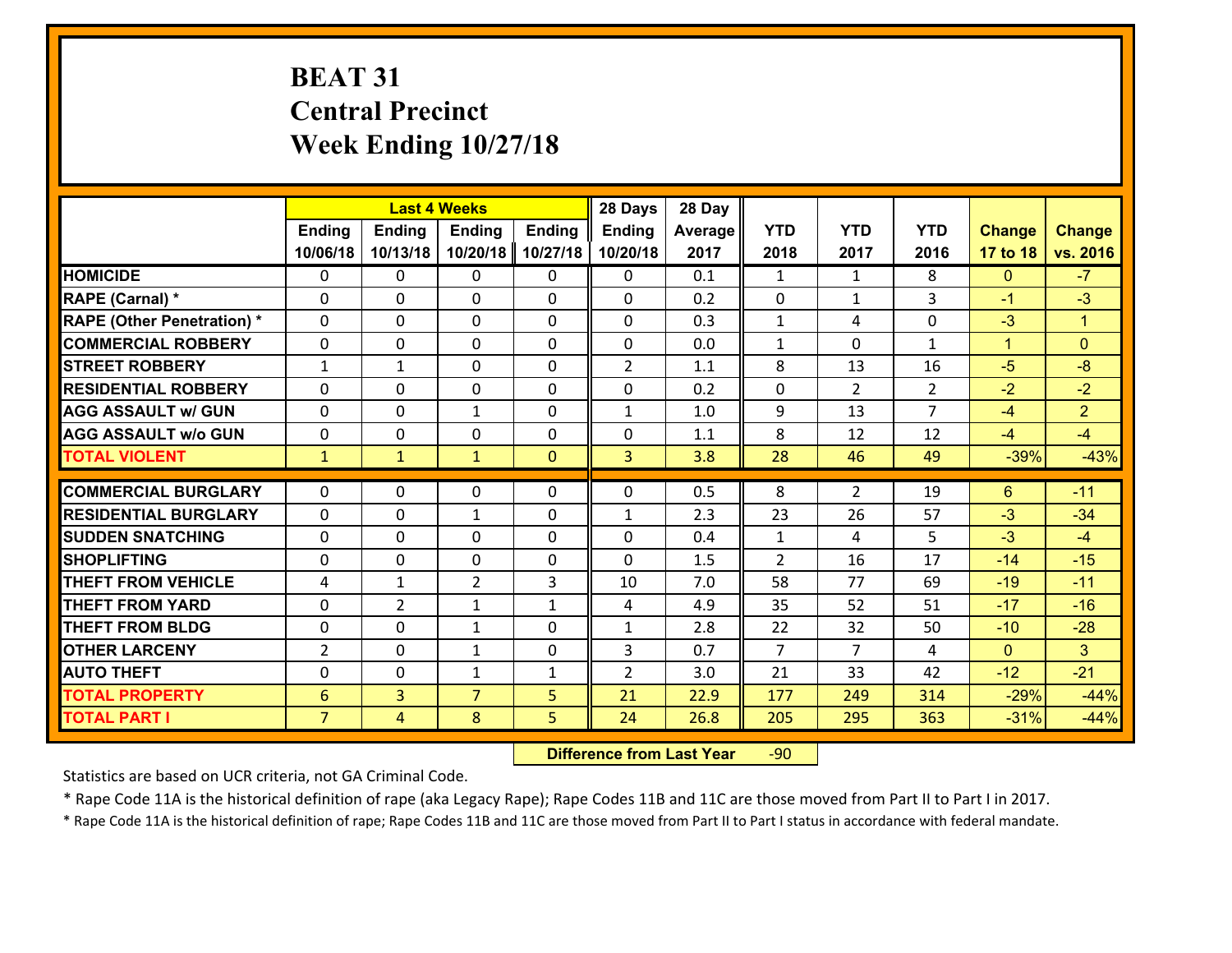# **BEAT 32 Central Precinct Week Ending 10/27/18**

|                                              |                      | <b>Last 4 Weeks</b> |               |                     | 28 Days        | 28 Day       |                |                |                |                |                      |
|----------------------------------------------|----------------------|---------------------|---------------|---------------------|----------------|--------------|----------------|----------------|----------------|----------------|----------------------|
|                                              | <b>Ending</b>        | <b>Ending</b>       | <b>Ending</b> | <b>Ending</b>       | <b>Ending</b>  | Average      | <b>YTD</b>     | <b>YTD</b>     | <b>YTD</b>     | <b>Change</b>  | <b>Change</b>        |
|                                              | 10/06/18             | 10/13/18            | 10/20/18      | 10/27/18            | 10/20/18       | 2017         | 2018           | 2017           | 2016           | 17 to 18       | vs. 2016             |
| <b>HOMICIDE</b>                              | $\mathbf{0}$         | 0                   | $\mathbf{0}$  | 0                   | 0              | 0.0          | $\Omega$       | $\Omega$       | $\Omega$       | $\mathbf{0}$   | $\mathbf{0}$         |
| RAPE (Carnal) *                              | $\Omega$             | 0                   | $\mathbf{0}$  | 0                   | $\Omega$       | 0.4          | 1              | 4              | $\mathbf{1}$   | $-3$           | $\mathbf{0}$         |
| <b>RAPE (Other Penetration) *</b>            | $\Omega$             | $\Omega$            | $\Omega$      | $\Omega$            | $\Omega$       | 0.2          | $\mathbf{1}$   | 3              | $\mathbf{1}$   | $-2$           | $\mathbf{0}$         |
| <b>COMMERCIAL ROBBERY</b>                    | 0                    | 0                   | $\mathbf 0$   | 0                   | 0              | 0.5          | 4              | 6              | 3              | $-2$           | $\blacktriangleleft$ |
| <b>STREET ROBBERY</b>                        | $\Omega$             | 0                   | $\mathbf 0$   | $\Omega$            | 0              | 0.5          | 4              | $\overline{2}$ | $\overline{7}$ | $\overline{2}$ | $-3$                 |
| <b>RESIDENTIAL ROBBERY</b>                   | $\Omega$             | $\Omega$            | $\mathbf 0$   | $\Omega$            | 0              | 0.0          | $\mathbf{1}$   | 0              | $\Omega$       | $\mathbf{1}$   | $\blacktriangleleft$ |
| <b>AGG ASSAULT w/ GUN</b>                    | $\Omega$             | 0                   | $\mathbf 0$   | $\Omega$            | $\Omega$       | 0.4          | $\overline{7}$ | 5              | $\mathbf{1}$   | $\overline{2}$ | $6\phantom{1}$       |
| <b>AGG ASSAULT w/o GUN</b>                   | 0                    | 0                   | $\mathbf 0$   | 0                   | 0              | 0.5          | $\overline{7}$ | 5              | 3              | 2              | $\overline{4}$       |
| <b>TOTAL VIOLENT</b>                         | $\mathbf{0}$         | $\overline{0}$      | $\mathbf{0}$  | $\mathbf{0}$        | $\mathbf{0}$   | 2.5          | 25             | 25             | 16             | 0%             | 56%                  |
| <b>COMMERCIAL BURGLARY</b>                   | $\Omega$             | 0                   | 0             | 0                   | $\Omega$       | 0.3          | 2              | 3              | 13             | $-1$           | $-11$                |
| <b>RESIDENTIAL BURGLARY</b>                  | $\mathbf{1}$         | 0                   | $\mathbf{0}$  | 0                   | 1              | 2.1          | 23             | 23             | 49             | $\mathbf{0}$   | $-26$                |
| <b>SUDDEN SNATCHING</b>                      | $\mathbf{0}$         | 0                   | $\mathbf{0}$  | $\Omega$            | $\Omega$       | 0.2          | $\Omega$       | $\mathfrak{D}$ | $\mathbf{1}$   | $-2$           | $-1$                 |
| <b>SHOPLIFTING</b>                           |                      |                     |               |                     |                |              |                |                |                |                |                      |
|                                              |                      |                     |               |                     |                |              |                |                |                |                |                      |
|                                              | $\mathbf{1}$         | 0                   | $\mathbf 0$   | $\mathbf{1}$        | $\overline{2}$ | 3.8          | 61             | 43             | 32             | 18             | 29                   |
| <b>THEFT FROM VEHICLE</b>                    | $\overline{2}$       | 0                   | 10            | $\overline{2}$      | 14             | 8.7          | 72             | 91             | 87             | $-19$          | $-15$                |
| <b>THEFT FROM YARD</b>                       | $\overline{2}$       | 1                   | $\mathbf{1}$  | 0                   | 4              | 2.8          | 41             | 32             | 37             | 9              | $\overline{4}$       |
| <b>THEFT FROM BLDG</b>                       | 0                    | $\overline{2}$      | $\mathbf 0$   | $\mathbf{1}$        | 3              | 4.1          | 31             | 40             | 53             | $-9$           | $-22$                |
| <b>OTHER LARCENY</b>                         | 0                    | 1                   | $\mathbf 0$   | 0                   | $\mathbf{1}$   | 1.0          | 18             | 8              | $\Omega$       | 10             | 18                   |
| <b>AUTO THEFT</b>                            | 0                    | $\mathbf{1}$        | $\mathbf 0$   | 0                   | $\mathbf{1}$   | 2.3          | 18             | 27             | 22             | $-9$           | $-4$                 |
| <b>TOTAL PROPERTY</b><br><b>TOTAL PART I</b> | $6\phantom{1}6$<br>6 | 5<br>5              | 11<br>11      | $\overline{4}$<br>4 | 26<br>26       | 25.4<br>27.8 | 266<br>291     | 269<br>294     | 294<br>310     | $-1%$<br>$-1%$ | $-10%$<br>$-6%$      |

 **Difference from Last Year**r -3

Statistics are based on UCR criteria, not GA Criminal Code.

\* Rape Code 11A is the historical definition of rape (aka Legacy Rape); Rape Codes 11B and 11C are those moved from Part II to Part I in 2017.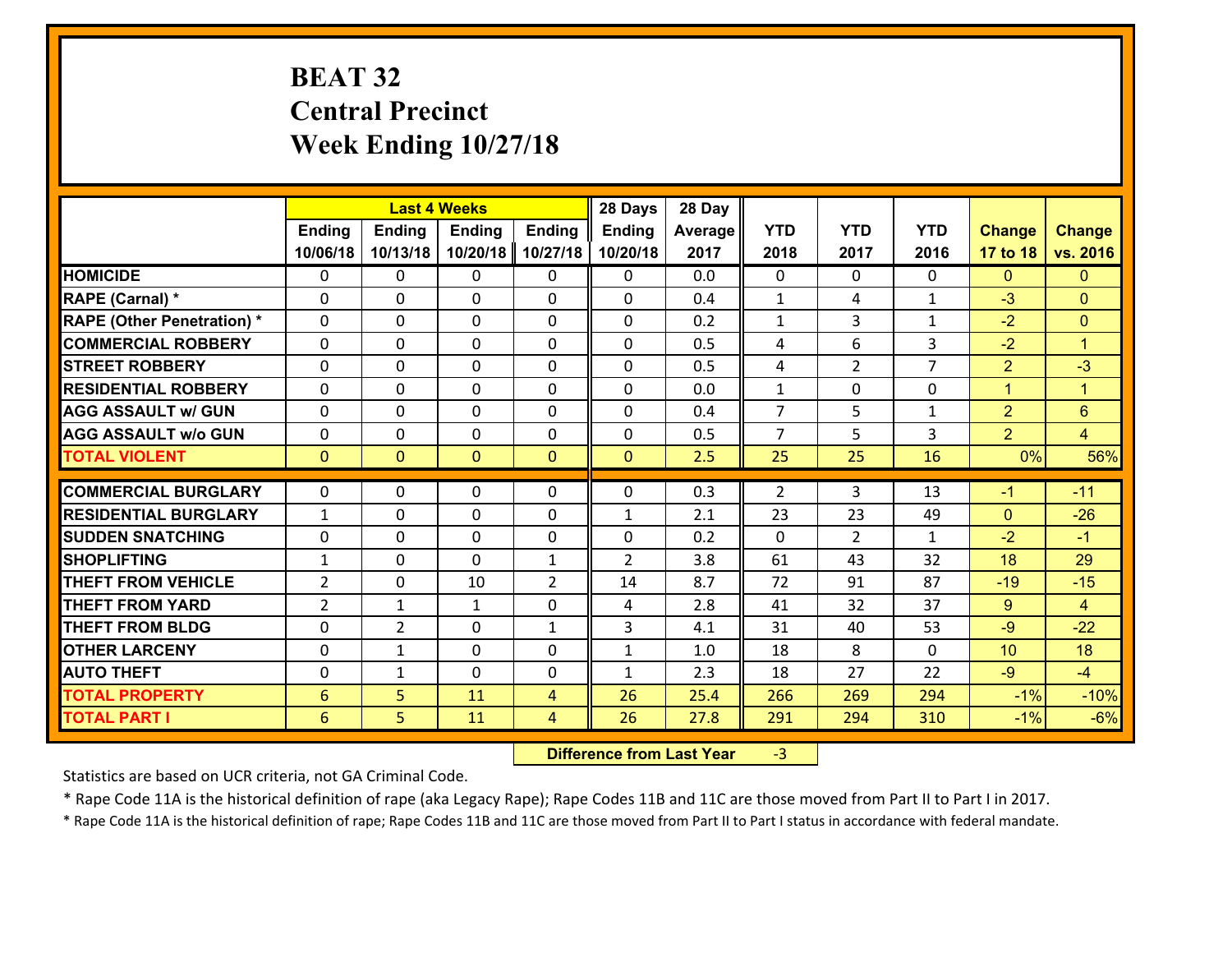# **BEAT 33 Central Precinct Week Ending 10/27/18**

|                                   |                | <b>Last 4 Weeks</b> |                |                | 28 Days        | 28 Day  |                |                |                |                |                 |
|-----------------------------------|----------------|---------------------|----------------|----------------|----------------|---------|----------------|----------------|----------------|----------------|-----------------|
|                                   | <b>Ending</b>  | <b>Ending</b>       | <b>Ending</b>  | <b>Ending</b>  | <b>Ending</b>  | Average | <b>YTD</b>     | <b>YTD</b>     | <b>YTD</b>     | <b>Change</b>  | <b>Change</b>   |
|                                   | 10/06/18       | 10/13/18            | 10/20/18       | 10/27/18       | 10/20/18       | 2017    | 2018           | 2017           | 2016           | 17 to 18       | vs. 2016        |
| <b>HOMICIDE</b>                   | 0              | $\Omega$            | $\Omega$       | 0              | $\Omega$       | 0.2     | $\Omega$       | $\mathbf{1}$   | 8              | $-1$           | $-8$            |
| RAPE (Carnal) *                   | $\Omega$       | 0                   | $\mathbf{0}$   | 0              | 0              | 0.2     | 3              | $\overline{2}$ | 4              | $\mathbf{1}$   | $-1$            |
| <b>RAPE (Other Penetration) *</b> | $\Omega$       | 0                   | $\mathbf{0}$   | $\Omega$       | 0              | 0.1     | $\mathbf{1}$   | $\mathbf{1}$   | $\overline{2}$ | $\mathbf{0}$   | $-1$            |
| <b>COMMERCIAL ROBBERY</b>         | $\Omega$       | 0                   | 0              | $\Omega$       | $\mathbf{0}$   | 0.5     | $\overline{2}$ | 6              | 3              | $-4$           | $-1$            |
| <b>STREET ROBBERY</b>             | 0              | 0                   | $\mathbf{1}$   | 0              | $\mathbf{1}$   | 1.5     | 20             | 17             | 25             | 3              | $-5$            |
| <b>RESIDENTIAL ROBBERY</b>        | $\Omega$       | $\Omega$            | $\mathbf 0$    | $\Omega$       | $\Omega$       | 0.1     | $\Omega$       | $\mathbf{1}$   | $\Omega$       | $-1$           | $\mathbf{0}$    |
| <b>AGG ASSAULT w/ GUN</b>         | 0              | $\Omega$            | $\mathbf 0$    | $\Omega$       | 0              | 1.4     | 9              | 17             | $\overline{7}$ | $-8$           | $\overline{2}$  |
| <b>AGG ASSAULT w/o GUN</b>        | 0              | 0                   | $\mathbf 0$    | 0              | 0              | 1.1     | $\overline{7}$ | 12             | 9              | $-5$           | $-2$            |
| <b>TOTAL VIOLENT</b>              | $\mathbf{0}$   | $\mathbf{0}$        | $\mathbf{1}$   | $\mathbf 0$    | $\mathbf{1}$   | 4.9     | 42             | 57             | 58             | $-26%$         | $-28%$          |
| <b>COMMERCIAL BURGLARY</b>        | $\Omega$       | $\Omega$            | $\Omega$       | $\Omega$       | 0              | 0.6     | 9              | $\overline{7}$ | 25             | $\overline{2}$ | $-16$           |
| <b>RESIDENTIAL BURGLARY</b>       | 0              | 0                   | $\mathbf 0$    | $\mathbf{1}$   | $\mathbf{1}$   | 1.7     | 16             | 16             | 31             | $\mathbf{0}$   | $-15$           |
| <b>SUDDEN SNATCHING</b>           | 0              | 0                   | $\mathbf 0$    | $\mathbf{1}$   | $\mathbf{1}$   | 0.3     | 5              | 4              | 3              | $\mathbf{1}$   | $\overline{2}$  |
| <b>SHOPLIFTING</b>                | 3              | 5                   | $\mathbf 0$    | $\mathbf{1}$   | 9              | 5.4     | 52             | 69             | 42             | $-17$          | 10 <sup>1</sup> |
| <b>THEFT FROM VEHICLE</b>         | $\overline{7}$ | 0                   | $\overline{2}$ | 4              | 13             | 5.6     | 50             | 66             | 71             | $-16$          | $-21$           |
| <b>THEFT FROM YARD</b>            | $\mathbf{1}$   | $\mathbf{1}$        | 3              | $\overline{2}$ | $\overline{7}$ | 3.2     | 40             | 36             | 63             | $\overline{4}$ | $-23$           |
| <b>THEFT FROM BLDG</b>            | $\mathbf{1}$   | 0                   | $\mathbf{1}$   | $\overline{2}$ | 4              | 2.5     | 29             | 27             | 49             | $\overline{2}$ | $-20$           |
| <b>OTHER LARCENY</b>              | $\mathbf 1$    | 0                   | $\mathbf 0$    | 0              | $\mathbf{1}$   | 0.8     | 8              | 8              | 6              | $\mathbf{0}$   | $\overline{2}$  |
| <b>AUTO THEFT</b>                 | $\mathbf{1}$   | $\mathbf{1}$        | $\mathbf{0}$   | 2              | 4              | 3.0     | 35             | 35             | 43             | $\mathbf{0}$   | $-8$            |
| <b>TOTAL PROPERTY</b>             | 14             | $\overline{7}$      | 6              | 13             | 40             | 23.1    | 244            | 268            | 333            | $-9%$          | $-27%$          |
| <b>TOTAL PART I</b>               | 14             | $\overline{7}$      | $\overline{7}$ | 13             | 41             | 28.0    | 286            | 325            | 391            | $-12%$         | $-27%$          |

 **Difference from Last Year**r -39

Statistics are based on UCR criteria, not GA Criminal Code.

\* Rape Code 11A is the historical definition of rape (aka Legacy Rape); Rape Codes 11B and 11C are those moved from Part II to Part I in 2017.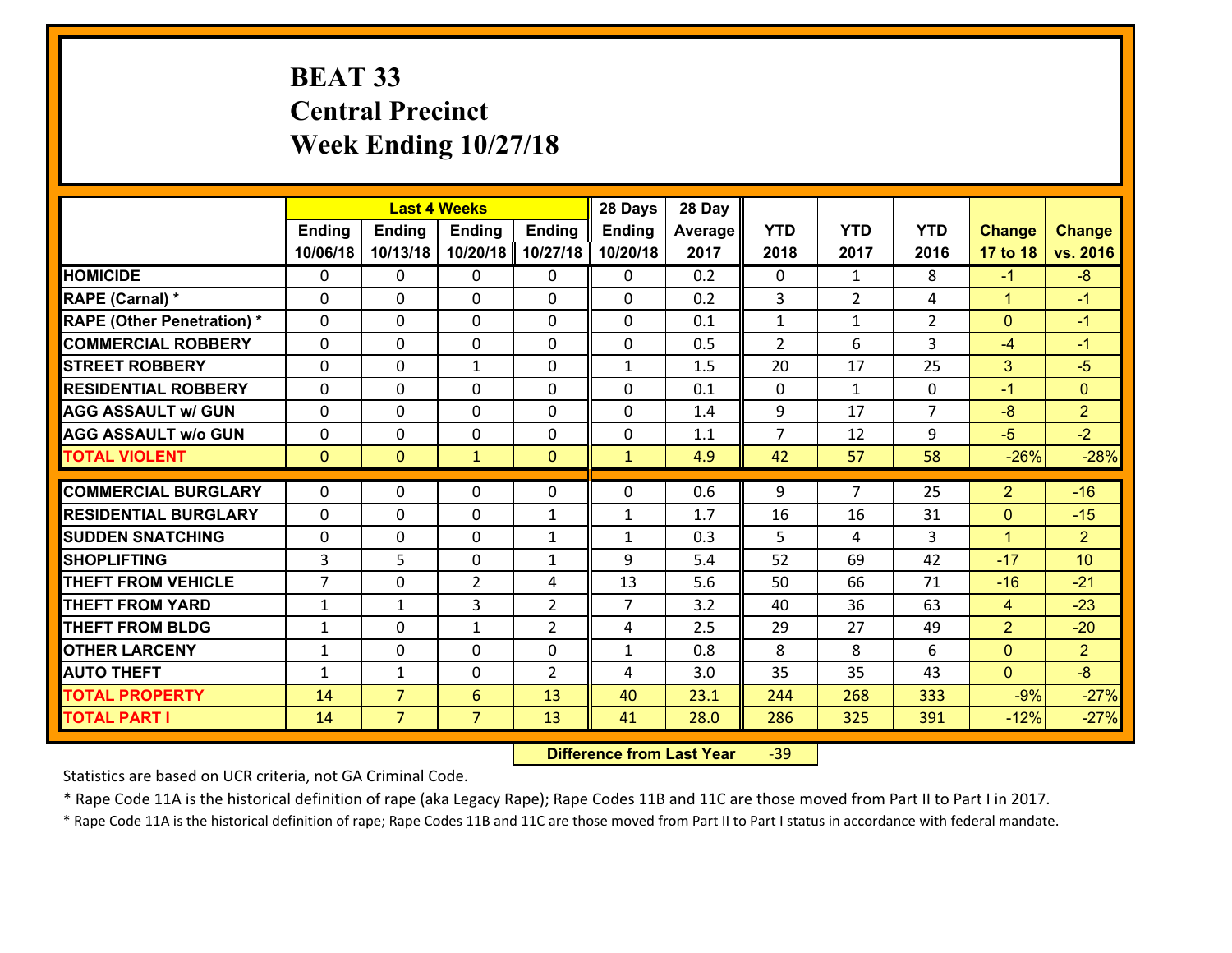# **BEAT 34 Central Precinct Week Ending 10/27/18**

|                                   |                | <b>Last 4 Weeks</b> |               |                | 28 Days        | 28 Day  |                |                |                |                |                      |
|-----------------------------------|----------------|---------------------|---------------|----------------|----------------|---------|----------------|----------------|----------------|----------------|----------------------|
|                                   | <b>Ending</b>  | <b>Ending</b>       | <b>Ending</b> | <b>Ending</b>  | <b>Ending</b>  | Average | <b>YTD</b>     | <b>YTD</b>     | <b>YTD</b>     | <b>Change</b>  | <b>Change</b>        |
|                                   | 10/06/18       | 10/13/18            | 10/20/18      | 10/27/18       | 10/27/18       | 2017    | 2018           | 2017           | 2016           | 17 to 18       | vs. 2016             |
| <b>HOMICIDE</b>                   | $\Omega$       | 0                   | $\Omega$      | 0              | $\Omega$       | 0.3     | 1              | 4              | 3              | $-3$           | $-2$                 |
| RAPE (Carnal) *                   | 0              | 0                   | $\mathbf{0}$  | 0              | $\Omega$       | 0.5     | $\mathbf{1}$   | 6              | $\Omega$       | $-5$           | $\blacktriangleleft$ |
| <b>RAPE (Other Penetration) *</b> | $\Omega$       | 0                   | $\mathbf{0}$  | $\Omega$       | $\Omega$       | 0.0     | $\Omega$       | $\Omega$       | $\overline{2}$ | $\mathbf{0}$   | $-2$                 |
| <b>COMMERCIAL ROBBERY</b>         | 0              | 0                   | 0             | 0              | $\Omega$       | 0.1     | $\mathbf{0}$   | $\mathbf{1}$   | $\mathcal{L}$  | $-1$           | $-2$                 |
| <b>STREET ROBBERY</b>             | $\mathbf{1}$   | 0                   | 1             | 0              | $\overline{2}$ | 0.7     | 8              | 8              | 10             | $\overline{0}$ | $-2$                 |
| <b>RESIDENTIAL ROBBERY</b>        | $\Omega$       | $\Omega$            | $\mathbf 0$   | $\Omega$       | 0              | 0.3     | $\overline{2}$ | 4              | $\overline{2}$ | $-2$           | $\Omega$             |
| <b>AGG ASSAULT w/ GUN</b>         | $\Omega$       | 0                   | $\mathbf 0$   | $\Omega$       | 0              | 2.4     | 17             | 26             | 20             | $-9$           | $-3$                 |
| <b>AGG ASSAULT w/o GUN</b>        | 0              | 0                   | $\mathbf 0$   | 0              | 0              | 1.8     | 24             | 20             | 10             | $\overline{4}$ | 14                   |
| <b>TOTAL VIOLENT</b>              | $\mathbf{1}$   | $\overline{0}$      | $\mathbf{1}$  | $\mathbf{0}$   | $\overline{2}$ | 6.1     | 53             | 69             | 49             | $-23%$         | 8%                   |
| <b>COMMERCIAL BURGLARY</b>        | $\Omega$       | 0                   | $\mathbf{0}$  | $\Omega$       | $\Omega$       | 0.4     | $\mathbf{1}$   | 5.             | 6              | $-4$           | $-5$                 |
|                                   |                |                     |               |                |                |         |                |                |                |                |                      |
| <b>RESIDENTIAL BURGLARY</b>       | $\mathbf{1}$   | 1                   | $\mathbf 0$   | $\mathbf{1}$   | 3              | 5.4     | 50             | 61             | 66             | $-11$          | $-16$                |
| <b>SUDDEN SNATCHING</b>           | 0              | 0                   | $\mathbf 0$   | 0              | 0              | 0.5     | $\overline{2}$ | 6              | 4              | $-4$           | $-2$                 |
| <b>SHOPLIFTING</b>                | 0              | 0                   | $\mathbf 0$   | 0              | 0              | 2.8     | 6              | 31             | 4              | $-25$          | $\overline{2}$       |
| <b>THEFT FROM VEHICLE</b>         | $\mathbf{1}$   | 0                   | 3             | $\mathbf{1}$   | 5              | 3.3     | 36             | 36             | 37             | $\mathbf{0}$   | $-1$                 |
| <b>THEFT FROM YARD</b>            | 0              | 0                   | $\mathbf 0$   | 0              | 0              | 1.6     | 15             | 19             | 21             | $-4$           | $-6$                 |
| <b>THEFT FROM BLDG</b>            | 0              | 0                   | $\mathbf 0$   | 0              | 0              | 2.3     | 22             | 27             | 28             | $-5$           | $-6$                 |
| <b>OTHER LARCENY</b>              | 0              | 0                   | $\mathbf 0$   | 0              | 0              | 0.2     | $\mathbf{1}$   | $\overline{2}$ | 3              | $-1$           | $-2$                 |
| <b>AUTO THEFT</b>                 | 0              | 0                   | $\mathbf{1}$  | 0              | $\mathbf{1}$   | 3.2     | 27             | 33             | 32             | $-6$           | $-5$                 |
| <b>TOTAL PROPERTY</b>             | $\overline{2}$ | $\mathbf{1}$        | 4             | $\overline{2}$ | 9              | 19.7    | 160            | 220            | 201            | $-27%$         | $-20%$               |
| <b>TOTAL PART I</b>               | $\overline{3}$ | $\mathbf{1}$        | 5             | $\overline{2}$ | 11             | 25.8    | 213            | 289            | 250            | $-26%$         | $-15%$               |

 **Difference from Last Year**r -76

Statistics are based on UCR criteria, not GA Criminal Code.

\* Rape Code 11A is the historical definition of rape (aka Legacy Rape); Rape Codes 11B and 11C are those moved from Part II to Part I in 2017.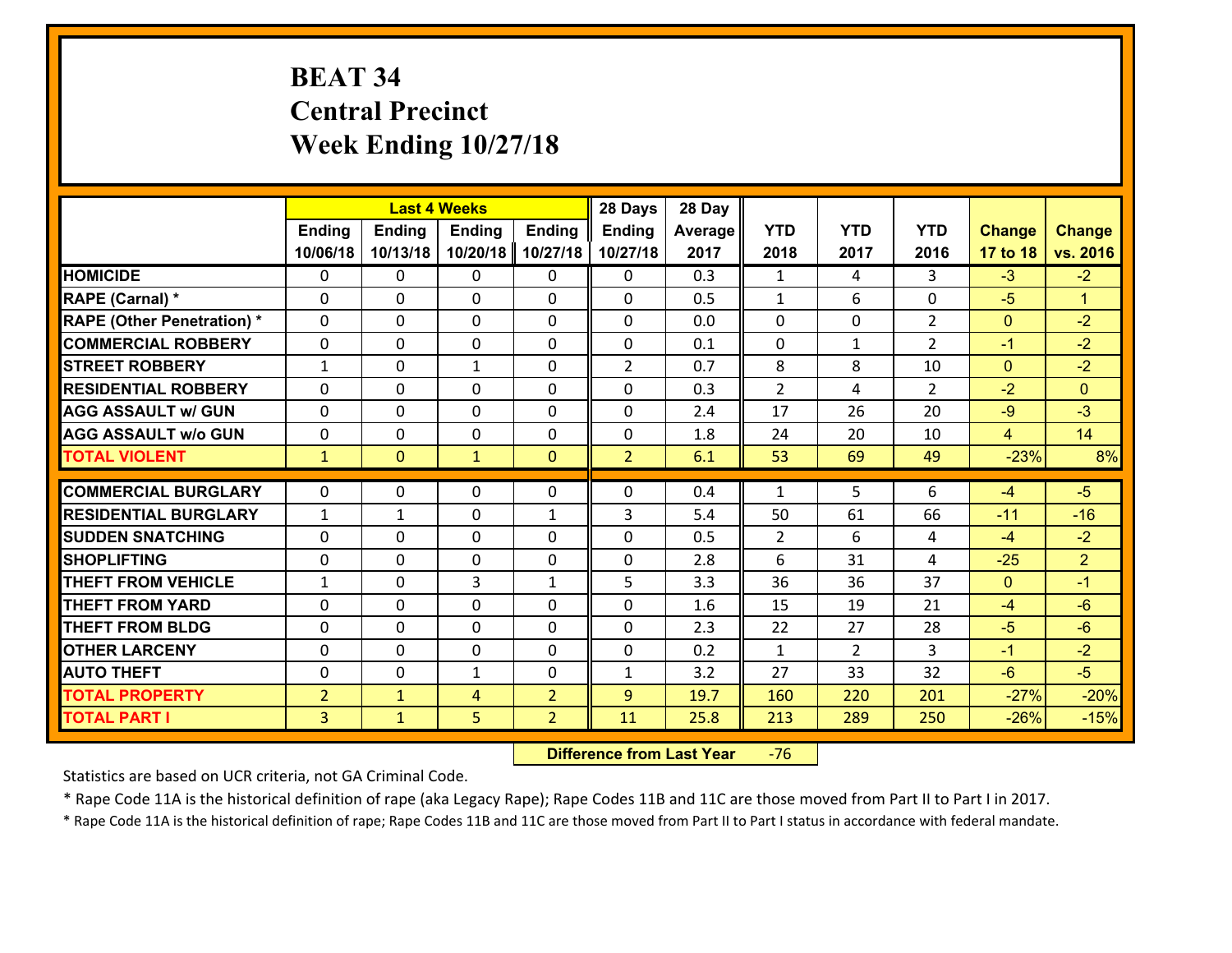# **BEAT 35 Central Precinct Week Ending 10/27/18**

|                                                |                |                     | <b>Last 4 Weeks</b>        |               | 28 Days             | 28 Day     |               |              |                      |                         |                               |
|------------------------------------------------|----------------|---------------------|----------------------------|---------------|---------------------|------------|---------------|--------------|----------------------|-------------------------|-------------------------------|
|                                                | Ending         | <b>Ending</b>       | <b>Ending</b>              | <b>Ending</b> | <b>Ending</b>       | Average    | <b>YTD</b>    | <b>YTD</b>   | <b>YTD</b>           | <b>Change</b>           | <b>Change</b>                 |
|                                                | 10/06/18       | 10/13/18            | 10/20/18                   | 10/27/18      | 10/27/18            | 2017       | 2018          | 2017         | 2016                 | 17 to 18                | vs. 2016                      |
| <b>HOMICIDE</b>                                | $\mathbf{0}$   | 0                   | $\mathbf{0}$               | 0             | 0                   | 0.1        | $\Omega$      | $\mathbf{1}$ | 4                    | $-1$                    | $-4$                          |
| RAPE (Carnal) *                                | $\Omega$       | 0                   | $\mathbf{0}$               | 0             | 0                   | 0.0        | 3             | $\Omega$     | $\overline{2}$       | 3                       | $\blacktriangleleft$          |
| <b>RAPE (Other Penetration) *</b>              | $\Omega$       | $\Omega$            | $\Omega$                   | $\Omega$      | $\Omega$            | 0.0        | 4             | $\Omega$     | $\mathbf{1}$         | $\overline{4}$          | 3                             |
| <b>COMMERCIAL ROBBERY</b>                      | 0              | 0                   | $\mathbf 0$                | $\Omega$      | 0                   | 0.4        | $\mathbf{1}$  | 3            | 4                    | $-2$                    | $-3$                          |
| <b>STREET ROBBERY</b>                          | $\overline{2}$ | 0                   | $\mathbf 0$                | $\Omega$      | $\overline{2}$      | 0.6        | 6             | 5            | 17                   | $\mathbf{1}$            | $-11$                         |
| <b>RESIDENTIAL ROBBERY</b>                     | $\Omega$       | $\Omega$            | $\mathbf 0$                | $\Omega$      | 0                   | 0.1        | $\Omega$      | $\mathbf{1}$ | 3                    | $-1$                    | $-3$                          |
| <b>AGG ASSAULT w/ GUN</b>                      | $\Omega$       | $\overline{2}$      | $\mathbf 0$                | $\Omega$      | $\overline{2}$      | 1.3        | 24            | 14           | 16                   | 10                      | 8                             |
| <b>AGG ASSAULT w/o GUN</b>                     | 0              | $\overline{2}$      | $\mathbf{1}$               | $\mathbf{1}$  | 4                   | 1.2        | 14            | 12           | 8                    | 2                       | $6\overline{6}$               |
| <b>TOTAL VIOLENT</b>                           | 2 <sup>2</sup> | $\overline{4}$      | $\mathbf{1}$               | $\mathbf{1}$  | 8                   | 3.6        | 52            | 36           | 55                   | 44%                     | $-5%$                         |
| <b>COMMERCIAL BURGLARY</b>                     | $\Omega$       | 0                   | 0                          | 0             | $\Omega$            |            | 5             | 9            |                      |                         | $-22$                         |
|                                                |                |                     |                            |               |                     |            |               |              |                      |                         |                               |
|                                                |                |                     |                            |               |                     | 1.0        |               |              | 27                   | $-4$                    |                               |
| <b>RESIDENTIAL BURGLARY</b>                    | $\Omega$       | 3                   | $\overline{2}$             | 0             | 5                   | 3.7        | 40            | 45           | 53                   | $-5$                    | $-13$                         |
| <b>SUDDEN SNATCHING</b>                        | 0              | $\mathbf{1}$        | $\mathbf{0}$               | $\Omega$      | $\mathbf{1}$        | 0.2        | $\mathcal{L}$ | 3.           | 3                    | $-1$                    | $-1$                          |
| <b>SHOPLIFTING</b>                             | $\mathbf{1}$   | 0                   | $\overline{2}$             | 0             | 3                   | 2.2        | 23            | 22           | 25                   | $\mathbf{1}$            | $-2$                          |
| <b>THEFT FROM VEHICLE</b>                      | $\Omega$       | 0                   | $\overline{2}$             | $\Omega$      | $\overline{2}$      | 3.6        | 37            | 34           | 51                   | 3                       | $-14$<br>$\blacktriangleleft$ |
| <b>THEFT FROM YARD</b>                         | 0              | 1                   | 1                          | 3<br>0        | 5                   | 2.2        | 23            | 25           | 22                   | $-2$                    |                               |
| <b>THEFT FROM BLDG</b><br><b>OTHER LARCENY</b> | 0<br>0         | 0<br>$\overline{2}$ | $\mathbf 0$<br>$\mathbf 0$ | 0             | 0<br>$\overline{2}$ | 2.6<br>0.5 | 16<br>8       | 32<br>6      | 37<br>$\overline{2}$ | $-16$<br>$\overline{2}$ | $-21$<br>6                    |
| <b>AUTO THEFT</b>                              | 0              | 1                   | $\mathbf 0$                | 0             | $\mathbf{1}$        | 2.5        | 41            | 27           | 26                   | 14                      | 15                            |
| <b>TOTAL PROPERTY</b>                          | $\mathbf{1}$   | 8                   | $\overline{7}$             | 3             | 19                  | 18.6       | 195           | 203          | 246                  | $-4%$                   |                               |
| <b>TOTAL PART I</b>                            | $\overline{3}$ | 12                  | 8                          | 4             | 27                  | 22.2       | 247           | 239          | 301                  | 3%                      | $-21%$<br>$-18%$              |

 **Difference from Last Year**r 8

Statistics are based on UCR criteria, not GA Criminal Code.

\* Rape Code 11A is the historical definition of rape (aka Legacy Rape); Rape Codes 11B and 11C are those moved from Part II to Part I in 2017.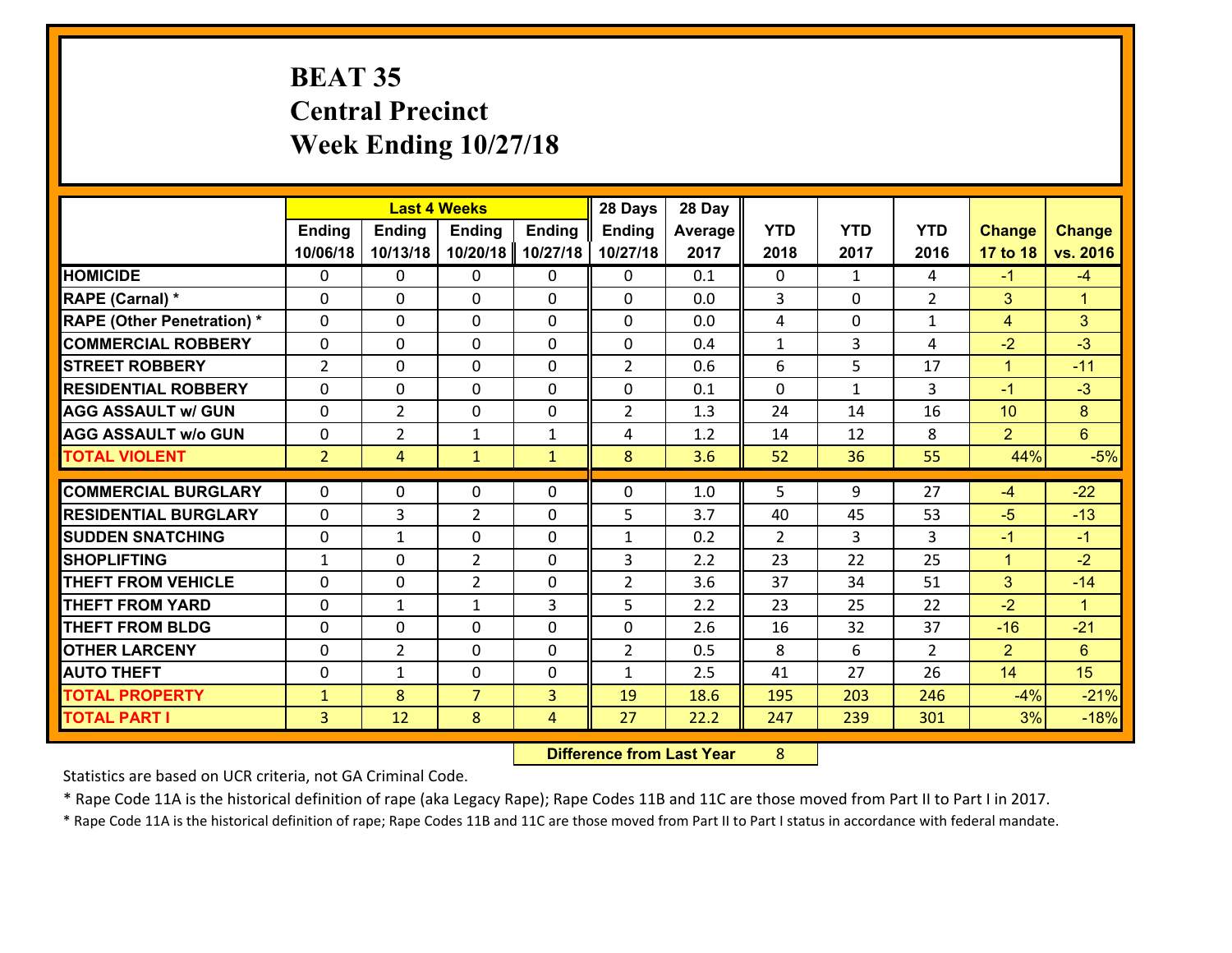# **BEAT 36 Central Precinct Week Ending 10/27/18**

|                                   |                |               | <b>Last 4 Weeks</b> |                | 28 Days       | 28 Day  |                |                |                |                |                      |
|-----------------------------------|----------------|---------------|---------------------|----------------|---------------|---------|----------------|----------------|----------------|----------------|----------------------|
|                                   | Ending         | <b>Ending</b> | <b>Ending</b>       | <b>Ending</b>  | <b>Ending</b> | Average | <b>YTD</b>     | <b>YTD</b>     | <b>YTD</b>     | <b>Change</b>  | <b>Change</b>        |
|                                   | 10/06/18       | 10/13/18      | 10/20/18            | 10/27/18       | 10/27/18      | 2017    | 2018           | 2017           | 2016           | 17 to 18       | vs. 2016             |
| <b>HOMICIDE</b>                   | $\Omega$       | 0             | 0                   | 0              | 0             | 0.0     | $\Omega$       | $\Omega$       | 0              | $\mathbf{0}$   | $\mathbf{0}$         |
| RAPE (Carnal) *                   | $\Omega$       | 0             | $\mathbf 0$         | 0              | 0             | 0.2     | 3              | $\overline{2}$ | $\mathbf{1}$   | $\mathbf{1}$   | $\overline{2}$       |
| <b>RAPE (Other Penetration) *</b> | $\Omega$       | 0             | $\mathbf{0}$        | $\Omega$       | $\Omega$      | 0.0     | $\Omega$       | $\Omega$       | $\mathbf{1}$   | $\mathbf{0}$   | $-1$                 |
| <b>COMMERCIAL ROBBERY</b>         | $\Omega$       | 0             | $\mathbf{0}$        | $\Omega$       | $\Omega$      | 0.2     | $\Omega$       | $\overline{2}$ | $\overline{2}$ | $-2$           | $-2$                 |
| <b>STREET ROBBERY</b>             | $\Omega$       | 0             | $\mathbf{0}$        | $\Omega$       | $\Omega$      | 0.4     | 4              | 3              | $\overline{2}$ | $\mathbf{1}$   | $\overline{2}$       |
| <b>RESIDENTIAL ROBBERY</b>        | $\Omega$       | 0             | $\mathbf{0}$        | $\Omega$       | $\Omega$      | 0.1     | 5              | $\Omega$       | $\mathbf{1}$   | 5              | $\overline{4}$       |
| <b>AGG ASSAULT w/ GUN</b>         | 0              | 0             | $\mathbf 0$         | $\Omega$       | 0             | 0.6     | $\overline{7}$ | 5              | 6              | $\overline{2}$ | $\blacktriangleleft$ |
| <b>AGG ASSAULT w/o GUN</b>        | 0              | 1             | 0                   | 0              | $\mathbf{1}$  | 0.7     | $\overline{7}$ | 8              | 4              | $-1$           | 3 <sup>1</sup>       |
| <b>TOTAL VIOLENT</b>              | $\mathbf{0}$   | $\mathbf{1}$  | $\mathbf{0}$        | $\overline{0}$ | $\mathbf{1}$  | 2.1     | 26             | 20             | 17             | 30%            | 53%                  |
|                                   |                |               |                     |                |               |         |                |                |                |                |                      |
|                                   |                |               |                     |                |               |         |                |                |                |                |                      |
| <b>COMMERCIAL BURGLARY</b>        | $\mathbf{0}$   | 0             | 1                   | 0              | 1             | 0.8     | 6              | 10             | 6              | $-4$           | $\mathbf{0}$         |
| <b>RESIDENTIAL BURGLARY</b>       | $\overline{2}$ | 1             | $\mathbf 0$         | $\mathbf{1}$   | 4             | 1.7     | 18             | 19             | 20             | $-1$           | $-2$                 |
| <b>SUDDEN SNATCHING</b>           | 0              | 0             | $\mathbf{0}$        | 0              | $\Omega$      | 0.2     | $\mathbf{1}$   | $\overline{2}$ | $\mathbf{1}$   | $-1$           | $\mathbf{0}$         |
| <b>SHOPLIFTING</b>                | 4              | 5             | $\mathbf 0$         | $\mathbf{1}$   | 10            | 2.6     | 37             | 28             | 20             | 9              | 17                   |
| <b>THEFT FROM VEHICLE</b>         | 0              | 1             | $\mathbf 0$         | 0              | $\mathbf{1}$  | 3.3     | 34             | 29             | 43             | 5              | $-9$                 |
| <b>THEFT FROM YARD</b>            | 0              | 0             | $\mathbf{1}$        | $\Omega$       | $\mathbf{1}$  | 1.5     | 10             | 16             | 9              | $-6$           | $\blacktriangleleft$ |
| <b>THEFT FROM BLDG</b>            | $\Omega$       | 0             | $\Omega$            | $\Omega$       | $\Omega$      | 1.5     | 20             | 16             | 14             | $\overline{4}$ | 6                    |
| <b>OTHER LARCENY</b>              | 0              | 0             | $\mathbf{0}$        | $\Omega$       | $\Omega$      | 0.3     | 2              | $\overline{2}$ | $\mathcal{P}$  | $\mathbf 0$    | $\mathbf{0}$         |
| <b>AUTO THEFT</b>                 | 1              | 1             | 1                   | $\mathbf{1}$   | 4             | 2.0     | 18             | 17             | 10             | $\mathbf{1}$   | 8                    |
| <b>TOTAL PROPERTY</b>             | $\overline{7}$ | 8             | $\overline{3}$      | 3              | 21            | 13.8    | 146            | 139            | 125            | 5%             | 17%                  |
| <b>TOTAL PART I</b>               | $\overline{7}$ | 9             | 3                   | 3              | 22            | 16.0    | 172            | 159            | 142            | 8%             | 21%                  |

 **Difference from Last Year**r 13

Statistics are based on UCR criteria, not GA Criminal Code.

\* Rape Code 11A is the historical definition of rape (aka Legacy Rape); Rape Codes 11B and 11C are those moved from Part II to Part I in 2017.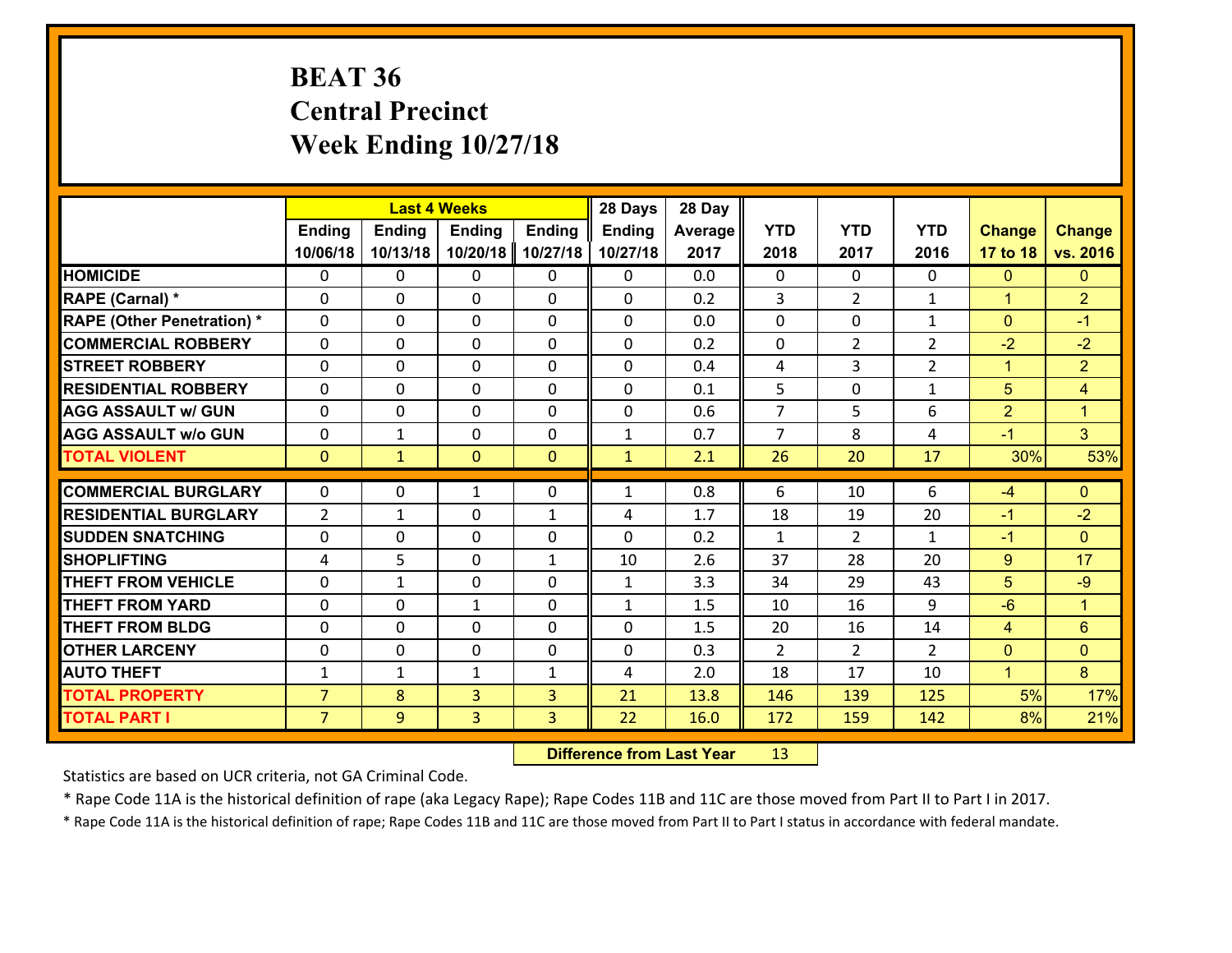

#### **COMPSTATSOUTH PRECINCT** CAPT. JOY GELLATLY **Week Ending 10/27/18**

**PRECINCT COMMANDER:**



|                                                                                                  | Week<br>Ending<br>10/27/18 | Week<br>Ending<br>10/21/18 | Weekly<br>Avg<br>2017 | 28-Day<br>Ending<br>10/27/18 | 28-Day<br><b>Ending</b><br>09/29/18 | Avg<br>28-Day<br>2017                    | <b>YTD</b><br>2018 | <b>YTD</b><br>2017                           | <b>YTD</b><br>2016 | <b>Change</b><br>17 to 18 | <b>Change</b><br>vs. 2016 |
|--------------------------------------------------------------------------------------------------|----------------------------|----------------------------|-----------------------|------------------------------|-------------------------------------|------------------------------------------|--------------------|----------------------------------------------|--------------------|---------------------------|---------------------------|
| <b>HOMICIDE</b>                                                                                  | 0                          | 0                          | 0                     | 0                            | $\mathbf{0}$                        | 0                                        | 3                  | 3                                            | 5                  | $\Omega$                  | $-2$                      |
| RAPE (Carnal) *                                                                                  | $\mathbf{0}$               | $\overline{2}$             | $\mathbf 0$           | $\overline{2}$               | $\overline{2}$                      | $\mathbf 1$                              | 13                 | 6                                            | 10                 | $\overline{7}$            | 3                         |
| <b>RAPE (Other Penetration) *</b>                                                                | $\mathbf{0}$               | $\Omega$                   | $\Omega$              | $\mathbf{0}$                 | 0                                   | $\Omega$                                 | 13                 | 4                                            | $\overline{7}$     | 9                         | 6                         |
| <b>COMMERCIAL ROBBERY</b>                                                                        | 0                          | 0                          | $\mathbf{1}$          | $\mathbf{2}$                 | 1                                   | $\overline{2}$                           | 11                 | $\overline{28}$                              | $\overline{31}$    | $-17$                     | $-20$                     |
| <b>STREET ROBBERY</b>                                                                            | 0                          | 1                          | $\mathbf 1$           | 4                            | 3                                   | $\overline{2}$                           | 32                 | 26                                           | 24                 | 6                         | 8                         |
| <b>RESIDENTIAL ROBBERY</b>                                                                       | $\mathbf{0}$               | 0                          | $\mathbf 0$           | $\overline{\mathbf{2}}$      | $\Omega$                            | $\Omega$                                 | 10                 | 3                                            | 6                  | $\overline{7}$            | $\overline{4}$            |
| <b>AGG ASSAULT w/ GUN</b>                                                                        | 1                          | 3                          | $\mathbf{1}$          | 5                            | 3                                   | 3                                        | 24                 | $\overline{32}$                              | 20                 | $-8$                      | $\overline{4}$            |
| <b>AGG ASSAULT w/o GUN</b>                                                                       | $\overline{2}$             | $\mathbf{1}$               | $\mathbf{1}$          | $\overline{7}$               | 6                                   | 3                                        | 43                 | 34                                           | 32                 | 9                         | 11                        |
| <b>TOTAL VIOLENT</b>                                                                             | $\overline{3}$             | $\overline{7}$             | $\overline{3}$        | $\overline{22}$              | 15                                  | $\overline{12}$                          | 149                | 136                                          | 135                | 10%                       | 10%                       |
| <b>COMMERCIAL BURGLARY</b>                                                                       | 1                          | 1                          | 1                     | 8                            | 8                                   | 4                                        | 54                 | 57                                           | 47                 | $-3$                      |                           |
| <b>RESIDENTIAL BURGLARY</b>                                                                      | $\overline{7}$             | $\overline{2}$             | 4                     | 15                           | $\overline{15}$                     | 14                                       | 168                | 170                                          | 199                | $-2$                      | $-31$                     |
| <b>SUDDEN SNATCHING</b>                                                                          | 0                          | $\overline{0}$             | 0                     | $\mathbf 1$                  | $\overline{5}$                      | 1                                        | 11                 | $\overline{10}$                              | 9                  | $\mathbf{1}$              | $\overline{2}$            |
| <b>SHOPLIFTING</b>                                                                               | 16                         | 16                         | $\overline{7}$        | 55                           | $\overline{52}$                     | 28                                       | 548                | 570                                          | 526                | $-22$                     | $\overline{22}$           |
| <b>THEFT FROM VEHICLE</b>                                                                        | 11                         | 9                          | $\overline{7}$        | 51                           | 27                                  | 30                                       | 319                | 354                                          | 234                | $-35$                     | 85                        |
| <b>THEFT FROM YARD</b>                                                                           | $\bf{0}$                   | $\overline{3}$             | $\overline{2}$        | $\overline{7}$               | 11                                  | $\overline{8}$                           | $\overline{90}$    | $\overline{82}$                              | 109                | $\overline{8}$            | $-19$                     |
| <b>THEFT FROM BLDG</b>                                                                           | 3                          | $\overline{2}$             | 3                     | 14                           | 10                                  | $\overline{13}$                          | 125                | 179                                          | 140                | $-54$                     | $-15$                     |
| <b>OTHER LARCENY</b>                                                                             | $\mathbf{0}$               | 1                          | $\mathbf{1}$          | 1.                           | $\mathbf{1}$                        | $\overline{3}$                           | $\overline{23}$    | $\overline{30}$                              | $\overline{16}$    | $-7$                      | $\overline{7}$            |
| <b>AUTO THEFT</b>                                                                                | 3                          | 4                          | 3                     | $\overline{12}$              | 12                                  | 13                                       | 124                | 132                                          | 106                | $\overline{-8}$           | $\overline{18}$           |
| <b>TOTAL PROPERTY</b>                                                                            | $\overline{41}$            | $\overline{38}$            | $\overline{28}$       | 164                          | 141                                 | 113                                      | 1462               | 1584                                         | 1386               | $-8%$                     | 5%                        |
| <b>TOTAL PART I</b>                                                                              | 44                         | $\overline{45}$            | 31                    | 186                          | 156                                 | $\overline{125}$                         | 1611               | 1720                                         | 1521               | $-6%$                     | 6%                        |
| Statistics are based on UCR criteria, not GA Criminal Code, and are                              |                            |                            |                       |                              | <b>Difference from Last Year</b>    |                                          | $-109$             |                                              |                    |                           | Last Week   Year-to-Date  |
| preliminary, based on RMS data at the time prepared, and are subject to change.                  |                            |                            |                       |                              |                                     | <b>At-Fault Police Vehicle Accidents</b> |                    |                                              |                    | $\Omega$                  | 6                         |
| Cell Shading: white is within 0.6 standard deviation of the mean; red is above; green is below.  |                            |                            |                       |                              |                                     |                                          |                    | <b>Not At-Fault Police Vehicle Accidents</b> |                    | $\overline{0}$            | $\overline{13}$           |
| * Code 11A is the pre-2016 definition of rape; Codes 11B and 11C are by federal mandate in 2016. |                            |                            |                       |                              |                                     | <b>Total Police Vehicle Accidents</b>    |                    |                                              |                    | $\Omega$                  | 19                        |
|                                                                                                  | Week                       | Week                       | Weekly                | 28-Day                       | 28-Day                              | Avg                                      |                    |                                              |                    |                           |                           |
| <b>Citizen Initiated Calls</b>                                                                   | <b>Ending</b>              | Ending                     | Avg                   | <b>Ending</b>                | <b>Ending</b>                       | 28-Day                                   | <b>YTD</b>         | <b>YTD</b>                                   | <b>YTD</b>         | <b>Change</b>             | <b>Change</b>             |
|                                                                                                  | 10/27/18                   | 10/21/18                   | 2017                  | 10/27/18                     | 09/29/18                            | 2017                                     | 2018               | 2017                                         | 2016               | 17 to 18                  | vs. 2016                  |
| <b>Midnight Shift</b>                                                                            | 106                        | $\overline{71}$            | 91                    | 391                          | $\overline{323}$                    | 364                                      | 3711               | 4032                                         | 3989               | $-321$                    | $-278$                    |
| Day Shift                                                                                        | 237                        | 235                        | 247                   | 1030                         | 961                                 | 986                                      | 10580              | 11116                                        | 11077              | $-536$                    | $-497$                    |
| <b>Afternoon Shift</b>                                                                           | 255                        | 213                        | 39                    | 966                          | 919                                 | 982                                      | 10257              | 10920                                        | 10860              | $-663$                    | $-603$                    |
| <b>TOTAL CITIZEN CFS</b>                                                                         | 598                        | 519                        | $\overline{377}$      | 2387                         | 2203                                | 2332                                     | 24548              | 26068                                        | 25926              | $-5.8%$                   | $-5.3%$                   |
| <b>53S ShotSpotter Calls</b>                                                                     | $\mathbf{0}$               | $\Omega$                   | 0                     | $\Omega$                     | $\mathbf{0}$                        | $\Omega$                                 | $\mathbf{0}$       | $\Omega$                                     | $\Omega$           | $\mathbf{0}$              | $\Omega$                  |
| Sig 53 Shots Fired Calls                                                                         | $\overline{11}$            | 9                          | 8                     | $\overline{34}$              | $\overline{24}$                     | $\overline{33}$                          | 355                | 353                                          | 398                | $\overline{2}$            | $-43$                     |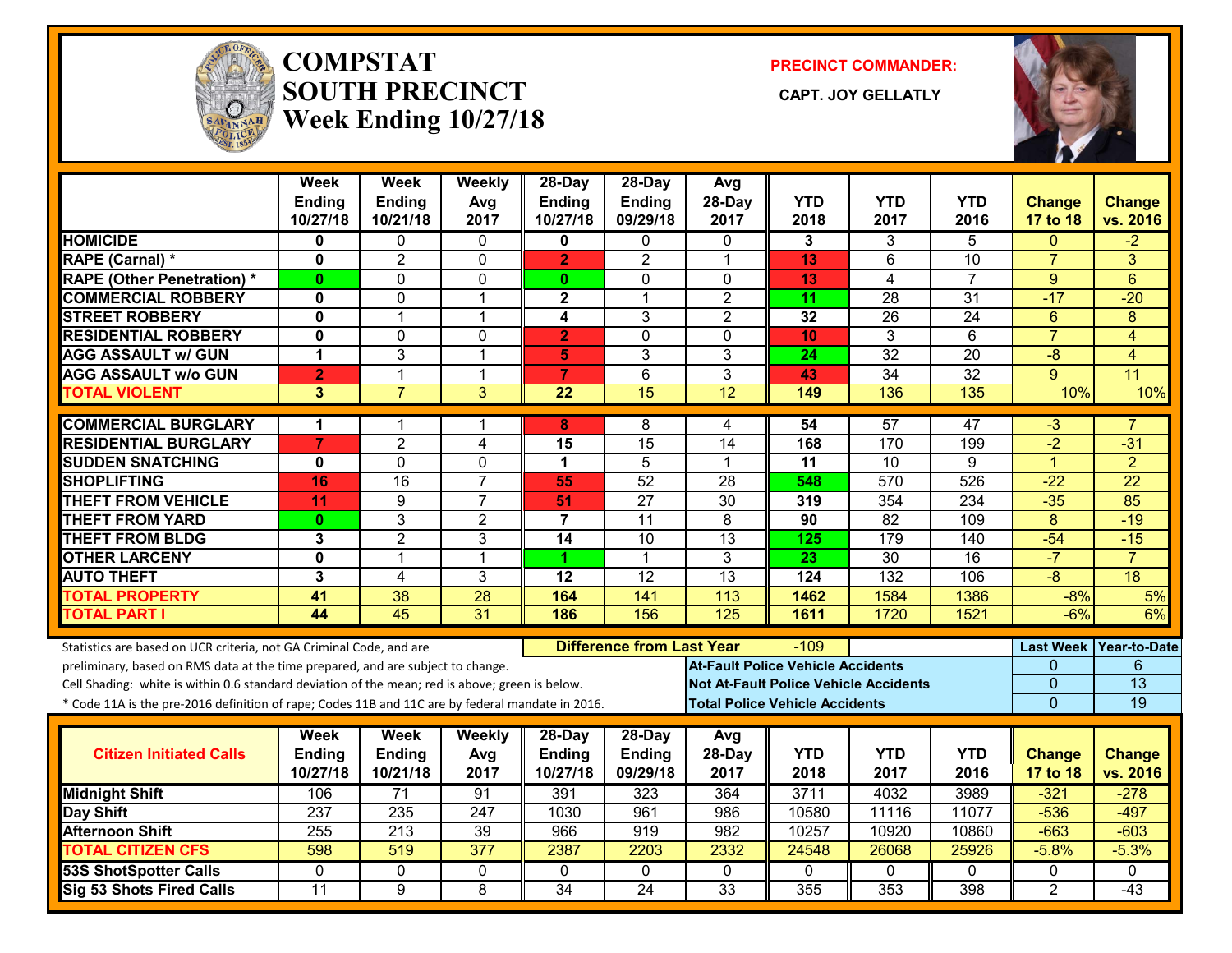# **BEAT 41 South Precinct Week Ending 10/27/18**

|                                   |                |                | <b>Last 4 Weeks</b> |               | 28 Days        | 28 Day  |                |                |                |                |                      |
|-----------------------------------|----------------|----------------|---------------------|---------------|----------------|---------|----------------|----------------|----------------|----------------|----------------------|
|                                   | <b>Ending</b>  | <b>Ending</b>  | <b>Ending</b>       | <b>Ending</b> | Ending         | Average | <b>YTD</b>     | <b>YTD</b>     | <b>YTD</b>     | <b>Change</b>  | <b>Change</b>        |
|                                   | 10/06/18       | 10/13/18       | 10/20/18            | 10/27/18      | 10/27/18       | 2017    | 2018           | 2017           | 2016           | 17 to 18       | vs. 2016             |
| <b>HOMICIDE</b>                   | $\Omega$       | 0              | $\mathbf{0}$        | 0             | 0              | 0.0     | $\Omega$       | $\Omega$       | $\Omega$       | $\mathbf{0}$   | $\mathbf{0}$         |
| RAPE (Carnal) *                   | $\Omega$       | 0              | $\mathbf{1}$        | 0             | $\mathbf{1}$   | 0.1     | 1              | $\Omega$       | $\overline{2}$ | $\mathbf{1}$   | $-1$                 |
| <b>RAPE (Other Penetration) *</b> | 0              | 0              | $\mathbf 0$         | 0             | 0              | 0.0     | $\mathbf{1}$   | $\Omega$       | 0              | $\mathbf{1}$   | $\blacktriangleleft$ |
| <b>COMMERCIAL ROBBERY</b>         | 0              | 0              | 0                   | 0             | $\Omega$       | 1.2     | $\mathbf{1}$   | 10             | 5              | $-9$           | $-4$                 |
| <b>STREET ROBBERY</b>             | $\Omega$       | 0              | $\mathbf 0$         | $\Omega$      | 0              | 0.3     | 4              | $\overline{2}$ | 4              | $\overline{2}$ | $\mathbf{0}$         |
| <b>RESIDENTIAL ROBBERY</b>        | 0              | 0              | $\mathbf 0$         | 0             | 0              | 0.1     | $\mathbf{1}$   | $\mathbf 0$    | 0              | $\mathbf{1}$   | $\mathbf{1}$         |
| <b>AGG ASSAULT w/ GUN</b>         | 0              | 0              | $\mathbf 0$         | 0             | 0              | 0.2     | $\mathbf 0$    | $\overline{2}$ | $\overline{2}$ | $-2$           | $-2$                 |
| <b>AGG ASSAULT w/o GUN</b>        | 0              | 0              | $\mathbf 0$         | 0             | 0              | 0.3     | $\overline{2}$ | 4              | 5              | $-2$           | $-3$                 |
| <b>TOTAL VIOLENT</b>              | $\mathbf{0}$   | $\overline{0}$ | $\mathbf{1}$        | $\mathbf{0}$  | $\mathbf{1}$   | 2.1     | 10             | 18             | 18             | $-44%$         | $-44%$               |
| <b>COMMERCIAL BURGLARY</b>        | $\mathbf{1}$   | 0              | $\mathbf{0}$        |               | $\overline{2}$ | 1.4     | 10             | 16             | 14             | $-6$           | $-4$                 |
|                                   |                |                |                     | $\mathbf{1}$  |                |         |                |                |                |                |                      |
| <b>RESIDENTIAL BURGLARY</b>       | $\Omega$       | 0              | $\mathbf 0$         | $\mathbf{1}$  | $\mathbf{1}$   | 2.1     | 12             | 25             | 30             | $-13$          | $-18$                |
| <b>SUDDEN SNATCHING</b>           | 0              | 0              | $\mathbf{0}$        | $\Omega$      | 0              | 0.2     | 3              | 3              | $\mathbf{1}$   | $\Omega$       | $\overline{2}$       |
| <b>SHOPLIFTING</b>                | $\Omega$       | $\Omega$       | $\mathbf 0$         | $\Omega$      | $\Omega$       | 4.4     | 18             | 48             | 38             | $-30$          | $-20$                |
| <b>THEFT FROM VEHICLE</b>         | 4              | $\overline{2}$ | $\mathbf{1}$        | $\mathbf{1}$  | 8              | 3.5     | 39             | 37             | 45             | $\overline{2}$ | $-6$                 |
| <b>THEFT FROM YARD</b>            | $\mathbf{0}$   | 0              | $\overline{2}$      | 0             | $\overline{2}$ | 1.8     | 13             | 20             | 20             | $-7$           | $-7$                 |
| <b>THEFT FROM BLDG</b>            | 0              | 1              | $\mathbf 0$         | 0             | $\mathbf{1}$   | 3.1     | 20             | 35             | 24             | $-15$          | $-4$                 |
| <b>OTHER LARCENY</b>              | 0              | 0              | $\mathbf 0$         | 0             | 0              | 0.4     | 3              | 3              | $\Omega$       | $\mathbf{0}$   | 3                    |
| <b>AUTO THEFT</b>                 | 0              | 0              | 0                   | 0             | 0              | 1.7     | 11             | 17             | 23             | $-6$           | $-12$                |
| <b>TOTAL PROPERTY</b>             | 5 <sup>1</sup> | $\overline{3}$ | 3                   | 3             | 14             | 18.6    | 129            | 204            | 195            | $-37%$         | $-34%$               |
| <b>TOTAL PART I</b>               | 5              | $\overline{3}$ | 4                   | 3             | 15             | 20.8    | 139            | 222            | 213            | $-37%$         | $-35%$               |

 **Difference from Last Year**r -83

Statistics are based on UCR criteria, not GA Criminal Code.

\* Rape Code 11A is the historical definition of rape (aka Legacy Rape); Rape Codes 11B and 11C are those moved from Part II to Part I in 2017.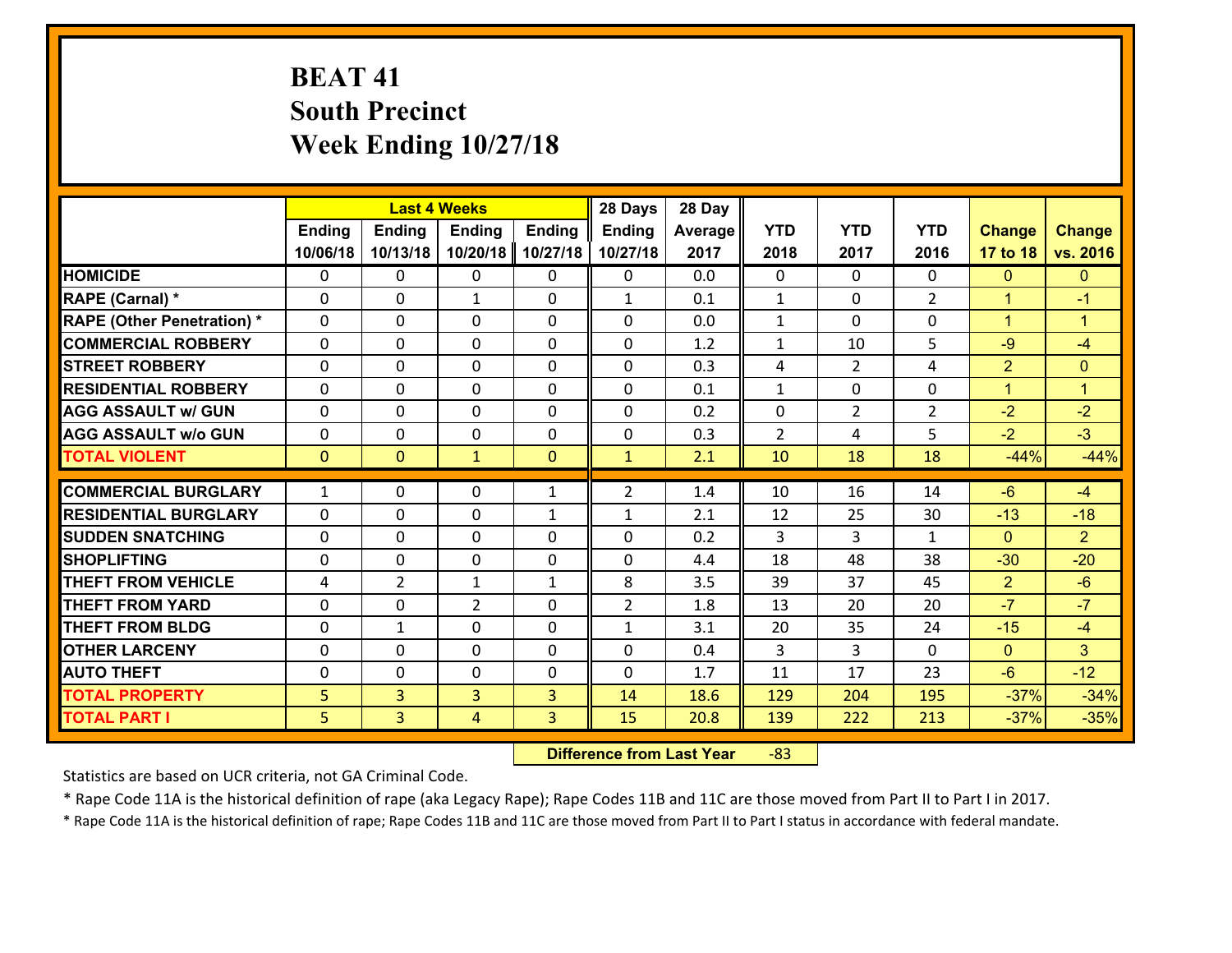# **BEAT 42 South Precinct Week Ending 10/27/18**

|                                              |                | <b>Last 4 Weeks</b> |                   |                | 28 Days        | 28 Day     |                |                |                |                |                      |
|----------------------------------------------|----------------|---------------------|-------------------|----------------|----------------|------------|----------------|----------------|----------------|----------------|----------------------|
|                                              | <b>Ending</b>  | <b>Ending</b>       | <b>Ending</b>     | <b>Ending</b>  | <b>Ending</b>  | Average    | <b>YTD</b>     | <b>YTD</b>     | <b>YTD</b>     | <b>Change</b>  | <b>Change</b>        |
|                                              | 10/06/18       | 10/13/18            | 10/20/18          | 10/27/18       | 10/27/18       | 2017       | 2018           | 2017           | 2016           | 17 to 18       | vs. 2016             |
| <b>HOMICIDE</b>                              | $\mathbf{0}$   | 0                   | 0                 | 0              | 0              | 0.0        | $\Omega$       | $\Omega$       | $\Omega$       | $\mathbf{0}$   | $\mathbf{0}$         |
| RAPE (Carnal) *                              | $\Omega$       | 0                   | $\mathbf{1}$      | 0              | $\mathbf{1}$   | 0.0        | 2              | $\mathbf{1}$   | $\mathbf{1}$   | $\mathbf{1}$   | $\overline{1}$       |
| <b>RAPE (Other Penetration) *</b>            | $\Omega$       | 0                   | $\Omega$          | $\Omega$       | $\Omega$       | 0.0        | 3              | $\mathbf{1}$   | $\Omega$       | $\overline{2}$ | 3                    |
| <b>COMMERCIAL ROBBERY</b>                    | 0              | 0                   | $\mathbf 0$       | 0              | 0              | 0.0        | $\mathbf{1}$   | 4              | $\overline{7}$ | $-3$           | $-6$                 |
| <b>STREET ROBBERY</b>                        | $\Omega$       | 0                   | 1                 | $\Omega$       | $\mathbf{1}$   | 0.0        | 5              | 4              | 3              | $\mathbf{1}$   | $\overline{2}$       |
| <b>RESIDENTIAL ROBBERY</b>                   | $\Omega$       | $\Omega$            | $\mathbf 0$       | $\Omega$       | $\Omega$       | 0.0        | 0              | $\mathbf{1}$   | $\overline{2}$ | $-1$           | $-2$                 |
| <b>AGG ASSAULT w/ GUN</b>                    | $\Omega$       | 0                   | $\mathbf 0$       | $\Omega$       | 0              | 0.0        | $\overline{2}$ | 3              | 4              | $-1$           | $-2$                 |
| <b>AGG ASSAULT w/o GUN</b>                   | $\overline{2}$ | 1                   | $\mathbf 0$       | 0              | 3              | 0.0        | 9              | $\overline{2}$ | 5              | $\overline{7}$ | $\overline{4}$       |
| <b>TOTAL VIOLENT</b>                         | 2 <sup>1</sup> | $\mathbf{1}$        | $\overline{2}$    | $\mathbf{0}$   | 5              | 0.0        | 22             | 16             | 22             | 38%            | 0%                   |
| <b>COMMERCIAL BURGLARY</b>                   | $\mathbf{1}$   | 0                   | 0                 | 0              | $\mathbf{1}$   | 0.0        | 11             | 12             | 12             | $-1$           | $-1$                 |
| <b>RESIDENTIAL BURGLARY</b>                  | $\Omega$       | 0                   |                   | 0              |                | 0.0        | 6              | $\overline{7}$ | 8              | $-1$           | $-2$                 |
| <b>SUDDEN SNATCHING</b>                      | 0              | 1                   | 1<br>$\mathbf{0}$ |                | 1              |            |                |                |                |                |                      |
|                                              |                |                     |                   |                |                |            |                |                |                |                |                      |
|                                              |                |                     |                   | 0              | $\mathbf{1}$   | 0.0        | $\mathcal{L}$  | 3.             | $\mathbf{1}$   | $-1$           | $\blacktriangleleft$ |
| <b>SHOPLIFTING</b>                           | 3              | 5                   | 6                 | 10             | 24             | 0.0        | 278            | 270            | 254            | 8              | 24                   |
| <b>THEFT FROM VEHICLE</b>                    | 3              | $\overline{2}$      | $\mathbf{0}$      | $\overline{2}$ | $\overline{7}$ | 0.0        | 44             | 50             | 35             | $-6$           | 9                    |
| <b>THEFT FROM YARD</b>                       | 0              | 1                   | $\mathbf 0$       | $\Omega$       | $\mathbf{1}$   | 0.0        | 12             | 11             | 17             | $\mathbf{1}$   | $-5$                 |
| <b>THEFT FROM BLDG</b>                       | 3              | $\overline{2}$      | $\mathbf{1}$      | 0              | 6              | 0.0        | 19             | 36             | 27             | $-17$          | $-8$                 |
| <b>OTHER LARCENY</b>                         | 0              | 0                   | $\mathbf 0$       | 0              | 0              | 0.0        | $\mathbf{1}$   | 4              | $\mathcal{L}$  | $-3$           | $-1$                 |
| <b>AUTO THEFT</b>                            | 0              | $\mathbf{1}$        | 1                 | 0              | $\overline{2}$ | 0.0        | 17             | 15             | 14             | $\overline{2}$ | 3 <sup>1</sup>       |
| <b>TOTAL PROPERTY</b><br><b>TOTAL PART I</b> | 10<br>12       | 12<br>13            | 9<br>11           | 12<br>12       | 43<br>48       | 0.0<br>0.0 | 390<br>412     | 408<br>424     | 370<br>392     | $-4%$<br>$-3%$ | 5%<br>5%             |

 **Difference from Last Year**r -12

Statistics are based on UCR criteria, not GA Criminal Code.

\* Rape Code 11A is the historical definition of rape (aka Legacy Rape); Rape Codes 11B and 11C are those moved from Part II to Part I in 2017.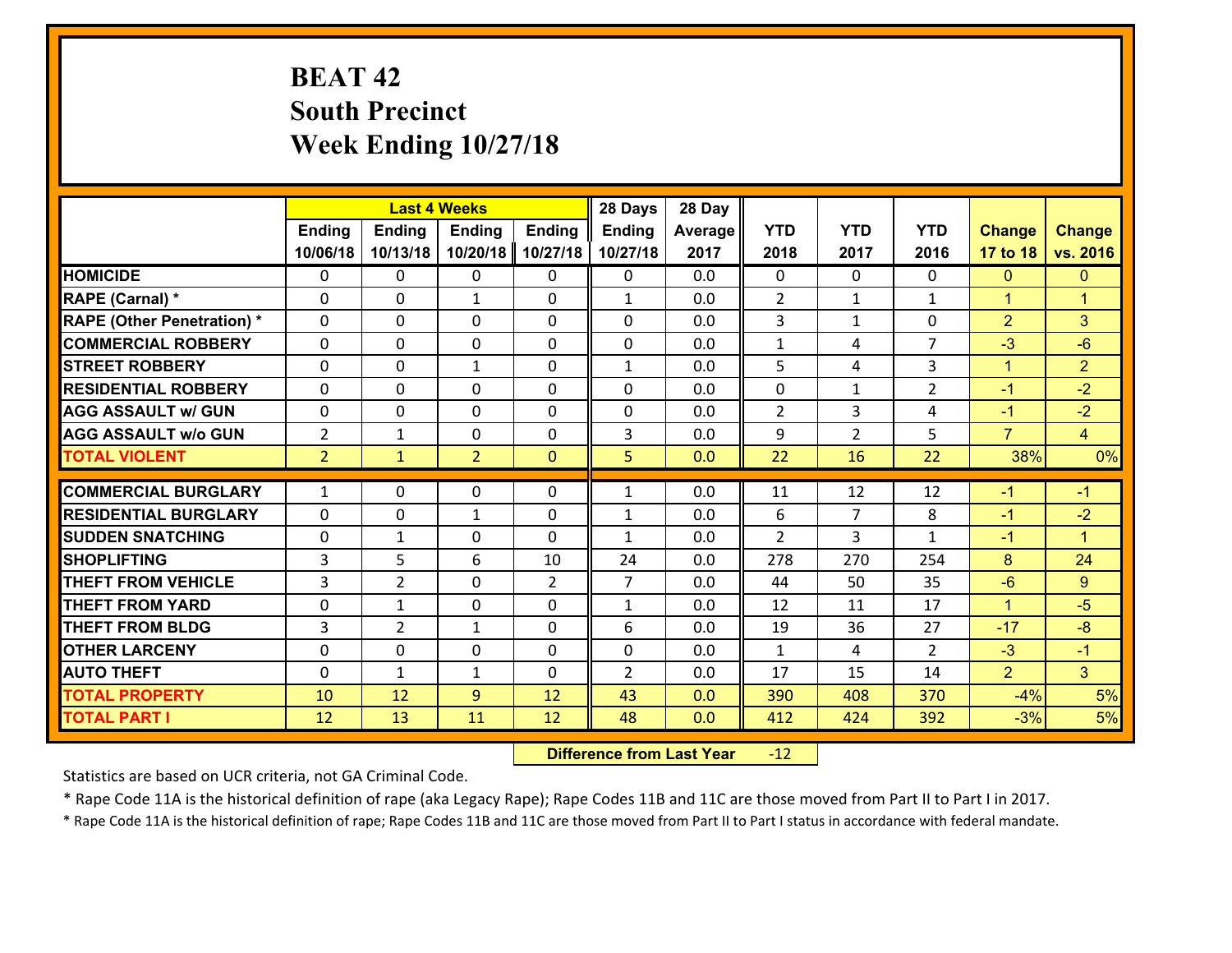# **BEAT 43 South Precinct Week Ending 10/27/18**

|                                              |                     | <b>Last 4 Weeks</b> |                |                | 28 Days        | 28 Day       |                |                |                |                              |                  |
|----------------------------------------------|---------------------|---------------------|----------------|----------------|----------------|--------------|----------------|----------------|----------------|------------------------------|------------------|
|                                              | <b>Ending</b>       | <b>Ending</b>       | <b>Ending</b>  | <b>Ending</b>  | <b>Ending</b>  | Average      | <b>YTD</b>     | <b>YTD</b>     | <b>YTD</b>     | <b>Change</b>                | <b>Change</b>    |
|                                              | 10/06/18            | 10/13/18            | 10/20/18       | 10/27/18       | 10/27/18       | 2017         | 2018           | 2017           | 2016           | 17 to 18                     | vs. 2016         |
| <b>HOMICIDE</b>                              | $\Omega$            | 0                   | $\Omega$       | 0              | 0              | 0.0          | 1              | $\Omega$       | 3              | 1                            | $-2$             |
| RAPE (Carnal) *                              | $\mathbf 0$         | 0                   | $\mathbf{0}$   | $\Omega$       | 0              | 0.0          | 3              | 0              | $\mathbf{1}$   | 3                            | 2 <sup>1</sup>   |
| <b>RAPE (Other Penetration) *</b>            | $\Omega$            | 0                   | $\mathbf{0}$   | $\Omega$       | 0              | 0.1          | $\mathbf{0}$   | $\mathbf{1}$   | 0              | $-1$                         | $\mathbf{0}$     |
| <b>COMMERCIAL ROBBERY</b>                    | $\mathbf 0$         | 1                   | $\mathbf{0}$   | $\Omega$       | $\mathbf{1}$   | 0.4          | $\overline{2}$ | 4              | 9              | $-2$                         | $-7$             |
| <b>STREET ROBBERY</b>                        | $\mathbf{0}$        | 0                   | $\mathbf{0}$   | $\Omega$       | 0              | 0.5          | 6              | 3              | 6              | 3                            | $\mathbf{0}$     |
| <b>RESIDENTIAL ROBBERY</b>                   | $\mathbf{1}$        | 0                   | $\mathbf 0$    | 0              | $\mathbf{1}$   | 0.1          | 4              | $\Omega$       | $\mathbf{1}$   | $\overline{4}$               | 3                |
| <b>AGG ASSAULT w/ GUN</b>                    | $\mathbf 0$         | 1                   | $\mathbf{1}$   | 0              | $\overline{2}$ | 0.5          | 5              | 5              | 0              | $\mathbf{0}$                 | 5                |
| <b>AGG ASSAULT W/o GUN</b>                   | $\mathbf 0$         | 0                   | $\mathbf 0$    | 0              | 0              | 0.6          | 6              | $\overline{7}$ | 9              | $-1$                         | $-3$             |
| <b>TOTAL VIOLENT</b>                         | $\mathbf{1}$        | $\overline{2}$      | $\mathbf{1}$   | $\mathbf{0}$   | 4              | 2.1          | 27             | 20             | 29             | 35%                          | $-7%$            |
| <b>COMMERCIAL BURGLARY</b>                   | $\Omega$            | 1                   | 1              | $\Omega$       | $\overline{2}$ | 1.2          | 15             | 12             | 15             | 3                            | $\mathbf{0}$     |
|                                              |                     |                     |                |                |                |              |                |                |                |                              |                  |
|                                              |                     |                     |                |                |                |              |                |                |                |                              |                  |
| <b>RESIDENTIAL BURGLARY</b>                  | $\Omega$            | $\mathbf{1}$        | $\mathbf{0}$   | $\Omega$       | $\mathbf{1}$   | 2.6          | 30             | 31             | 37             | $-1$                         | $-7$             |
| <b>SUDDEN SNATCHING</b>                      | $\mathbf{0}$        | 0                   | $\mathbf{0}$   | $\Omega$       | $\Omega$       | 0.2          | 4              | $\overline{2}$ | 3              | $\overline{2}$               | $\mathbf{1}$     |
| <b>SHOPLIFTING</b>                           | $\overline{2}$      | 1                   | $\overline{2}$ | $\overline{2}$ | $\overline{7}$ | 3.5          | 45             | 50             | 91             | $-5$                         | $-46$            |
| <b>THEFT FROM VEHICLE</b>                    | 4                   | $\mathbf{1}$        | 4              | 3              | 12             | 4.6          | 45             | 61             | 31             | $-16$                        | 14               |
| <b>THEFT FROM YARD</b>                       | $\mathbf{1}$        | 0                   | $\mathbf 0$    | 0              | $\mathbf{1}$   | 1.2          | 19             | 11             | 17             | 8                            | 2 <sup>1</sup>   |
| <b>THEFT FROM BLDG</b>                       | $\mathbf{1}$        | $\mathbf{1}$        | $\mathbf{0}$   | $\mathbf{1}$   | 3              | 2.8          | 27             | 29             | 25             | $-2$                         | $\overline{2}$   |
| <b>OTHER LARCENY</b>                         | $\mathbf 0$         | 0                   | $\mathbf 0$    | 0              | 0              | 0.2          | $\overline{2}$ | 3              | $\overline{2}$ | $-1$<br>$\blacktriangleleft$ | $\overline{0}$   |
| <b>AUTO THEFT</b>                            | $\mathbf 0$         | $\mathbf{1}$        | 1              | $\overline{2}$ | 4              | 2.1          | 23             | 22             | 17             |                              | 6 <sup>1</sup>   |
| <b>TOTAL PROPERTY</b><br><b>TOTAL PART I</b> | 8<br>$\overline{9}$ | 6<br>8              | 8<br>9         | 8<br>8         | 30<br>34       | 18.3<br>20.5 | 210<br>237     | 221<br>241     | 238<br>267     | $-5%$<br>$-2%$               | $-12%$<br>$-11%$ |

 **Difference from Last Year**‐4

Statistics are based on UCR criteria, not GA Criminal Code.

\* Rape Code 11A is the historical definition of rape (aka Legacy Rape); Rape Codes 11B and 11C are those moved from Part II to Part I in 2017.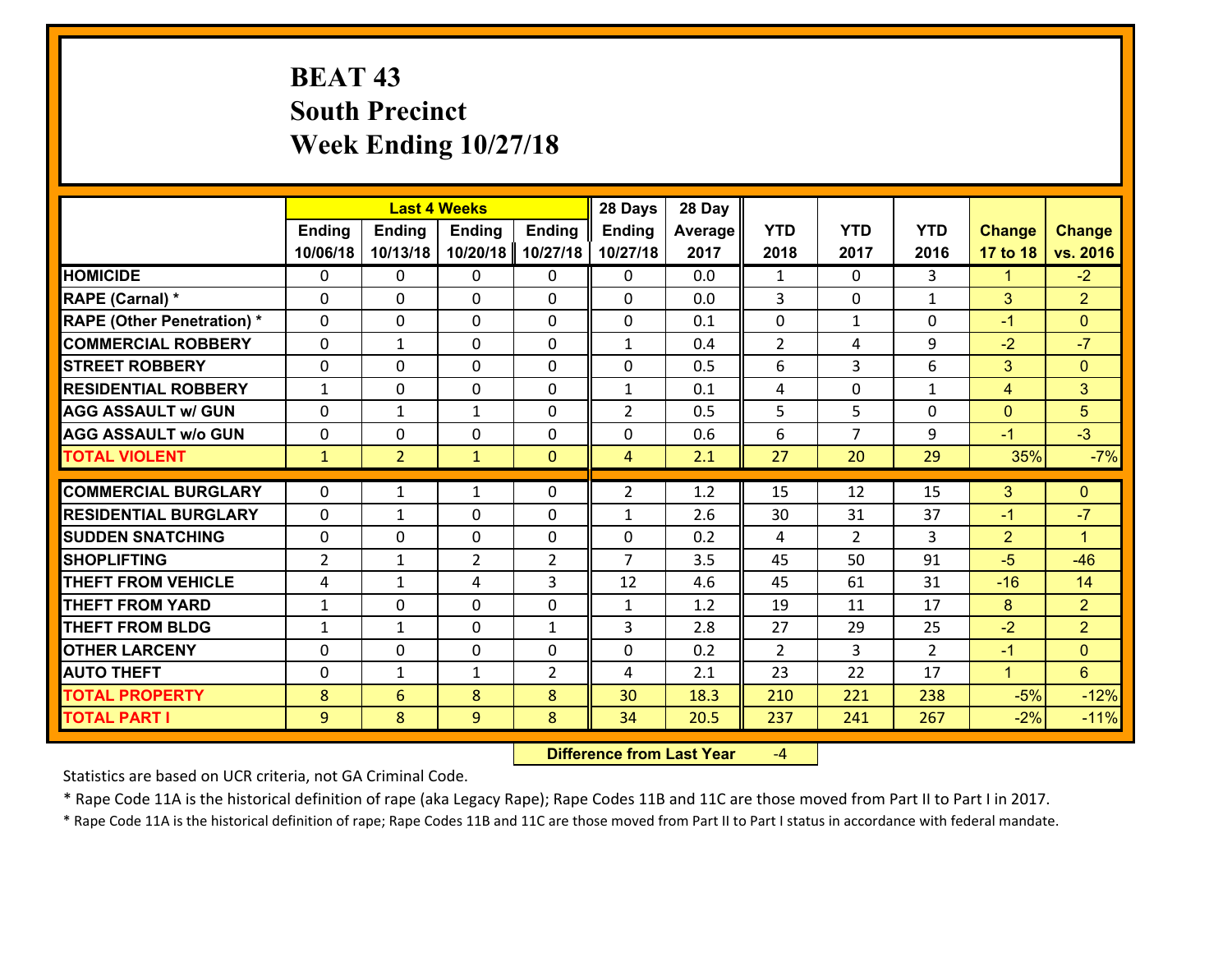# **BEAT 44 South Precinct Week Ending 10/27/18**

|                                   |                 |                | <b>Last 4 Weeks</b> |                | 28 Days        | 28 Day  |                |                |                |                |                      |
|-----------------------------------|-----------------|----------------|---------------------|----------------|----------------|---------|----------------|----------------|----------------|----------------|----------------------|
|                                   | Ending          | Ending         | <b>Ending</b>       | <b>Ending</b>  | <b>Ending</b>  | Average | <b>YTD</b>     | <b>YTD</b>     | <b>YTD</b>     | <b>Change</b>  | <b>Change</b>        |
|                                   | 10/06/18        | 10/13/18       | 10/20/18            | 10/27/18       | 10/27/18       | 2017    | 2018           | 2017           | 2016           | 17 to 18       | vs. 2016             |
| <b>HOMICIDE</b>                   | $\Omega$        | 0              | 0                   | $\Omega$       | 0              | 0.1     | $\mathbf{1}$   | $\mathbf{1}$   | $\mathbf{1}$   | $\mathbf{0}$   | $\mathbf{0}$         |
| RAPE (Carnal) *                   | 0               | 0              | $\mathbf{0}$        | 0              | $\Omega$       | 0.1     | $\overline{2}$ | $\mathbf{1}$   | 3              | $\mathbf{1}$   | $-1$                 |
| <b>RAPE (Other Penetration) *</b> | $\Omega$        | 0              | $\mathbf{0}$        | $\Omega$       | $\Omega$       | 0.0     | $\overline{2}$ | 0              | $\mathbf{1}$   | $\overline{2}$ | $\blacktriangleleft$ |
| <b>COMMERCIAL ROBBERY</b>         | 0               | 0              | $\mathbf{0}$        | $\Omega$       | $\Omega$       | 0.2     | $\mathbf{1}$   | $\overline{2}$ | $\overline{2}$ | $-1$           | $-1$                 |
| <b>STREET ROBBERY</b>             | $\mathbf{1}$    | 0              | $\mathbf{0}$        | $\Omega$       | $\mathbf{1}$   | 0.6     | 5              | 5              | 4              | $\mathbf{0}$   | $\blacktriangleleft$ |
| <b>RESIDENTIAL ROBBERY</b>        | $\mathbf{1}$    | $\Omega$       | $\mathbf 0$         | $\Omega$       | $\mathbf{1}$   | 0.0     | 5              | $\Omega$       | $\mathbf{1}$   | 5              | $\overline{4}$       |
| <b>AGG ASSAULT w/ GUN</b>         | $\Omega$        | 0              | $\mathbf 0$         | $\Omega$       | 0              | 0.7     | $\overline{7}$ | 8              | $\overline{2}$ | $-1$           | $\overline{5}$       |
| <b>AGG ASSAULT w/o GUN</b>        | 0               | 0              | $\mathbf 0$         | $\overline{2}$ | $\overline{2}$ | 0.5     | 8              | $\overline{3}$ | $\overline{7}$ | 5              | L                    |
| <b>TOTAL VIOLENT</b>              | 2 <sup>1</sup>  | $\overline{0}$ | $\mathbf{O}$        | $\overline{2}$ | $\overline{4}$ | 2.1     | 31             | 20             | 21             | 55%            | 48%                  |
| <b>COMMERCIAL BURGLARY</b>        |                 |                |                     |                |                |         |                |                |                |                |                      |
|                                   | $\Omega$        | 0              | $\mathbf{0}$        | 0              | $\Omega$       | 0.5     | 1              | $\mathbf{1}$   | $\mathbf{1}$   | $\mathbf{0}$   | $\mathbf{0}$         |
| <b>RESIDENTIAL BURGLARY</b>       | $\mathbf{1}$    | 3              | $\mathbf{1}$        | 0              | 5              | 3.9     | 31             | 33             | 48             | $-2$           | $-17$                |
| <b>SUDDEN SNATCHING</b>           | 0               | 0              | 0                   | 0              | 0              | 0.0     | $\Omega$       | $\Omega$       | $\mathbf{1}$   | $\mathbf{0}$   | $-1$                 |
| <b>SHOPLIFTING</b>                | $\overline{2}$  | $\Omega$       | $\mathbf 0$         | $\overline{2}$ | 4              | 3.4     | 52             | 14             | 11             | 38             | 41                   |
| <b>THEFT FROM VEHICLE</b>         | $\overline{2}$  | $\overline{2}$ | $\overline{2}$      | $\mathbf{1}$   | $\overline{7}$ | 8.6     | 66             | 62             | 47             | $\overline{4}$ | 19                   |
| <b>THEFT FROM YARD</b>            | 0               | 0              | $\mathbf{1}$        | $\Omega$       | $\mathbf{1}$   | 1.7     | 12             | 11             | 15             | $\mathbf{1}$   | $-3$                 |
| <b>THEFT FROM BLDG</b>            | 0               | 0              | 1                   | 0              | $\mathbf{1}$   | 2.7     | 11             | 24             | 25             | $-13$          | $-14$                |
| <b>OTHER LARCENY</b>              | $\mathbf 0$     | 0              | $\mathbf 0$         | 0              | 0              | 0.5     | 6              | 4              | 4              | $\overline{2}$ | $\overline{2}$       |
| <b>AUTO THEFT</b>                 | $\mathbf{1}$    | 0              | 1                   | $\mathbf{1}$   | 3              | 3.0     | 20             | 20             | 20             | $\overline{0}$ | $\overline{0}$       |
| <b>TOTAL PROPERTY</b>             | $6\phantom{1}6$ | 5              | 6                   | 4              | 21             | 24.2    | 199            | 169            | 172            | 18%            | 16%                  |
| <b>TOTAL PART I</b>               | 8               | 5              | $6\phantom{1}$      | 6              | 25             | 26.4    | 230            | 189            | 193            | 22%            | 19%                  |

 **Difference from Last Year**r 41

Statistics are based on UCR criteria, not GA Criminal Code.

\* Rape Code 11A is the historical definition of rape (aka Legacy Rape); Rape Codes 11B and 11C are those moved from Part II to Part I in 2017.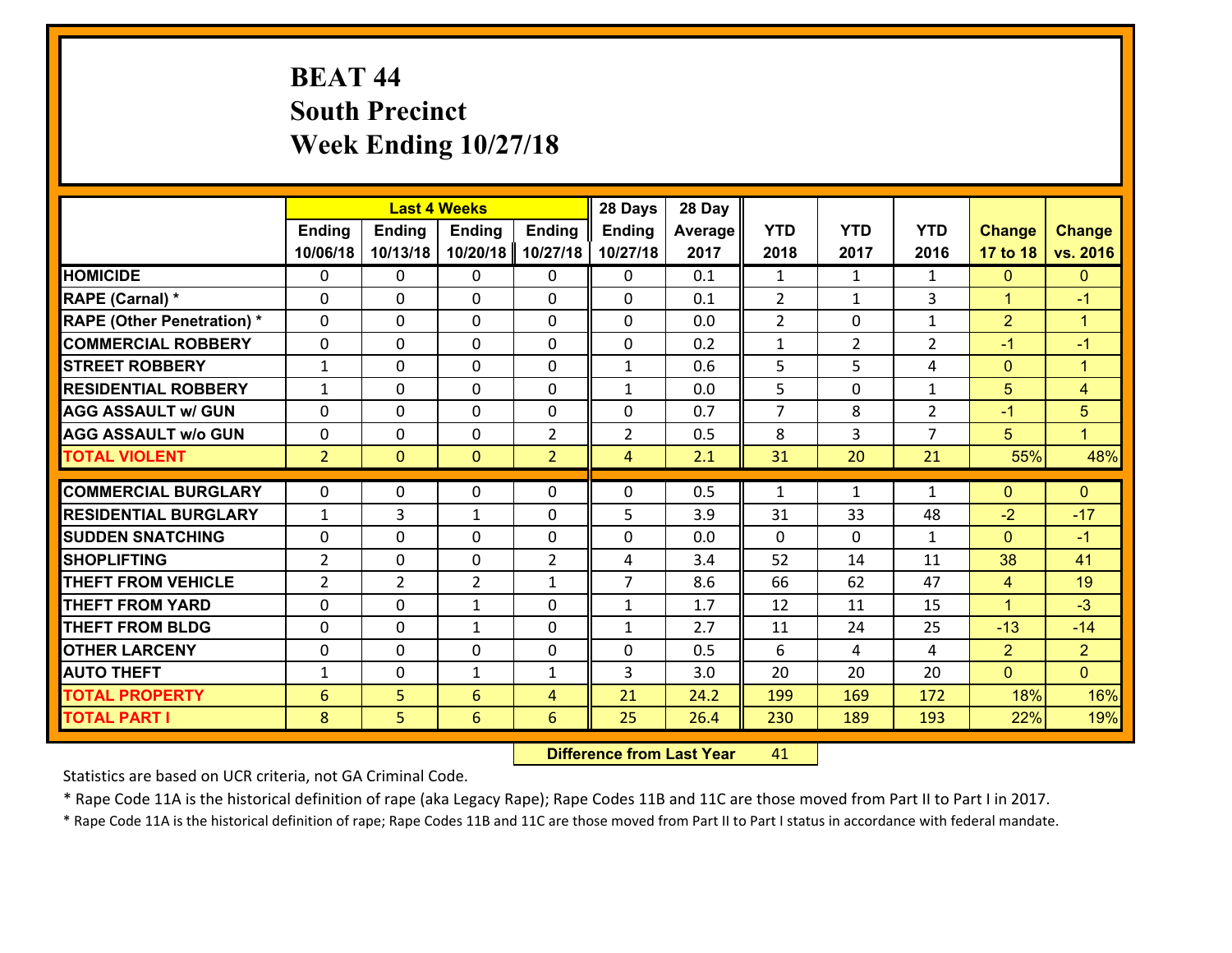# **BEAT 45 South Precinct Week Ending 10/27/18**

|                                   |               | <b>Last 4 Weeks</b> |               |               | 28 Days        | 28 Day  |              |                |                |                |                |
|-----------------------------------|---------------|---------------------|---------------|---------------|----------------|---------|--------------|----------------|----------------|----------------|----------------|
|                                   | <b>Ending</b> | <b>Ending</b>       | <b>Ending</b> | <b>Ending</b> | <b>Ending</b>  | Average | <b>YTD</b>   | <b>YTD</b>     | <b>YTD</b>     | <b>Change</b>  | <b>Change</b>  |
|                                   | 10/06/18      | 10/13/18            | 10/20/18      | 10/27/18      | 10/27/18       | 2017    | 2018         | 2017           | 2016           | 17 to 18       | vs. 2016       |
| <b>HOMICIDE</b>                   | $\Omega$      | 0                   | 0             | 0             | 0              | 0.1     | 1            | $\mathbf{1}$   | $\mathbf{1}$   | $\mathbf{0}$   | $\mathbf{0}$   |
| RAPE (Carnal) *                   | $\Omega$      | 0                   | $\mathbf{0}$  | $\Omega$      | $\Omega$       | 0.1     | 3            | $\Omega$       | $\mathbf{1}$   | 3              | $\overline{2}$ |
| <b>RAPE (Other Penetration) *</b> | $\Omega$      | 0                   | $\mathbf 0$   | 0             | 0              | 0.1     | 3            | $\mathbf{1}$   | $\overline{2}$ | $\overline{2}$ | $\mathbf{1}$   |
| <b>COMMERCIAL ROBBERY</b>         | 0             | $\mathbf{1}$        | $\mathbf 0$   | 0             | $\mathbf{1}$   | 0.2     | 3            | 3              | $\overline{2}$ | $\mathbf{0}$   | $\mathbf{1}$   |
| <b>STREET ROBBERY</b>             | $\mathbf{1}$  | 0                   | $\mathbf 0$   | 0             | $\mathbf{1}$   | 0.5     | 4            | $\overline{7}$ | 0              | $-3$           | $\overline{4}$ |
| <b>RESIDENTIAL ROBBERY</b>        | $\Omega$      | 0                   | $\mathbf 0$   | 0             | 0              | 0.1     | $\mathbf 0$  | $\mathbf{1}$   | 0              | $-1$           | $\overline{0}$ |
| <b>AGG ASSAULT w/ GUN</b>         | 0             | 0                   | $\mathbf 0$   | 0             | 0              | 0.6     | 3            | 9              | 3              | $-6$           | $\overline{0}$ |
| <b>AGG ASSAULT w/o GUN</b>        | 0             | 0                   | $\mathbf 0$   | $\Omega$      | $\mathbf 0$    | 0.2     | 8            | 3              | 3              | 5              | 5              |
| <b>TOTAL VIOLENT</b>              | $\mathbf{1}$  | $\mathbf{1}$        | $\mathbf{O}$  | $\mathbf{0}$  | $\overline{2}$ | 1.8     | 25           | 25             | 12             | 0%             | 108%           |
|                                   |               |                     |               |               |                |         |              |                |                |                |                |
| <b>COMMERCIAL BURGLARY</b>        | $\Omega$      | 0                   | $\mathbf{0}$  | 0             | $\Omega$       | 0.3     | 6            | 6              | $\overline{2}$ | $\mathbf{0}$   | $\overline{4}$ |
| <b>RESIDENTIAL BURGLARY</b>       | 0             | 0                   | 0             | $\mathbf{1}$  | $\mathbf{1}$   | 2.8     | 28           | 39             | 35             | $-11$          | $-7$           |
| <b>SUDDEN SNATCHING</b>           | 0             | 0                   | $\mathbf 0$   | 0             | 0              | 0.0     | $\mathbf{1}$ | $\mathbf{0}$   | $\mathbf{1}$   | $\mathbf{1}$   | $\overline{0}$ |
| <b>SHOPLIFTING</b>                | 4             | $\mathbf{1}$        | 4             | 0             | 9              | 5.8     | 49           | 66             | 79             | $-17$          | $-30$          |
| <b>THEFT FROM VEHICLE</b>         | $\mathbf{1}$  | 1                   | $\mathbf 0$   | 3             | 5              | 4.4     | 41           | 68             | 31             | $-27$          | 10             |
| <b>THEFT FROM YARD</b>            | $\mathbf 0$   | $\mathbf{1}$        | $\mathbf 0$   | 0             | $\mathbf{1}$   | 1.1     | 19           | 13             | 21             | $6\phantom{1}$ | $-2$           |
| <b>THEFT FROM BLDG</b>            | 0             | 0                   | $\mathbf 0$   | $\mathbf{1}$  | $\mathbf{1}$   | 1.2     | 13           | 19             | 11             | $-6$           | 2 <sup>1</sup> |
| <b>OTHER LARCENY</b>              | 0             | 0                   | $\mathbf 0$   | 0             | 0              | 0.6     | 4            | $\overline{7}$ | 3              | $-3$           | $\mathbf{1}$   |
| <b>AUTO THEFT</b>                 | 0             | 1                   | $\mathbf{1}$  | $\mathbf 0$   | $\overline{2}$ | 1.8     | 15           | 23             | 12             | $-8$           | 3              |
| <b>TOTAL PROPERTY</b>             | 5             | $\overline{4}$      | 5             | 5             | 19             | 18.0    | 176          | 241            | 195            | $-27%$         | $-10%$         |
| <b>TOTAL PART I</b>               | 6             | 5                   | 5             | 5             | 21             | 19.8    | 201          | 266            | 207            | $-24%$         | $-3%$          |

 **Difference from Last Year**r -65

Statistics are based on UCR criteria, not GA Criminal Code.

\* Rape Code 11A is the historical definition of rape (aka Legacy Rape); Rape Codes 11B and 11C are those moved from Part II to Part I in 2017.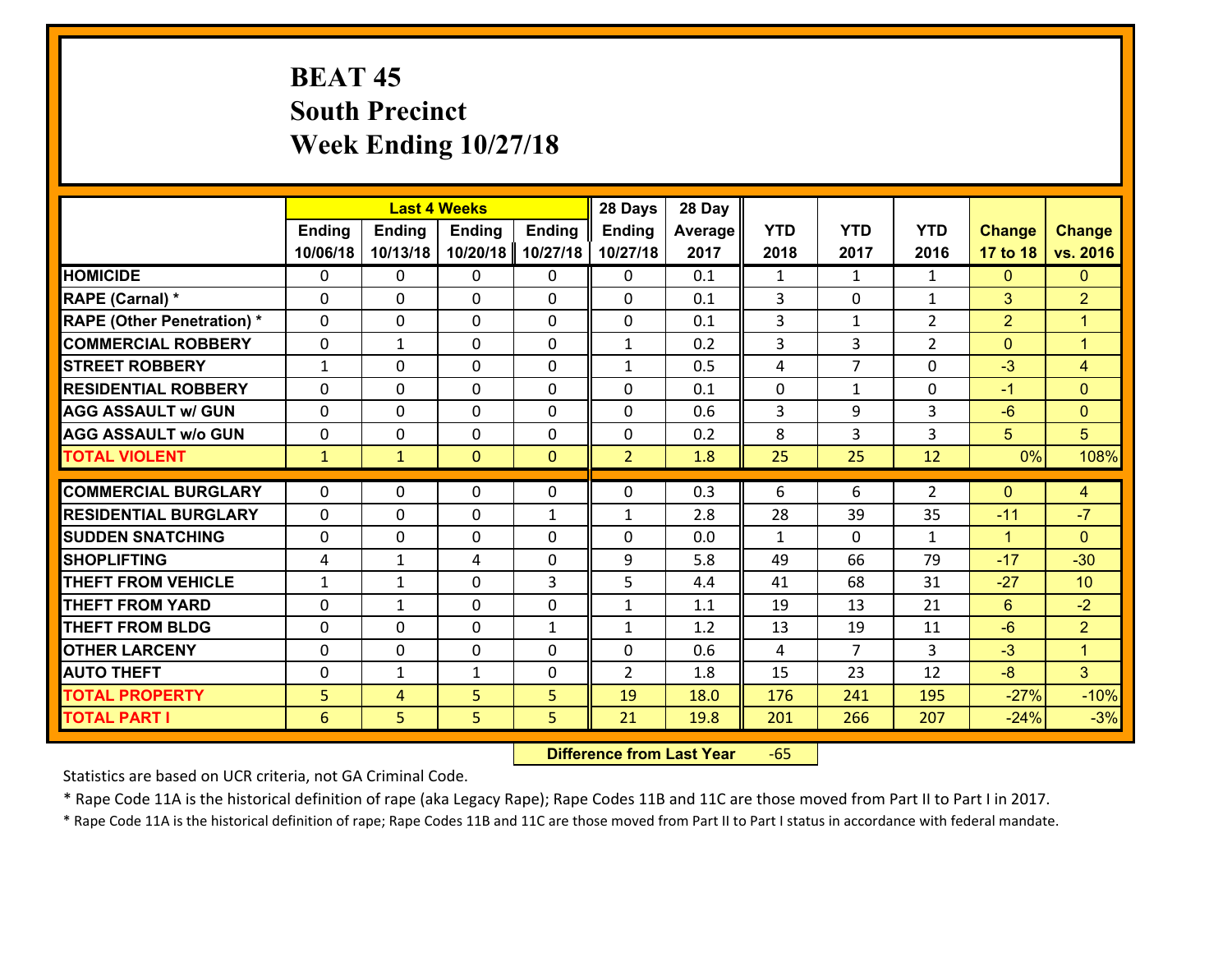# **BEAT 46 South Precinct Week Ending 10/27/18**

|                                   |                |                | <b>Last 4 Weeks</b> |                | 28 Days        | 28 Day  |                |                |                |                |                 |
|-----------------------------------|----------------|----------------|---------------------|----------------|----------------|---------|----------------|----------------|----------------|----------------|-----------------|
|                                   | <b>Ending</b>  | <b>Ending</b>  | <b>Ending</b>       | <b>Ending</b>  | <b>Ending</b>  | Average | <b>YTD</b>     | <b>YTD</b>     | <b>YTD</b>     | <b>Change</b>  | <b>Change</b>   |
|                                   | 10/06/18       | 10/13/18       | 10/20/18            | 10/27/18       | 10/27/18       | 2017    | 2018           | 2017           | 2016           | 17 to 18       | vs. 2016        |
| <b>HOMICIDE</b>                   | $\Omega$       | 0              | $\Omega$            | 0              | 0              | 0.2     | $\Omega$       | $\mathbf{1}$   | 0              | $-1$           | $\mathbf{0}$    |
| RAPE (Carnal) *                   | 0              | 0              | $\mathbf{0}$        | 0              | $\Omega$       | 0.2     | $\mathbf{1}$   | 3              | $\overline{2}$ | $-2$           | $-1$            |
| <b>RAPE (Other Penetration) *</b> | $\Omega$       | 0              | $\mathbf{0}$        | $\Omega$       | $\Omega$       | 0.2     | 3              | $\mathbf{1}$   | 3              | $\overline{2}$ | $\Omega$        |
| <b>COMMERCIAL ROBBERY</b>         | 0              | 0              | 0                   | 0              | 0              | 0.4     | 3              | 5              | 6              | $-2$           | $-3$            |
| <b>STREET ROBBERY</b>             | $\mathbf{1}$   | 0              | $\mathbf 0$         | 0              | $\mathbf{1}$   | 0.5     | $\overline{7}$ | 5              | $\overline{7}$ | $\overline{2}$ | $\mathbf{0}$    |
| <b>RESIDENTIAL ROBBERY</b>        | $\Omega$       | $\Omega$       | $\mathbf 0$         | $\Omega$       | 0              | 0.1     | $\mathbf 0$    | $\mathbf{1}$   | $\overline{2}$ | $-1$           | $-2$            |
| <b>AGG ASSAULT w/ GUN</b>         | $\Omega$       | 0              | $\overline{2}$      | $\mathbf{1}$   | 3              | 0.5     | $\overline{7}$ | 3              | 8              | $\overline{4}$ | $-1$            |
| <b>AGG ASSAULT w/o GUN</b>        | 0              | 1              | $\mathbf 0$         | 0              | $\mathbf{1}$   | 1.2     | 9              | 13             | 3              | $-4$           | $6\overline{6}$ |
| <b>TOTAL VIOLENT</b>              | $\mathbf{1}$   | $\mathbf{1}$   | $\overline{2}$      | $\mathbf{1}$   | 5              | 3.2     | 30             | 32             | 31             | $-6%$          | $-3%$           |
| <b>COMMERCIAL BURGLARY</b>        | $\overline{2}$ | 1              | $\mathbf{0}$        | $\Omega$       | 3              | 0.5     | 11             | $\overline{7}$ | 3              | 4              | 8               |
| <b>RESIDENTIAL BURGLARY</b>       | 0              | 1              | $\mathbf 0$         | $\mathbf{1}$   | $\overline{2}$ | 2.4     | 43             | 27             | 28             | 16             | 15              |
| <b>SUDDEN SNATCHING</b>           | 0              | 0              | $\mathbf 0$         | 0              | 0              | 0.2     | $\mathbf{1}$   | $\overline{2}$ | $\overline{2}$ | $-1$           | $-1$            |
| <b>SHOPLIFTING</b>                | 3              | $\overline{2}$ | 4                   | $\overline{2}$ | 11             | 10.0    | 105            | 116            | 53             | $-11$          | 52              |
| <b>THEFT FROM VEHICLE</b>         | 5              | 0              | 1                   | $\mathbf{1}$   | $\overline{7}$ | 6.2     | 63             | 59             | 35             | $\overline{4}$ | 28              |
| <b>THEFT FROM YARD</b>            | 0              | $\mathbf{1}$   | $\mathbf 0$         | 0              | $\mathbf{1}$   | 1.1     | 11             | 9              | 16             | $\overline{2}$ | $-5$            |
| <b>THEFT FROM BLDG</b>            | 0              | 1              | $\mathbf 0$         | $\mathbf{1}$   | $\overline{2}$ | 2.5     | 28             | 28             | 27             | $\mathbf{0}$   | $\mathbf{1}$    |
| <b>OTHER LARCENY</b>              | 0              | 0              | $\mathbf{1}$        | 0              | $\mathbf{1}$   | 0.5     | 5              | 6              | 4              | $-1$           | $\mathbf{1}$    |
| <b>AUTO THEFT</b>                 | 0              | 1              | $\mathbf{0}$        | 0              | $\mathbf{1}$   | 3.0     | 33             | 32             | 12             | $\mathbf{1}$   | 21              |
| <b>TOTAL PROPERTY</b>             | 10             | $\overline{7}$ | 6                   | 5              | 28             | 26.3    | 300            | 286            | 180            | 5%             | 67%             |
| <b>TOTAL PART I</b>               | 11             | 8              | 8                   | 6              | 33             | 29.5    | 330            | 318            | 211            | 4%             | 56%             |
|                                   |                |                |                     |                |                |         |                |                |                |                |                 |

 **Difference from Last Year**r 12

Statistics are based on UCR criteria, not GA Criminal Code.

\* Rape Code 11A is the historical definition of rape (aka Legacy Rape); Rape Codes 11B and 11C are those moved from Part II to Part I in 2017.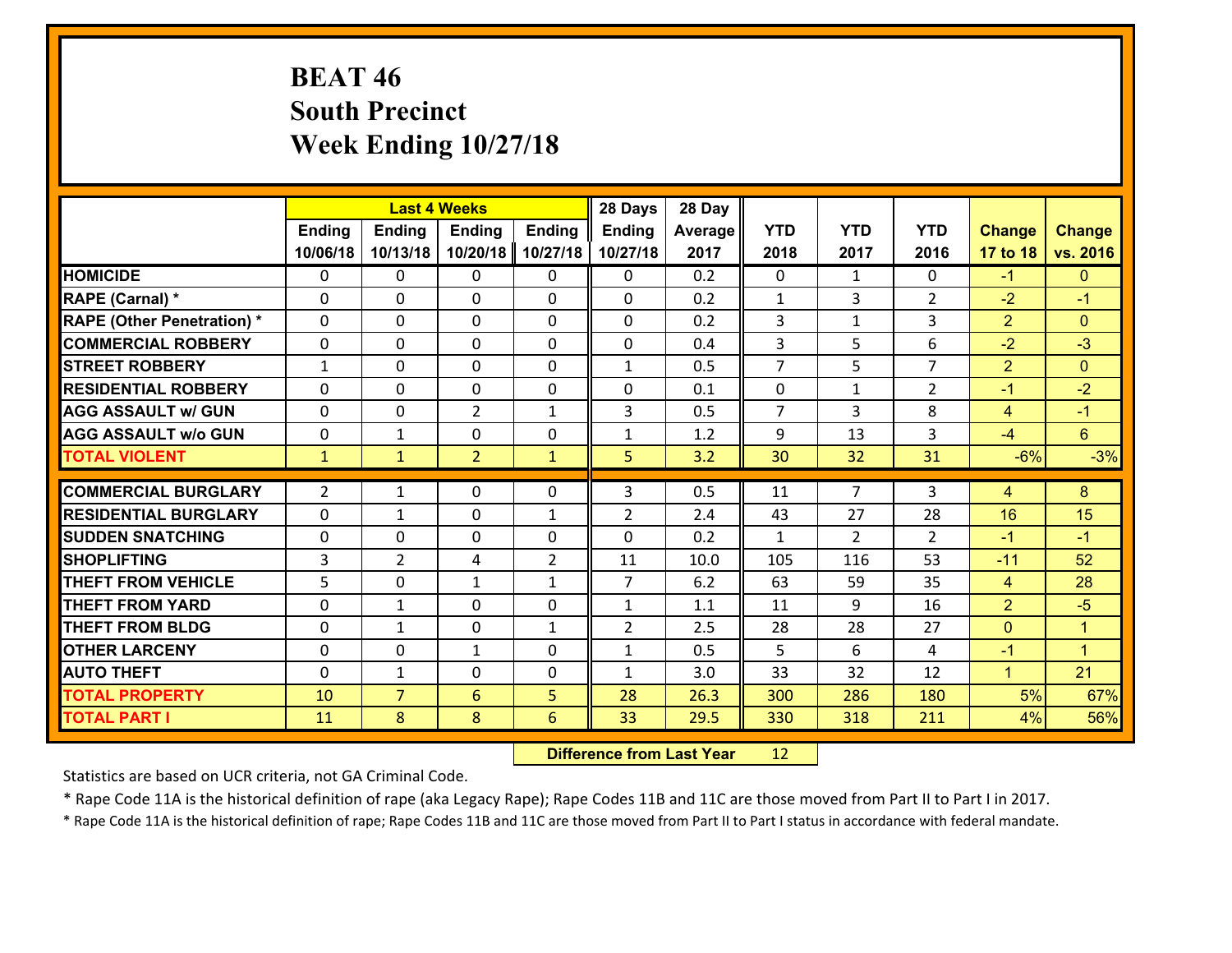# **BEAT 47 South Precinct Week Ending 10/27/18**

|                                   |               |                | <b>Last 4 Weeks</b> |                | 28 Days       | 28 Day  |                |                |                |                |                      |
|-----------------------------------|---------------|----------------|---------------------|----------------|---------------|---------|----------------|----------------|----------------|----------------|----------------------|
|                                   | <b>Ending</b> | <b>Ending</b>  | <b>Ending</b>       | <b>Ending</b>  | <b>Ending</b> | Average | <b>YTD</b>     | <b>YTD</b>     | <b>YTD</b>     | <b>Change</b>  | <b>Change</b>        |
|                                   | 10/06/18      | 10/13/18       | 10/20/18            | 10/27/18       | 10/27/18      | 2017    | 2018           | 2017           | 2016           | 17 to 18       | vs. 2016             |
| <b>HOMICIDE</b>                   | $\Omega$      | 0              | 0                   | 0              | 0             | 0.0     | $\Omega$       | $\Omega$       | 0              | $\mathbf{0}$   | $\mathbf{0}$         |
| RAPE (Carnal) *                   | 0             | 0              | $\mathbf 0$         | 0              | 0             | 0.2     | $\mathbf{1}$   | $\mathbf{1}$   | 0              | $\mathbf 0$    | $\overline{1}$       |
| <b>RAPE (Other Penetration) *</b> | $\Omega$      | 0              | $\mathbf 0$         | $\Omega$       | 0             | 0.0     | 1              | $\Omega$       | $\mathbf{1}$   | $\mathbf{1}$   | $\mathbf{0}$         |
| <b>COMMERCIAL ROBBERY</b>         | $\Omega$      | 0              | $\mathbf{0}$        | $\Omega$       | 0             | 0.1     | $\mathbf 0$    | $\Omega$       | $\Omega$       | $\mathbf{0}$   | $\mathbf{0}$         |
| <b>STREET ROBBERY</b>             | $\Omega$      | 0              | $\mathbf{0}$        | 0              | $\Omega$      | 0.0     | $\mathbf{1}$   | $\Omega$       | $\Omega$       | $\mathbf{1}$   | $\blacktriangleleft$ |
| <b>RESIDENTIAL ROBBERY</b>        | $\Omega$      | 0              | $\mathbf{0}$        | $\Omega$       | $\Omega$      | 0.0     | 0              | $\Omega$       | $\Omega$       | $\mathbf{0}$   | $\mathbf{0}$         |
| <b>AGG ASSAULT w/ GUN</b>         | $\Omega$      | 0              | $\Omega$            | $\Omega$       | $\Omega$      | 0.2     | $\Omega$       | $\overline{2}$ | $\mathbf{1}$   | $-2$           | $-1$                 |
| <b>AGG ASSAULT w/o GUN</b>        | 0             | 0              | $\mathbf{1}$        | 0              | $\mathbf{1}$  | 0.3     | $\mathbf{1}$   | $\overline{2}$ | 0              | $-1$           | $\blacktriangleleft$ |
| <b>TOTAL VIOLENT</b>              | $\mathbf{0}$  | $\mathbf{0}$   | $\mathbf{1}$        | $\mathbf{0}$   | $\mathbf{1}$  | 0.7     | 4              | 5              | $\overline{2}$ | $-20%$         | 100%                 |
|                                   |               |                |                     |                |               |         |                |                |                |                |                      |
| <b>COMMERCIAL BURGLARY</b>        | $\mathbf{0}$  | 0              | 0                   | 0              | 0             | 0.3     | $\mathbf{0}$   | 3              | 0              | $-3$           | $\mathbf{0}$         |
| <b>RESIDENTIAL BURGLARY</b>       | $\Omega$      | 0              | 0                   | 4              | 4             | 0.7     | 18             | 8              | 13             | 10             | 5                    |
| <b>SUDDEN SNATCHING</b>           | $\Omega$      | 0              | $\mathbf 0$         | $\Omega$       | 0             | 0.0     | $\mathbf{0}$   | $\Omega$       | $\Omega$       | $\mathbf{0}$   | $\mathbf{0}$         |
| <b>SHOPLIFTING</b>                | $\mathbf{0}$  | 0              | 0                   | 0              | 0             | 0.9     | $\mathbf{1}$   | 6              | $\Omega$       | $-5$           | $\blacktriangleleft$ |
| <b>THEFT FROM VEHICLE</b>         | 1             | 3              | 1                   | 0              | 5             | 2.7     | 21             | 17             | 10             | $\overline{4}$ | 11                   |
| <b>THEFT FROM YARD</b>            | 0             | 0              | $\mathbf 0$         | $\Omega$       | 0             | 0.7     | 4              | $\overline{7}$ | 3              | $-3$           | $\blacktriangleleft$ |
| <b>THEFT FROM BLDG</b>            | 0             | 0              | $\mathbf{0}$        | 0              | $\Omega$      | 0.9     | $\overline{7}$ | 8              | $\mathbf{1}$   | $-1$           | $6\phantom{1}$       |
| <b>OTHER LARCENY</b>              |               | 0              | $\mathbf{0}$        | 0              | $\Omega$      | 0.3     | 2              | 3              | $\mathbf{1}$   | $-1$           | $\blacktriangleleft$ |
|                                   | 0             |                |                     |                |               |         |                |                |                |                |                      |
| <b>AUTO THEFT</b>                 | $\Omega$      | 0              | $\mathbf{0}$        | $\Omega$       | $\Omega$      | 0.9     | 5              | 3              | 8              | $\overline{2}$ | $-3$                 |
| <b>TOTAL PROPERTY</b>             | $\mathbf{1}$  | 3 <sup>1</sup> | $\mathbf{1}$        | $\overline{4}$ | 9             | 7.4     | 58             | 55             | 36             | 5%             | 61%                  |
| <b>TOTAL PART I</b>               | $\mathbf{1}$  | 3              | $\overline{2}$      | 4              | 10            | 8.1     | 62             | 60             | 38             | 3%             | 63%                  |

 **Difference from Last Year**r 2

Statistics are based on UCR criteria, not GA Criminal Code.

\* Rape Code 11A is the historical definition of rape (aka Legacy Rape); Rape Codes 11B and 11C are those moved from Part II to Part I in 2017.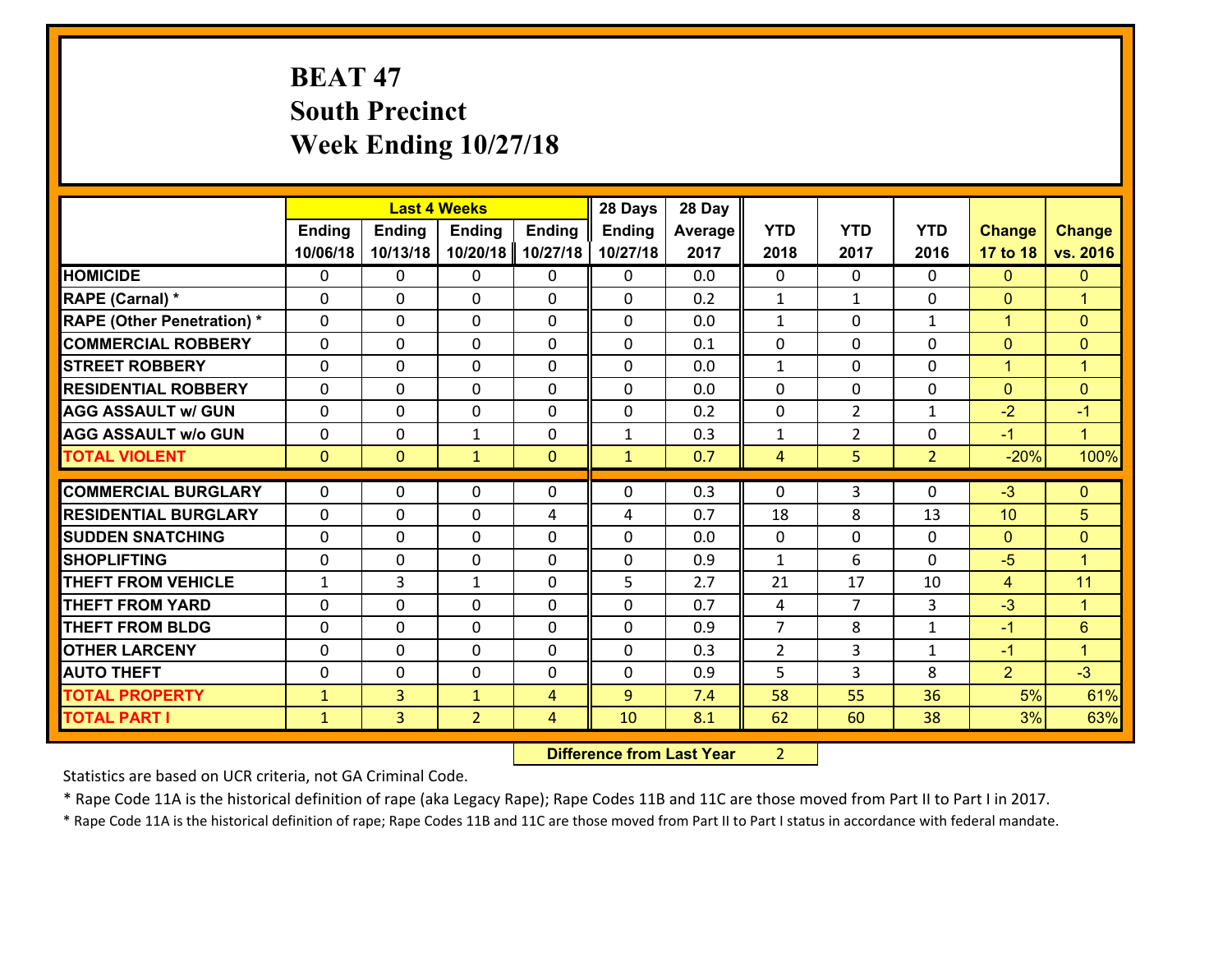

#### **COMPSTATEAST PRECINCTWeek Ending 10/27/18**

**PRECINCT COMMANDER:**

**CAPT. GEORGE GUNDICH**



|                                                                                                  | <b>Week</b><br><b>Ending</b> | <b>Week</b><br>Ending | Weekly<br>Avg   | 28-Day<br>Ending        | 28-Day<br>Ending                          | Avg<br>28-Day                                | <b>YTD</b>                            | <b>YTD</b>       | <b>YTD</b>       | Change          | <b>Change</b>            |
|--------------------------------------------------------------------------------------------------|------------------------------|-----------------------|-----------------|-------------------------|-------------------------------------------|----------------------------------------------|---------------------------------------|------------------|------------------|-----------------|--------------------------|
|                                                                                                  | 10/27/18                     | 10/21/18              | 2017            | 10/27/18                | 09/29/18                                  | 2017                                         | 2018                                  | 2017             | 2016             | 17 to 18        | vs. 2016                 |
| <b>HOMICIDE</b>                                                                                  |                              | 0                     | $\Omega$        | 1                       | $\mathbf{0}$                              |                                              | 10                                    | $\overline{12}$  | 9                | $-2$            |                          |
| RAPE (Carnal) *                                                                                  | 0                            | 0                     | $\mathbf 0$     | 0                       | 1                                         | $\mathbf{0}$                                 | 9                                     | 8                | 6                | $\mathbf{1}$    | 3                        |
| <b>RAPE (Other Penetration) *</b>                                                                | $\bf{0}$                     | 0                     | $\mathbf 0$     | $\mathbf 1$             | $\mathbf{0}$                              | 1                                            | 6                                     | $\overline{11}$  | $\overline{7}$   | $-5$            | -1                       |
| <b>COMMERCIAL ROBBERY</b>                                                                        | $\mathbf 1$                  | 0                     | $\overline{1}$  | $\mathbf 1$             | $\mathbf{0}$                              | $\overline{2}$                               | 5 <sub>5</sub>                        | 24               | 11               | $-19$           | $-6$                     |
| <b>STREET ROBBERY</b>                                                                            | 1                            | $\mathbf{1}$          | $\overline{1}$  | 3                       | 3                                         | 3                                            | 34                                    | 40               | 67               | $-6$            | $-33$                    |
| <b>RESIDENTIAL ROBBERY</b>                                                                       | $\mathbf 0$                  | $\Omega$              | $\mathbf 0$     | $\mathbf 0$             | $\Omega$                                  | $\mathbf 1$                                  | $\overline{2}$                        | $\overline{7}$   | 12               | $-5$            | $-10$                    |
| <b>AGG ASSAULT w/ GUN</b>                                                                        | 1                            | $\mathbf{1}$          | $\mathbf{1}$    | 9                       | 10                                        | 4                                            | 68                                    | 56               | 75               | 12              | $-7$                     |
| <b>AGG ASSAULT w/o GUN</b>                                                                       | $\mathbf{0}$                 | $\overline{2}$        | $\overline{1}$  | 3                       | 9                                         | $\overline{5}$                               | 75                                    | 62               | $\overline{46}$  | 13              | 29                       |
| <b>TOTAL VIOLENT</b>                                                                             | 4                            | $\overline{4}$        | $\overline{4}$  | $\overline{18}$         | 23                                        | 17                                           | 209                                   | 220              | 233              | $-5%$           | $-10%$                   |
| <b>COMMERCIAL BURGLARY</b>                                                                       | $\blacktriangleleft$         | 0                     | $\mathbf{0}$    | 1                       | $\mathbf{0}$                              | $\overline{2}$                               | $\overline{17}$                       | 24               | 55               | -7              | $-38$                    |
| <b>RESIDENTIAL BURGLARY</b>                                                                      | 9                            | $\overline{7}$        | $\overline{5}$  | $\overline{23}$         | $\overline{20}$                           | 18                                           | 205                                   | 237              | 380              | $-32$           | $-175$                   |
| <b>SUDDEN SNATCHING</b>                                                                          | 0                            | 0                     | 0               | 1                       | 0                                         | $\mathbf{1}$                                 | 14                                    | $\overline{15}$  | 9                | $-1$            | 5                        |
| <b>SHOPLIFTING</b>                                                                               | 10                           | 6                     | 5               | 24                      | $\overline{17}$                           | $\overline{22}$                              | 258                                   | 250              | 221              | 8               | $\overline{37}$          |
| <b>THEFT FROM VEHICLE</b>                                                                        | 5                            | $\overline{7}$        | $\overline{7}$  | $\overline{32}$         | $\overline{29}$                           | $\overline{27}$                              | 289                                   | 329              | $\overline{274}$ | $-40$           | $\overline{15}$          |
| <b>THEFT FROM YARD</b>                                                                           | $6\phantom{1}$               | 4                     | 3               | 13                      | 12                                        | 10                                           | $\overline{125}$                      | $\overline{128}$ | 105              | $-3$            | $\overline{20}$          |
| <b>THEFT FROM BLDG</b>                                                                           | 3                            | $\overline{2}$        | 3               | 9                       | $\overline{7}$                            | 12                                           | 129                                   | 159              | 205              | $-30$           | $-76$                    |
| <b>OTHER LARCENY</b>                                                                             | 1                            | $\overline{2}$        | $\overline{1}$  | $\overline{\mathbf{5}}$ | $\overline{5}$                            | $\overline{2}$                               | 53.                                   | $\overline{28}$  | 16               | $\overline{25}$ | $\overline{37}$          |
| <b>AUTO THEFT</b>                                                                                | 4                            | 3                     | 3               | 12                      | 12                                        | 11                                           | 134                                   | 136              | 166              | $-2$            | $-32$                    |
| <b>TOTAL PROPERTY</b>                                                                            | 39                           | 31                    | $\overline{27}$ | 120                     | 102                                       | 106                                          | 1224                                  | 1306             | 1431             | $-6%$           | $-14%$                   |
| <b>TOTAL PART I</b>                                                                              | 43                           | 35                    | 31              | 138                     | 125                                       | 123                                          | 1433                                  | 1526             | 1664             | $-6%$           | $-14%$                   |
| Statistics are based on UCR criteria, not GA Criminal Code, and are                              |                              |                       |                 |                         | <b>Difference from Last Year</b><br>$-93$ |                                              |                                       |                  |                  |                 | Last Week   Year-to-Date |
| preliminary, based on RMS data at the time prepared, and are subject to change.                  |                              |                       |                 |                         |                                           | <b>At-Fault Police Vehicle Accidents</b>     |                                       |                  |                  |                 | 8                        |
| Cell Shading: white is within 0.6 standard deviation of the mean; red is above; green is below.  |                              |                       |                 |                         |                                           | <b>Not At-Fault Police Vehicle Accidents</b> |                                       |                  |                  | 0               | $\overline{4}$           |
| * Code 11A is the pre-2016 definition of rape; Codes 11B and 11C are by federal mandate in 2016. |                              |                       |                 |                         |                                           |                                              | <b>Total Police Vehicle Accidents</b> |                  |                  | $\overline{1}$  | $\overline{12}$          |
|                                                                                                  | Week                         | Week                  | Weekly          | $28$ -Day               | 28-Day                                    | Avg                                          |                                       |                  |                  |                 |                          |
| <b>Citizen Initiated Calls</b>                                                                   | Ending                       | <b>Ending</b>         | Avg             | <b>Ending</b>           | Ending                                    | 28-Day                                       | <b>YTD</b>                            | <b>YTD</b>       | <b>YTD</b>       | <b>Change</b>   | <b>Change</b>            |
|                                                                                                  | 10/27/18                     | 10/21/18              | 2017            | 10/27/18                | 09/29/18                                  | 2017                                         | 2018                                  | 2017             | 2016             | 17 to 18        | vs. 2016                 |
| <b>Midnight Shift</b>                                                                            | 105                          | 84                    | 114             | 405                     | 395                                       | 455                                          | 3904                                  | 4211             | 4292             | $-307$          | $-388$                   |
| Day Shift                                                                                        | $\overline{219}$             | $\overline{216}$      | 282             | 923                     | 921                                       | 1127                                         | 10443                                 | 10495            | 10670            | $-52$           | $-227$                   |
| <b>Afternoon Shift</b>                                                                           | 244                          | 253                   | 47              | 1030                    | 1010                                      | 1177                                         | 11125                                 | 11514            | 11715            | $-389$          | $-590$                   |
| <b>TOTAL CITIZEN CFS</b>                                                                         | 568                          | 568                   | 443             | 2358                    | 2326                                      | 2758                                         | 25472                                 | 26220            | 26677            | $-2.9%$         | $-4.5%$                  |
| <b>53S ShotSpotter Calls</b>                                                                     | 3                            | 3                     | 8               | $\overline{17}$         | $\overline{28}$                           | 31                                           | 240                                   | 311              | 449              | $-71$           | $-209$                   |
| Sig 53 Shots Fired Calls                                                                         | 9                            | $\overline{14}$       | $\overline{16}$ | $\overline{72}$         | $\overline{50}$                           | 64                                           | $\mathbf{0}$                          | 689              | 954              | $-689$          | $-954$                   |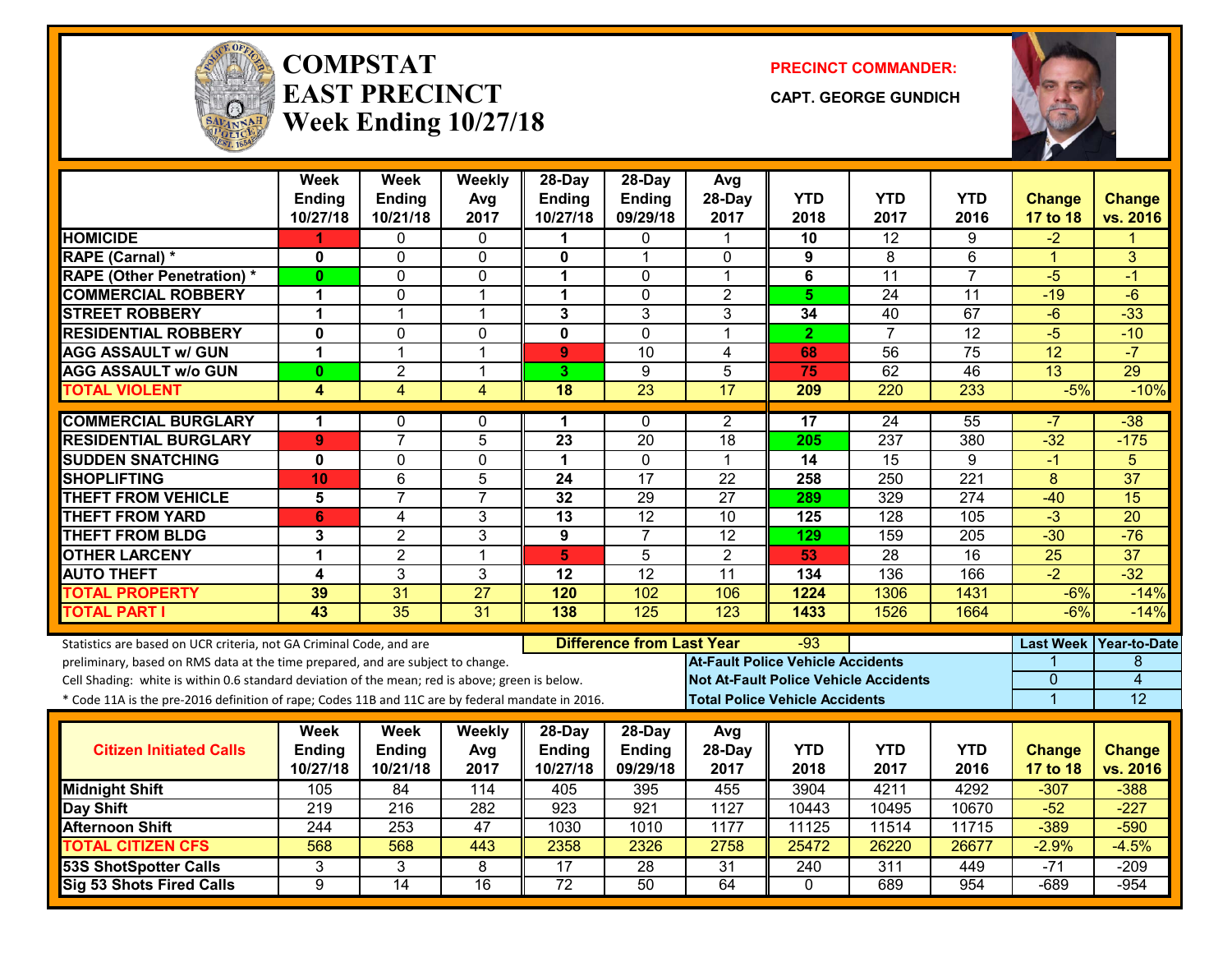# **BEAT 51 East Precinct Week Ending 10/27/18**

|                                   |                |                 |                | 28 Days<br><b>Last 4 Weeks</b> |                |         |                |                |                |                |                |
|-----------------------------------|----------------|-----------------|----------------|--------------------------------|----------------|---------|----------------|----------------|----------------|----------------|----------------|
|                                   | Ending         | <b>Ending</b>   | <b>Ending</b>  | <b>Ending</b>                  | <b>Ending</b>  | Average | <b>YTD</b>     | <b>YTD</b>     | <b>YTD</b>     | <b>Change</b>  | <b>Change</b>  |
|                                   | 10/06/18       | 10/13/18        | 10/20/18       | 10/27/18                       | 10/27/18       | 2017    | 2018           | 2017           | 2016           | 17 to 18       | vs. 2016       |
| <b>HOMICIDE</b>                   | $\mathbf{0}$   | 0               | 0              | $\mathbf{0}$                   | 0              | 0.0     | $\overline{2}$ | $\overline{2}$ | $\mathbf{1}$   | $\mathbf{0}$   | 1.             |
| <b>RAPE (Carnal)</b> *            | $\Omega$       | 0               | 0              | $\mathbf{0}$                   | 0              | 0.0     | 3              | $\overline{2}$ | $\mathbf{1}$   | $\mathbf{1}$   | $\overline{2}$ |
| <b>RAPE (Other Penetration) *</b> | $\Omega$       | 0               | $\Omega$       | $\Omega$                       | $\Omega$       | 0.0     | $\overline{2}$ | $\overline{2}$ | 0              | $\mathbf{0}$   | $\overline{2}$ |
| <b>COMMERCIAL ROBBERY</b>         | $\Omega$       | 0               | $\mathbf{0}$   | 0                              | $\Omega$       | 0.0     | $\mathbf{1}$   | $\mathbf{1}$   | $\mathbf{1}$   | $\mathbf{0}$   | $\Omega$       |
| <b>STREET ROBBERY</b>             | 0              | 0               | 0              | 0                              | 0              | 0.1     | 6              | 10             | 6              | $-4$           | $\overline{0}$ |
| <b>RESIDENTIAL ROBBERY</b>        | $\Omega$       | 0               | $\mathbf{0}$   | $\mathbf{0}$                   | 0              | 0.0     | $\mathbf 0$    | $\mathbf{1}$   | $\mathbf{1}$   | $-1$           | $-1$           |
| <b>AGG ASSAULT w/ GUN</b>         | 0              | 0               | 0              | 0                              | 0              | 0.1     | 15             | 11             | 21             | $\overline{4}$ | $-6$           |
| <b>AGG ASSAULT W/o GUN</b>        | 0              | 0               | $\mathbf{1}$   | 0                              | $\mathbf{1}$   | 0.2     | 22             | 15             | 14             | $\overline{7}$ | 8 <sup>°</sup> |
| <b>TOTAL VIOLENT</b>              | $\overline{0}$ | $\overline{0}$  | $\mathbf{1}$   | $\mathbf{0}$                   | $\mathbf{1}$   | 0.6     | 51             | 44             | 45             | 16%            | 13%            |
| <b>COMMERCIAL BURGLARY</b>        | $\Omega$       |                 |                |                                |                |         |                | $\overline{7}$ |                |                | $-8$           |
|                                   |                | 0               | 0              | $\mathbf{0}$                   | $\Omega$       | 0.1     | 4              |                | 12             | $-3$           |                |
| <b>RESIDENTIAL BURGLARY</b>       | $\Omega$       | 0               | $\mathbf{0}$   | $\mathbf{1}$                   | $\mathbf{1}$   | 0.5     | 21             | 32             | 40             | $-11$          | $-19$          |
| <b>SUDDEN SNATCHING</b>           | $\Omega$       | 0               | $\mathbf{0}$   | $\Omega$                       | $\Omega$       | 0.1     | 5              | 3              | $\mathbf{1}$   | $\overline{2}$ | $\overline{4}$ |
| <b>SHOPLIFTING</b>                | $\mathbf{1}$   | $\overline{2}$  | $\mathbf{0}$   | $\mathbf{1}$                   | 4              | 0.4     | 25             | 31             | 32             | $-6$           | $-7$           |
| <b>THEFT FROM VEHICLE</b>         | $\overline{2}$ | 3               | $\overline{2}$ | $\mathbf{1}$                   | 8              | 0.4     | 52             | 26             | 28             | 26             | 24             |
| <b>THEFT FROM YARD</b>            | 0              | 0               | $\mathbf{1}$   | 0                              | $\mathbf{1}$   | 0.2     | 14             | 20             | 24             | $-6$           | $-10$          |
| <b>THEFT FROM BLDG</b>            | 0              | 0               | $\mathbf{1}$   | $\mathbf{1}$                   | $\overline{2}$ | 0.4     | 22             | 28             | 26             | $-6$           | $-4$           |
| <b>OTHER LARCENY</b>              | 0              | 0               | 0              | 0                              | 0              | 0.1     | 11             | 4              | $\overline{2}$ | $\overline{7}$ | $9^{\circ}$    |
| <b>AUTO THEFT</b>                 | $\mathbf{1}$   | $\mathbf{1}$    | $\mathbf{1}$   | 0                              | 3              | 0.3     | 25             | 22             | 21             | 3              | $\overline{4}$ |
| <b>TOTAL PROPERTY</b>             | $\overline{4}$ | 6               | 5 <sup>1</sup> | $\overline{4}$                 | 19             | 2.5     | 179            | 173            | 186            | 3%             | $-4%$          |
| <b>TOTAL PART I</b>               | $\overline{4}$ | $6\overline{6}$ | $6\phantom{1}$ | $\overline{4}$                 | 20             | 3.1     | 230            | 217            | 231            | 6%             | 0%             |

 **Difference from Last Year**r 13

Statistics are based on UCR criteria, not GA Criminal Code.

\* Rape Code 11A is the historical definition of rape (aka Legacy Rape); Rape Codes 11B and 11C are those moved from Part II to Part I in 2017.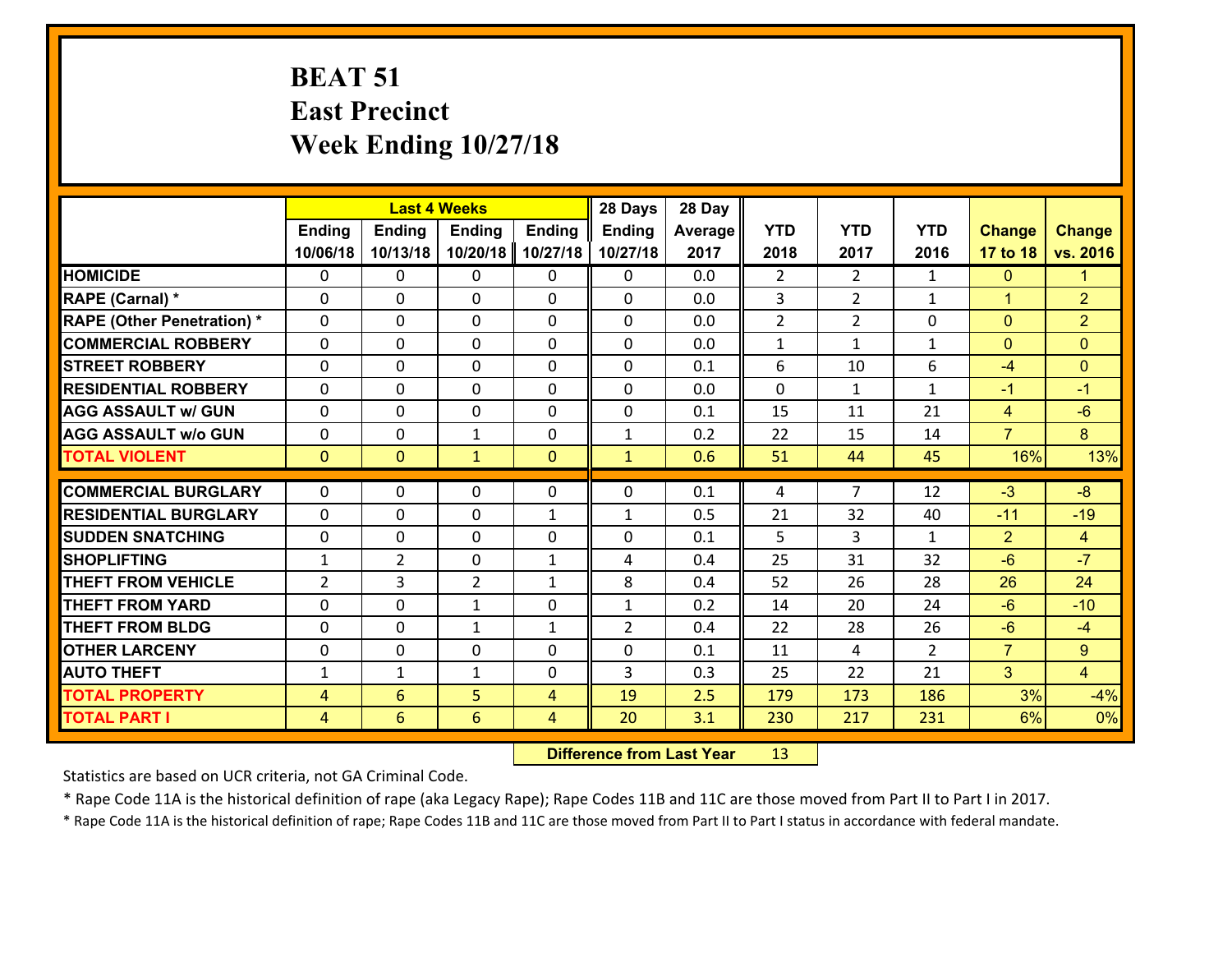# **BEAT 52 East Precinct Week Ending 10/27/18**

|                                   |                | 28 Days<br><b>Last 4 Weeks</b> |                |               |                | 28 Day     |                                |                |                     |                      |                |
|-----------------------------------|----------------|--------------------------------|----------------|---------------|----------------|------------|--------------------------------|----------------|---------------------|----------------------|----------------|
|                                   | <b>Ending</b>  | <b>Ending</b>                  | <b>Ending</b>  | <b>Ending</b> | <b>Ending</b>  | Average    | <b>YTD</b>                     | <b>YTD</b>     | <b>YTD</b>          | <b>Change</b>        | <b>Change</b>  |
|                                   | 10/06/18       | 10/13/18                       | 10/20/18       | 10/27/18      | 10/27/18       | 2017       | 2018                           | 2017           | 2016                | 17 to 18             | vs. 2016       |
| <b>HOMICIDE</b>                   | $\Omega$       | 0                              | $\Omega$       | 0             | 0              | 0.0        | 1                              | $\Omega$       | 3                   | $\mathbf{1}$         | $-2$           |
| RAPE (Carnal) *                   | 0              | 0                              | $\mathbf{0}$   | 0             | $\Omega$       | 0.1        | 2                              | $\mathbf{1}$   | $\Omega$            | $\mathbf{1}$         | $\overline{2}$ |
| <b>RAPE (Other Penetration) *</b> | $\Omega$       | 0                              | $\mathbf{0}$   | $\Omega$      | $\Omega$       | 0.2        | 0                              | $\overline{2}$ | $\mathbf{1}$        | $-2$                 | $-1$           |
| <b>COMMERCIAL ROBBERY</b>         | 0              | 0                              | 0              | 0             | 0              | 0.0        | $\mathbf{1}$                   | 0              | $\Omega$            | $\mathbf{1}$         | $\mathbf{1}$   |
| <b>STREET ROBBERY</b>             | $\Omega$       | 0                              | $\mathbf 0$    | $\mathbf{1}$  | $\mathbf{1}$   | 1.1        | 5                              | 11             | 19                  | $-6$                 | $-14$          |
| <b>RESIDENTIAL ROBBERY</b>        | $\Omega$       | $\Omega$                       | $\mathbf 0$    | $\Omega$      | 0              | 0.3        | $\Omega$                       | 3              | $\mathbf{1}$        | $-3$                 | $-1$           |
| <b>AGG ASSAULT w/ GUN</b>         | 0              | 1                              | $\mathbf{1}$   | 0             | $\overline{2}$ | 0.5        | 12                             | 6              | 16                  | $6^{\circ}$          | $-4$           |
| <b>AGG ASSAULT w/o GUN</b>        | 0              | 0                              | $\mathbf{1}$   | 0             | $\mathbf{1}$   | 1.2        | 13                             | 14             | 8                   | $-1$                 | 5 <sup>5</sup> |
| <b>TOTAL VIOLENT</b>              | $\mathbf{0}$   | $\mathbf{1}$                   | $\overline{2}$ | $\mathbf{1}$  | $\overline{4}$ | 3.4        | 34                             | 37             | 48                  | $-8%$                | $-29%$         |
| <b>COMMERCIAL BURGLARY</b>        | $\Omega$       | 0                              | $\mathbf{0}$   | $\Omega$      | $\Omega$       | 0.2        | 2                              | $\mathbf{1}$   | $\overline{7}$      | $\blacktriangleleft$ | $-5$           |
|                                   |                |                                |                |               |                |            |                                |                |                     |                      |                |
| <b>RESIDENTIAL BURGLARY</b>       | 0              | 1                              | $\overline{2}$ | $\mathbf{1}$  | 4              | 2.6        | 43                             | 30             | 54                  | 13                   | $-11$          |
| <b>SUDDEN SNATCHING</b>           | 0<br>$\Omega$  | 0                              | $\mathbf 0$    | 0             | 0              | 0.3<br>0.3 | $\mathbf{1}$<br>$\overline{2}$ | 4              | 0<br>$\overline{2}$ | $-3$                 | $\mathbf{1}$   |
| <b>SHOPLIFTING</b>                |                | 0                              | $\mathbf 0$    | 0             | 0              |            |                                | 3              |                     | $-1$                 | $\mathbf{0}$   |
| <b>THEFT FROM VEHICLE</b>         | $\Omega$       | $\overline{2}$                 | $\overline{2}$ | $\mathbf{1}$  | 5              | 7.2        | 44                             | 85             | 42                  | $-41$                | $\overline{2}$ |
| <b>THEFT FROM YARD</b>            | 0              | 0                              | $\mathbf 0$    | $\mathbf{1}$  | $\mathbf{1}$   | 1.8        | 16                             | 21             | 16                  | $-5$                 | $\overline{0}$ |
| <b>THEFT FROM BLDG</b>            | $\mathbf{1}$   | 0                              | $\mathbf 0$    | 0             | $\mathbf{1}$   | 1.3        | 17                             | 15             | 29                  | $\overline{2}$       | $-12$          |
| <b>OTHER LARCENY</b>              | 0              | 0                              | $\mathbf{1}$   | 0             | $\mathbf{1}$   | 0.5        | 9                              | 5              | 6                   | $\overline{4}$       | 3 <sup>1</sup> |
| <b>AUTO THEFT</b>                 | $\mathbf{1}$   | 0                              | $\mathbf{1}$   | 0             | $\overline{2}$ | 2.5        | 25                             | 24             | 25                  | $\mathbf{1}$         | $\overline{0}$ |
| <b>TOTAL PROPERTY</b>             | $\overline{2}$ | 3                              | 6              | 3             | 14             | 16.6       | 159                            | 188            | 181                 | $-15%$               | $-12%$         |
| <b>TOTAL PART I</b>               | $\overline{2}$ | $\overline{4}$                 | 8              | 4             | 18             | 20.0       | 193                            | 225            | 229                 | $-14%$               | $-16%$         |

 **Difference from Last Year**r -32

Statistics are based on UCR criteria, not GA Criminal Code.

\* Rape Code 11A is the historical definition of rape (aka Legacy Rape); Rape Codes 11B and 11C are those moved from Part II to Part I in 2017.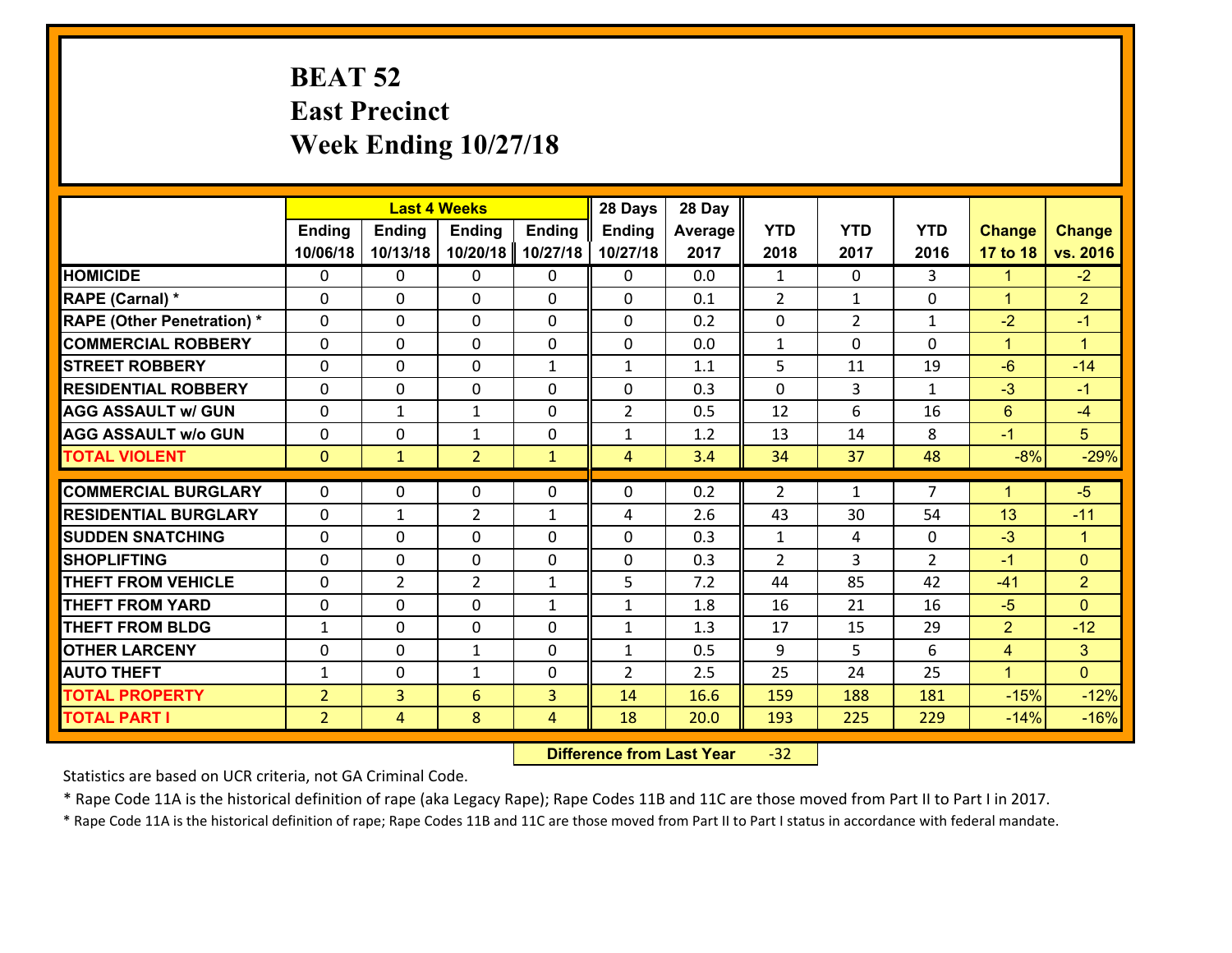### **BEAT 53 East Precinct Week Ending 10/27/18**

|                                   | <b>Last 4 Weeks</b> |               |                |                | 28 Days        | 28 Day  |               |                |                |                      |                |
|-----------------------------------|---------------------|---------------|----------------|----------------|----------------|---------|---------------|----------------|----------------|----------------------|----------------|
|                                   | <b>Ending</b>       | <b>Ending</b> | <b>Ending</b>  | <b>Ending</b>  | <b>Ending</b>  | Average | <b>YTD</b>    | <b>YTD</b>     | <b>YTD</b>     | <b>Change</b>        | <b>Change</b>  |
|                                   | 10/06/18            | 10/13/18      | 10/20/18       | 10/27/18       | 10/27/18       | 2017    | 2018          | 2017           | 2016           | 17 to 18             | vs. 2016       |
| <b>HOMICIDE</b>                   | $\Omega$            | 0             | $\Omega$       | $\mathbf{1}$   | $\mathbf{1}$   | 0.5     | $\mathbf{1}$  | 6              | $\mathbf{1}$   | $-5$                 | $\Omega$       |
| RAPE (Carnal) *                   | $\Omega$            | $\Omega$      | $\Omega$       | $\Omega$       | 0              | 0.1     | $\mathcal{L}$ | $\mathbf{1}$   | $\overline{2}$ | $\blacktriangleleft$ | $\Omega$       |
| <b>RAPE (Other Penetration) *</b> | $\mathbf 0$         | 0             | $\mathbf 0$    | 0              | 0              | 0.2     | 0             | 4              | 3              | $-4$                 | $-3$           |
| <b>COMMERCIAL ROBBERY</b>         | $\mathbf 0$         | 0             | $\mathbf 0$    | $\mathbf{1}$   | $\mathbf{1}$   | 0.1     | $\mathbf 0$   | $\mathbf{1}$   | 0              | $-1$                 | $\overline{0}$ |
| <b>STREET ROBBERY</b>             | $\mathbf 0$         | 0             | $\mathbf 0$    | 0              | 0              | 0.3     | 6             | 4              | 12             | $\overline{2}$       | $-6$           |
| <b>RESIDENTIAL ROBBERY</b>        | $\mathbf 0$         | 0             | $\mathbf 0$    | 0              | 0              | 0.2     | $\mathbf 0$   | $\overline{2}$ | 3              | $-2$                 | $-3$           |
| <b>AGG ASSAULT w/ GUN</b>         | $\mathbf{1}$        | $\mathbf{1}$  | $\mathbf 0$    | 0              | $\overline{2}$ | 1.7     | 17            | 19             | 11             | $-2$                 | 6 <sup>°</sup> |
| <b>AGG ASSAULT w/o GUN</b>        | $\mathbf 0$         | 0             | 0              | 0              | 0              | 1.2     | 14            | 15             | 6              | $-1$                 | 8              |
| <b>TOTAL VIOLENT</b>              | $\mathbf{1}$        | $\mathbf{1}$  | $\overline{0}$ | $\overline{2}$ | 4              | 4.3     | 40            | 52             | 38             | $-23%$               | 5%             |
| <b>COMMERCIAL BURGLARY</b>        | $\Omega$            | 0             | $\mathbf{0}$   | $\mathbf{1}$   | $\mathbf{1}$   | 0.1     | 4             | $\mathbf{1}$   | 3              | 3                    | $\mathbf{1}$   |
| <b>RESIDENTIAL BURGLARY</b>       | $\overline{2}$      | 0             | $\overline{2}$ | 0              | 4              | 2.5     | 38            | 30             | 82             | 8                    | $-44$          |
| <b>SUDDEN SNATCHING</b>           | $\mathbf 0$         | 0             | $\mathbf{0}$   | 0              | 0              | 0.2     | 3             | $\overline{2}$ | 3              | $\blacktriangleleft$ | $\mathbf{0}$   |
| <b>SHOPLIFTING</b>                | $\mathbf 0$         | 0             | $\mathbf 0$    | 0              | 0              | 0.1     | 10            | $\Omega$       | 4              | 10                   | 6 <sup>1</sup> |
| <b>THEFT FROM VEHICLE</b>         | $\mathbf 0$         | 3             | $\mathbf{1}$   | 0              | 4              | 6.3     | 52            | 68             | 54             | $-16$                | $-2$           |
| <b>THEFT FROM YARD</b>            | $\mathbf 0$         | 1             | 1              | $\overline{2}$ | 4              | 2.2     | 28            | 24             | 19             | $\overline{4}$       | 9              |
| <b>THEFT FROM BLDG</b>            | $\mathbf 0$         | 0             | $\mathbf 0$    | 0              | 0              | 4.4     | 28            | 49             | 59             | $-21$                | $-31$          |
| <b>OTHER LARCENY</b>              | $\mathbf 0$         | 0             | $\mathbf 0$    | $\mathbf{1}$   | $\mathbf{1}$   | 0.3     | 11            | 3              | $\mathbf{1}$   | 8                    | 10             |
| <b>AUTO THEFT</b>                 | $\mathbf{1}$        | $\mathbf{1}$  | $\mathbf{1}$   | $\mathbf{1}$   | 4              | 2.7     | 26            | 23             | 32             | $\mathbf{3}$         | $-6$           |
| <b>TOTAL PROPERTY</b>             | $\overline{3}$      | 5             | 5              | 5              | 18             | 18.7    | 200           | 200            | 257            | 0%                   | $-22%$         |
| <b>TOTAL PART I</b>               | $\overline{4}$      | 6             | 5              | $\overline{7}$ | 22             | 23.0    | 240           | 252            | 295            | $-5%$                | $-19%$         |
|                                   |                     |               |                |                |                |         |               |                |                |                      |                |

 **Difference from Last Year**r -12

Statistics are based on UCR criteria, not GA Criminal Code.

\* Rape Code 11A is the historical definition of rape (aka Legacy Rape); Rape Codes 11B and 11C are those moved from Part II to Part I in 2017.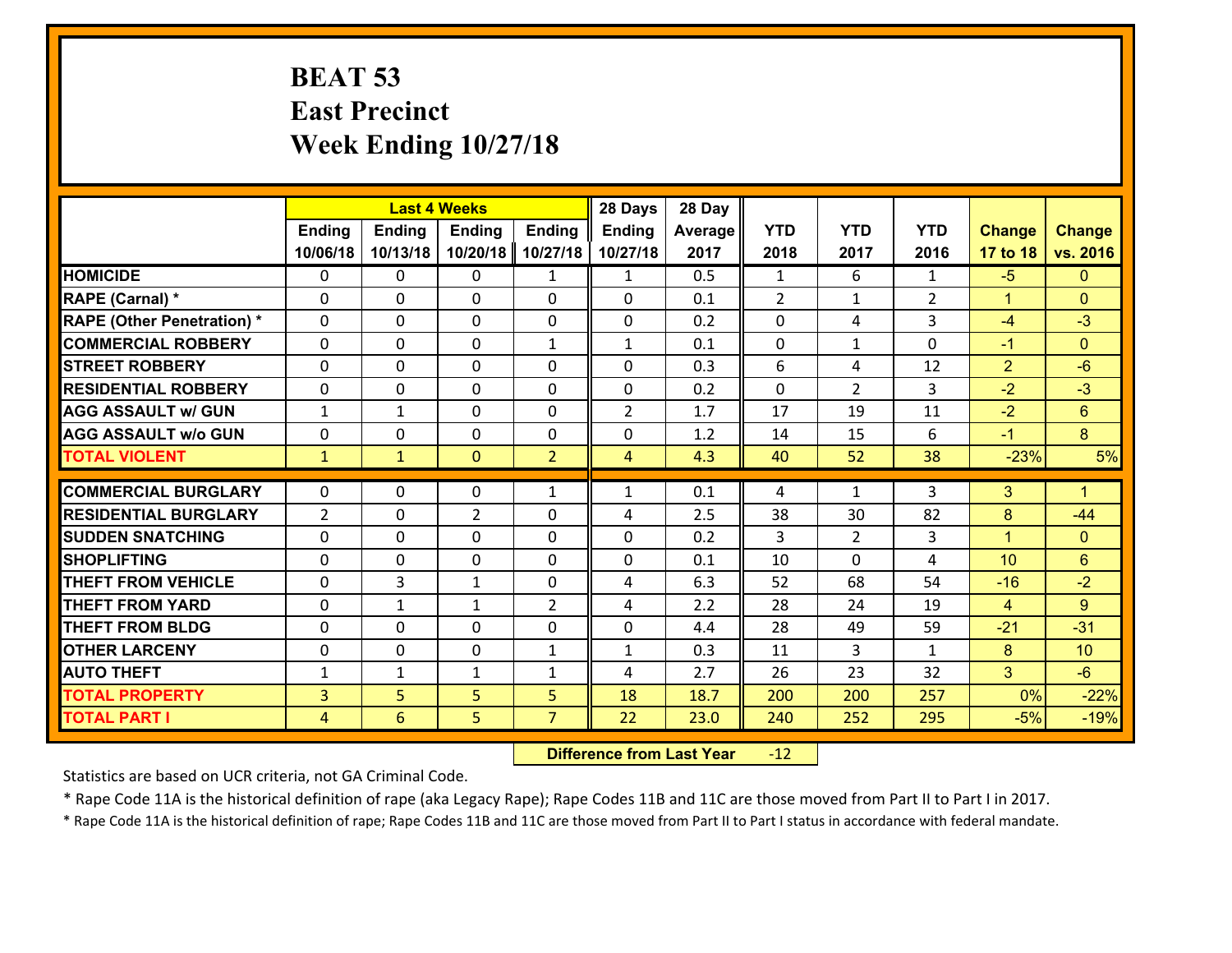# **BEAT 54 East Precinct Week Ending 10/27/18**

|                                   | <b>Last 4 Weeks</b> |                |                |                | 28 Days        | 28 Day  |              |                |                |                |                |
|-----------------------------------|---------------------|----------------|----------------|----------------|----------------|---------|--------------|----------------|----------------|----------------|----------------|
|                                   | <b>Ending</b>       | <b>Ending</b>  | <b>Ending</b>  | <b>Ending</b>  | <b>Ending</b>  | Average | <b>YTD</b>   | <b>YTD</b>     | <b>YTD</b>     | <b>Change</b>  | <b>Change</b>  |
|                                   | 10/06/18            | 10/13/18       | 10/20/18       | 10/27/18       | 10/27/18       | 2017    | 2018         | 2017           | 2016           | 17 to 18       | vs. 2016       |
| <b>HOMICIDE</b>                   | $\Omega$            | 0              | 0              | 0              | 0              | 0.2     | 4            | 3              | $\mathbf{1}$   | $\mathbf{1}$   | 3              |
| RAPE (Carnal) *                   | $\Omega$            | 0              | $\mathbf{0}$   | 0              | $\Omega$       | 0.1     | $\Omega$     | $\mathbf{1}$   | $\mathbf{1}$   | $-1$           | $-1$           |
| <b>RAPE (Other Penetration) *</b> | 0                   | 0              | $\mathbf 0$    | 0              | 0              | 0.1     | $\mathbf{1}$ | 0              | $\mathbf{1}$   | $\mathbf{1}$   | $\mathbf{0}$   |
| <b>COMMERCIAL ROBBERY</b>         | 0                   | 0              | $\mathbf 0$    | 0              | 0              | 0.9     | 3            | 12             | 4              | $-9$           | $-1$           |
| <b>STREET ROBBERY</b>             | $\mathbf{1}$        | 0              | $\mathbf{1}$   | 0              | $\overline{2}$ | 0.8     | 10           | 11             | 20             | $-1$           | $-10$          |
| <b>RESIDENTIAL ROBBERY</b>        | $\Omega$            | 0              | $\mathbf 0$    | 0              | 0              | 0.0     | 2            | $\mathbf{0}$   | 4              | $\overline{2}$ | $-2$           |
| <b>AGG ASSAULT w/ GUN</b>         | 0                   | $\overline{2}$ | $\mathbf 0$    | 0              | $\overline{2}$ | 1.1     | 12           | 13             | 18             | $-1$           | $-6$           |
| <b>AGG ASSAULT w/o GUN</b>        | 0                   | 0              | $\mathbf 0$    | $\Omega$       | 0              | 0.8     | 15           | 12             | 6              | 3              | $\overline{9}$ |
| <b>TOTAL VIOLENT</b>              | $\mathbf{1}$        | $\overline{2}$ | $\mathbf{1}$   | $\mathbf{0}$   | $\overline{4}$ | 4.0     | 47           | 52             | 55             | $-10%$         | $-15%$         |
| <b>COMMERCIAL BURGLARY</b>        | $\Omega$            | 0              | $\mathbf{0}$   | 0              | 0              | 0.7     | 2            | 9              | 11             | $-7$           | $-9$           |
| <b>RESIDENTIAL BURGLARY</b>       | 3                   | 1              | 1              | 3              | 8              | 5.1     | 51           | 60             | 91             | $-9$           | $-40$          |
| <b>SUDDEN SNATCHING</b>           | 0                   | 0              | $\mathbf 0$    | 0              | 0              | 0.1     | $\mathbf{0}$ | $\mathbf{1}$   | $\overline{2}$ | $-1$           | $-2$           |
| <b>SHOPLIFTING</b>                | 0                   | $\mathbf{1}$   | 1              | $\overline{2}$ | 4              | 5.0     | 57           | 48             | 65             | 9              | $-8$           |
| <b>THEFT FROM VEHICLE</b>         | 4                   | $\overline{2}$ | $\mathbf{1}$   | $\mathbf{1}$   | 8              | 5.3     | 51           | 61             | 58             | $-10$          | $-7$           |
| <b>THEFT FROM YARD</b>            | $\overline{2}$      | 0              | $\overline{2}$ | $\mathbf{1}$   | 5              | 2.3     | 30           | 24             | 19             | $6\phantom{1}$ | 11             |
| <b>THEFT FROM BLDG</b>            | 0                   | 1              | $\mathbf{1}$   | $\mathbf{1}$   | 3              | 2.3     | 27           | 30             | 41             | $-3$           | $-14$          |
| <b>OTHER LARCENY</b>              | 0                   | $\mathbf{1}$   | $\mathbf{1}$   | 0              | $\overline{2}$ | 0.2     | 13           | $\overline{2}$ | 5              | 11             | 8              |
| <b>AUTO THEFT</b>                 | 0                   | 0              | $\mathbf 0$    | $\mathbf{1}$   | $\mathbf{1}$   | 1.9     | 27           | 30             | 36             | $-3$           | $-9$           |
| <b>TOTAL PROPERTY</b>             | 9                   | 6              | $\overline{7}$ | 9              | 31             | 22.9    | 258          | 265            | 328            | $-3%$          | $-21%$         |
| <b>TOTAL PART I</b>               |                     | 8              | 8              |                | 35             | 26.8    |              |                |                | $-4%$          |                |
|                                   | 10                  |                |                | 9              |                |         | 305          | 317            | 383            |                | $-20%$         |

 **Difference from Last Year**r -12

Statistics are based on UCR criteria, not GA Criminal Code.

\* Rape Code 11A is the historical definition of rape (aka Legacy Rape); Rape Codes 11B and 11C are those moved from Part II to Part I in 2017.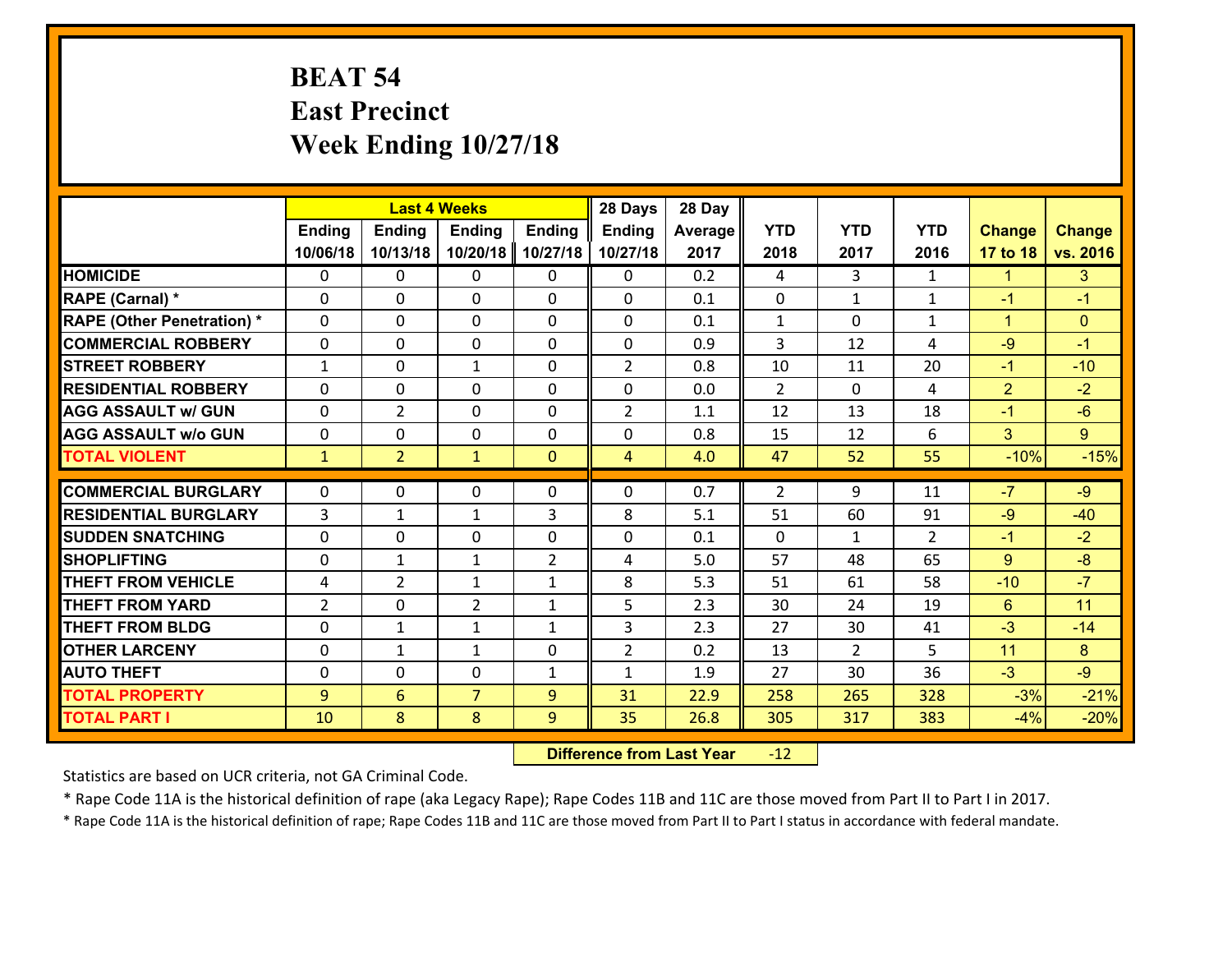#### **BEAT 55 East Precinct Week Ending 10/27/18**

|                                   |                | 28 Days<br><b>Last 4 Weeks</b> |                |                |                | 28 Day  |              |                |              |                |                      |
|-----------------------------------|----------------|--------------------------------|----------------|----------------|----------------|---------|--------------|----------------|--------------|----------------|----------------------|
|                                   | <b>Ending</b>  | <b>Ending</b>                  | <b>Ending</b>  | <b>Ending</b>  | <b>Ending</b>  | Average | <b>YTD</b>   | <b>YTD</b>     | <b>YTD</b>   | <b>Change</b>  | <b>Change</b>        |
|                                   | 10/06/18       | 10/13/18                       | 10/20/18       | 10/27/18       | 10/27/18       | 2017    | 2018         | 2017           | 2016         | 17 to 18       | vs. 2016             |
| <b>HOMICIDE</b>                   | $\Omega$       | 0                              | $\Omega$       | 0              | $\Omega$       | 0.0     | $\mathbf{1}$ | $\Omega$       | $\Omega$     | $\mathbf{1}$   | $\blacktriangleleft$ |
| <b>RAPE (Carnal)</b> *            | 0              | 0                              | $\mathbf{0}$   | 0              | $\Omega$       | 0.0     | $\mathbf{0}$ | $\mathbf{1}$   | $\mathbf{1}$ | $-1$           | $-1$                 |
| <b>RAPE (Other Penetration) *</b> | $\Omega$       | 0                              | $\mathbf{0}$   | $\Omega$       | $\Omega$       | 0.0     | $\Omega$     | $\Omega$       | $\mathbf{1}$ | $\mathbf{0}$   | $-1$                 |
| <b>COMMERCIAL ROBBERY</b>         | 0              | 0                              | 0              | 0              | $\Omega$       | 1.0     | $\mathbf{0}$ | 10             | 4            | $-10$          | $-4$                 |
| <b>STREET ROBBERY</b>             | $\Omega$       | 0                              | $\mathbf 0$    | $\Omega$       | 0              | 0.2     | 4            | $\mathbf{1}$   | 5            | 3              | $-1$                 |
| <b>RESIDENTIAL ROBBERY</b>        | $\Omega$       | $\Omega$                       | $\mathbf 0$    | $\Omega$       | 0              | 0.0     | $\Omega$     | $\mathbf{1}$   | $\Omega$     | $-1$           | $\mathbf{0}$         |
| <b>AGG ASSAULT w/ GUN</b>         | $\mathbf{1}$   | 0                              | $\mathbf 0$    | $\mathbf{1}$   | $\overline{2}$ | 0.5     | 9            | 5              | 6            | $\overline{4}$ | 3                    |
| <b>AGG ASSAULT w/o GUN</b>        | $\mathbf{1}$   | 0                              | $\mathbf 0$    | 0              | $\mathbf{1}$   | 0.5     | 4            | $\overline{2}$ | 5            | $\overline{2}$ | $-1$                 |
| <b>TOTAL VIOLENT</b>              | 2 <sup>1</sup> | $\overline{0}$                 | $\overline{0}$ | $\mathbf{1}$   | 3              | 2.2     | 18           | 20             | 22           | $-10%$         | $-18%$               |
| <b>COMMERCIAL BURGLARY</b>        | $\Omega$       | 0                              | $\mathbf{0}$   | $\Omega$       | $\Omega$       | 0.3     | 3            | 4              | 13           | $-1$           | $-10$                |
|                                   |                |                                |                |                |                |         |              |                |              |                |                      |
| <b>RESIDENTIAL BURGLARY</b>       | 0              | 0                              | $\mathbf 0$    | $\mathbf{1}$   | $\mathbf{1}$   | 3.4     | 18           | 43             | 47           | $-25$          | $-29$                |
| <b>SUDDEN SNATCHING</b>           | 0              | 0                              | $\mathbf 0$    | 0              | 0              | 0.2     | 2            | 4              | $\Omega$     | $-2$           | $\overline{2}$       |
| <b>SHOPLIFTING</b>                | $\mathbf{1}$   | 3                              | 5              | $\overline{7}$ | 16             | 13.8    | 160          | 161            | 108          | $-1$           | 52                   |
| <b>THEFT FROM VEHICLE</b>         | $\mathbf{1}$   | 0                              | $\mathbf 0$    | $\mathbf{1}$   | $\overline{2}$ | 4.1     | 45           | 47             | 61           | $-2$           | $-16$                |
| <b>THEFT FROM YARD</b>            | 0              | 0                              | $\mathbf 0$    | $\mathbf{1}$   | $\mathbf{1}$   | 1.5     | 20           | 17             | 13           | 3              | $\overline{7}$       |
| <b>THEFT FROM BLDG</b>            | $\mathbf{1}$   | 0                              | $\mathbf 0$    | 0              | $\mathbf{1}$   | 1.5     | 16           | 17             | 31           | $-1$           | $-15$                |
| <b>OTHER LARCENY</b>              | 0              | 1                              | $\mathbf 0$    | 0              | $\mathbf{1}$   | 0.6     | 5            | $\overline{7}$ | $\mathbf{1}$ | $-2$           | $\overline{4}$       |
| <b>AUTO THEFT</b>                 | $\mathbf{0}$   | 0                              | $\mathbf{0}$   | 2              | $\overline{2}$ | 1.7     | 17           | 13             | 28           | $\overline{4}$ | $-11$                |
| <b>TOTAL PROPERTY</b>             | $\overline{3}$ | 4                              | 5              | 12             | 24             | 27.2    | 286          | 313            | 302          | $-9%$          | $-5%$                |
| <b>TOTAL PART I</b>               | 5              | $\overline{4}$                 | 5              | 13             | 27             | 29.4    | 304          | 333            | 324          | $-9%$          | $-6%$                |

 **Difference from Last Year**r -29

Statistics are based on UCR criteria, not GA Criminal Code.

\* Rape Code 11A is the historical definition of rape (aka Legacy Rape); Rape Codes 11B and 11C are those moved from Part II to Part I in 2017.